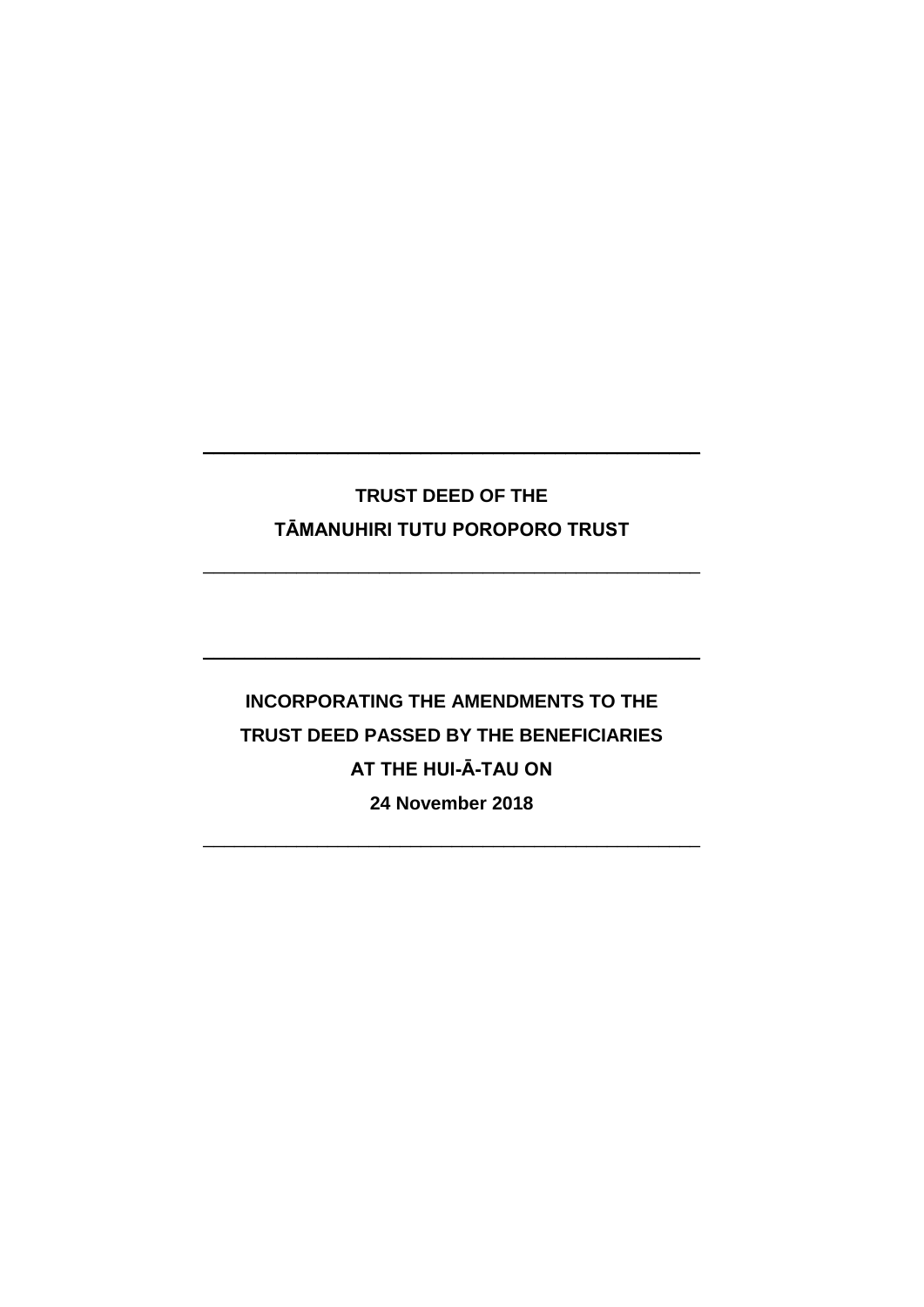# TĀMANUHIRI TUTU POROPORO TRUST

# **CONTENTS**

| <b>CLAUSE</b><br><b>PAGE</b> |  |     |
|------------------------------|--|-----|
|                              |  |     |
| $\mathbf{1}$                 |  |     |
| 2                            |  |     |
| 3                            |  |     |
| 4                            |  |     |
| 5                            |  |     |
| 6                            |  |     |
| $\overline{7}$               |  |     |
| 8                            |  |     |
| 9                            |  |     |
| 10                           |  |     |
| 11                           |  |     |
| 12                           |  |     |
| 13                           |  |     |
| 14                           |  |     |
| 15                           |  |     |
| 16                           |  |     |
| 17                           |  |     |
| 18                           |  |     |
| 19                           |  |     |
| 20                           |  |     |
| 21                           |  |     |
| 22                           |  |     |
| 23                           |  |     |
| 24                           |  |     |
|                              |  | .27 |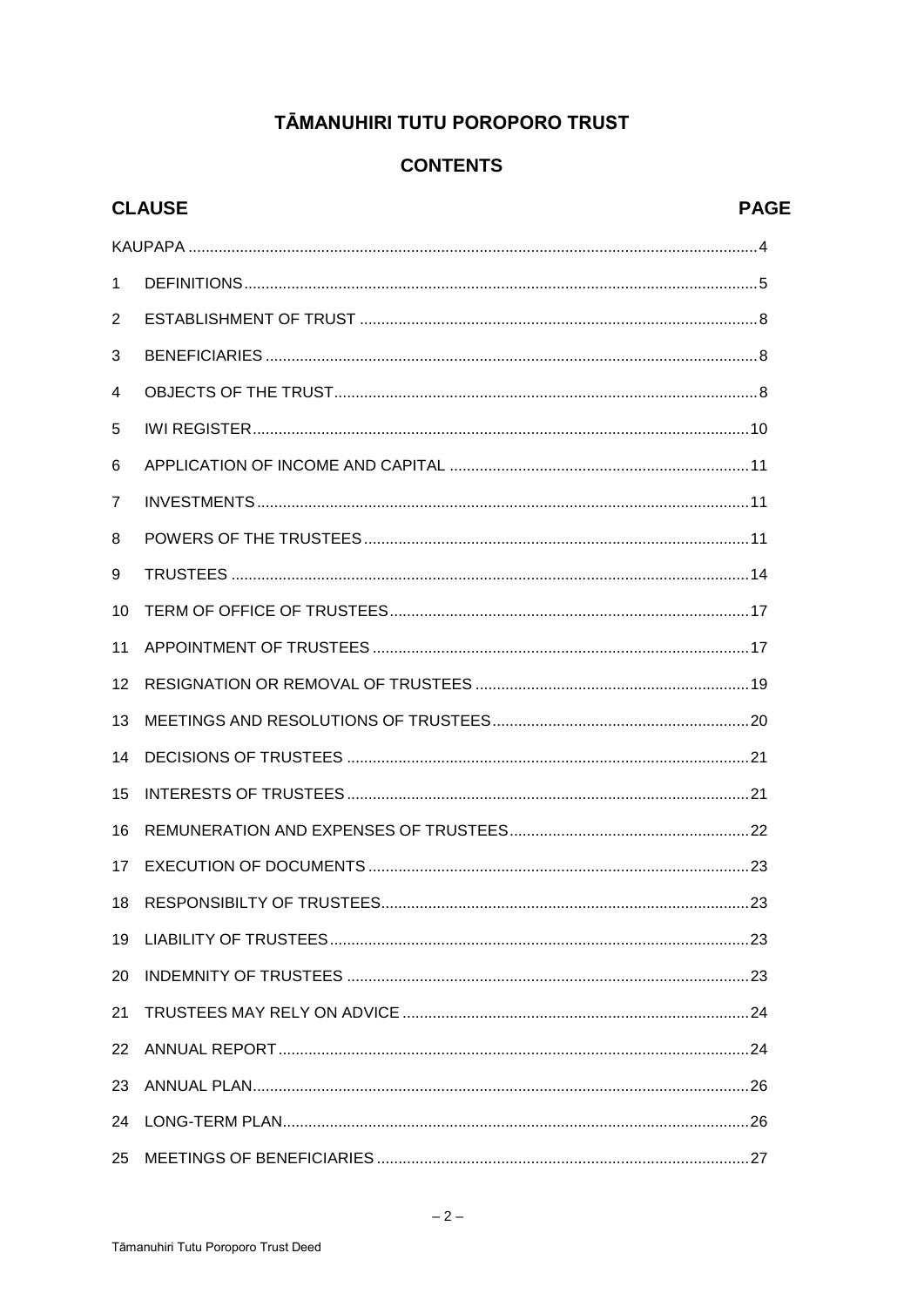| 27                                                                                                                                                                       |            |                                                                  |  |  |
|--------------------------------------------------------------------------------------------------------------------------------------------------------------------------|------------|------------------------------------------------------------------|--|--|
| 28                                                                                                                                                                       |            |                                                                  |  |  |
| 29                                                                                                                                                                       |            |                                                                  |  |  |
| 30                                                                                                                                                                       |            | AMENDMENT TO MAKE DEFINITIONS CONSISTENT WITH DEED OF SETTLEMENT |  |  |
| 31                                                                                                                                                                       |            |                                                                  |  |  |
| 32                                                                                                                                                                       |            |                                                                  |  |  |
| 33                                                                                                                                                                       |            |                                                                  |  |  |
| 34                                                                                                                                                                       |            |                                                                  |  |  |
| 35                                                                                                                                                                       |            |                                                                  |  |  |
| 36                                                                                                                                                                       |            |                                                                  |  |  |
|                                                                                                                                                                          | Schedule 1 |                                                                  |  |  |
|                                                                                                                                                                          | Schedule 2 |                                                                  |  |  |
|                                                                                                                                                                          |            |                                                                  |  |  |
| Part A                                                                                                                                                                   |            |                                                                  |  |  |
| Kaupapa from Schedule 7 of the Māori Fisheries Act 2004 relevant to Asset-<br>Part B<br>Holding Companies and Trust Entities that receive and manage Settlement Assets46 |            |                                                                  |  |  |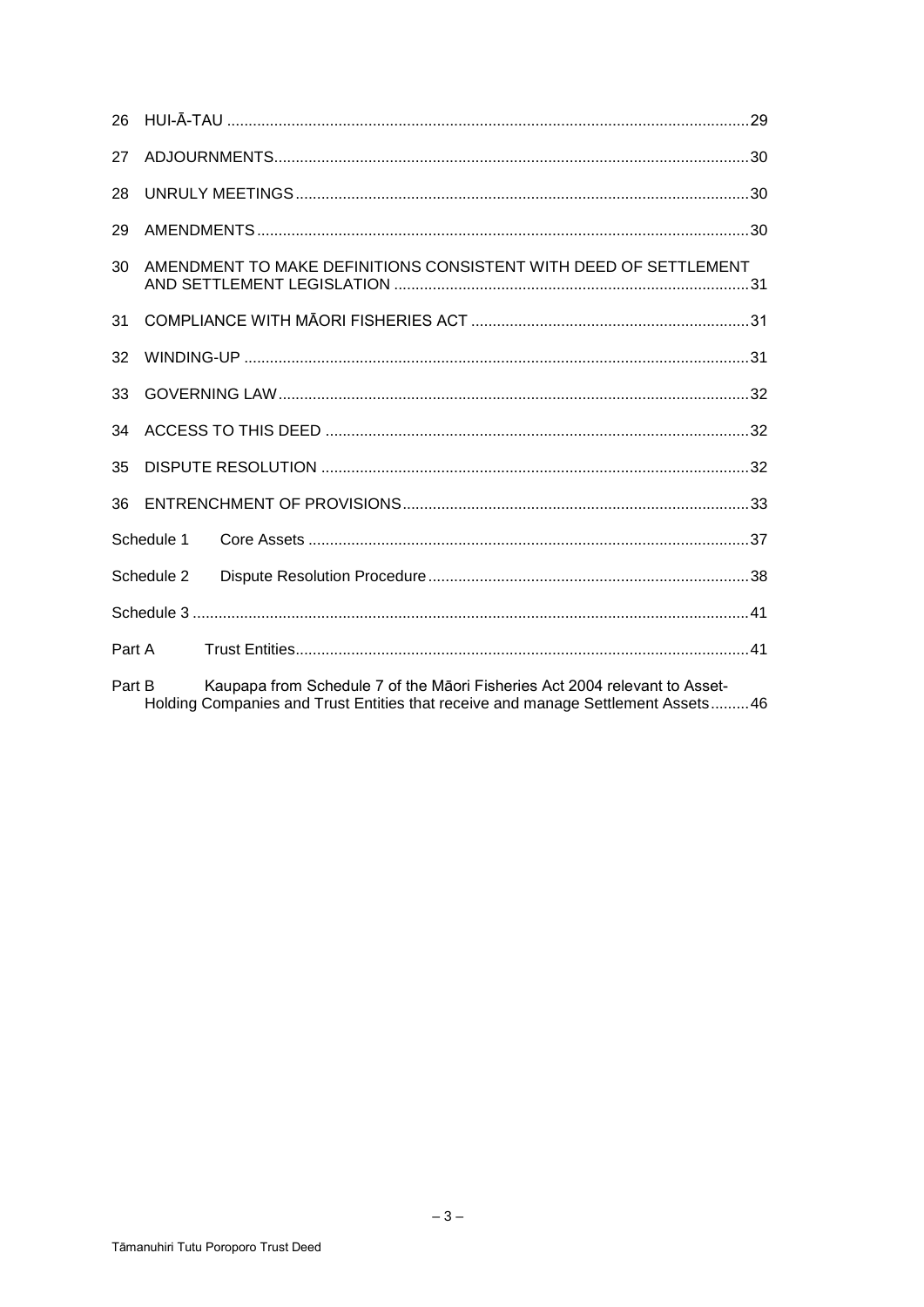# **TĀMANUHIRI TUTU POROPORO TRUST**

**THIS DEED OF TRUST ESTABLISHING THE TĀMANUHIRI TUTU POROPORO TRUST** is made on 2011

**BETWEEN:** 

**NA RONGOWHAKAATA RAIHANIA REWETI RATU ROPIHA PAULINE NORAH HILL LISA JANET MAYNARD LYNNETTEE REREHAU POUNSFORD HOPE NGA TAARE TUPARA KEITH TAUSIA TARSAU** 

## **KAUPAPA**

- A The members of Ngai Tāmanuhiri Whānui require a robust representative structure to serve their interests into the future.
- B The terms of this Deed have resulted from an extensive process of consultation and debate by Ngai Tāmanuhiri Whānui.
- C Ngai Tāmanuhiri Whānui will, through this Deed, establish a representative legal entity which will act in the best interests of Ngai Tāmanuhiri Whānui in a manner consistent with Tāmanuhiri tino rangatiratanga.
- D The adoption of this Deed and the structure it establishes represents a significant milestone in the development of Ngai Tāmanuhiri Whānui and is intended to provide a solid foundation for further development in the future.
- E The Trustees declare that they hold the amount of \$10.00 on the trusts of this Deed.
- F It is anticipated that further assets may from time to time be purchased, transferred to, or otherwise acquired by the Trustees for the purposes of this Trust.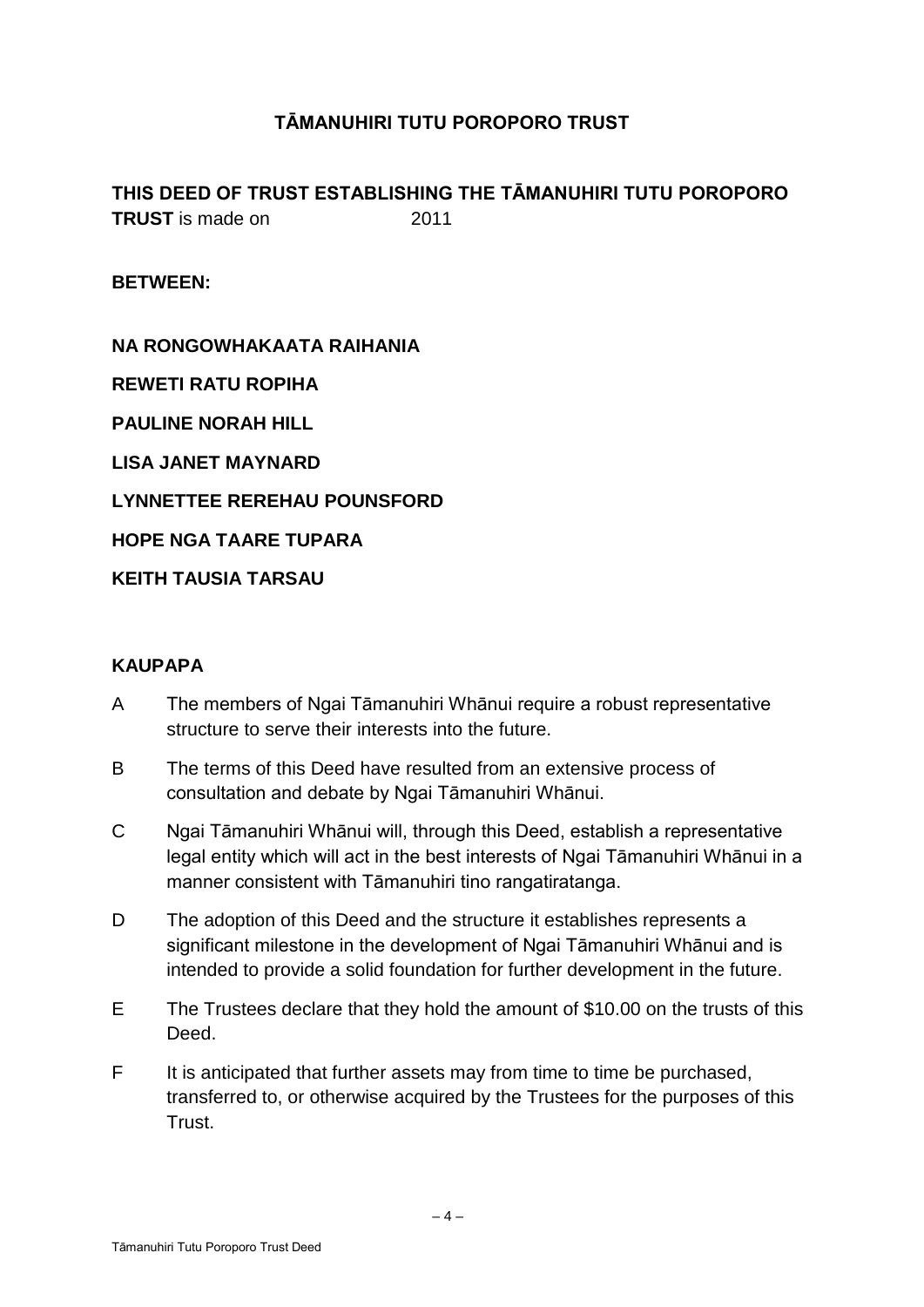# **IT IS AGREED:**

## **1 DEFINITIONS**

1.1 In this Deed, unless the context requires otherwise:

**Act** means the Māori Fisheries Act 2004;

**Adult Beneficiaries** means Beneficiaries of 18 years or older;

**Adult Registered Beneficiary** means an Adult Beneficiary whose name is entered on the Register in accordance with clause 5;

**Asset-Holding Company** means a Trust Entity established pursuant to and compliant with the Act, and where the context requires includes any subsidiaries of the Asset-Holding Company;;

**Beneficiary** and **Beneficiaries** have the meaning given to them in clause 3 of this Deed;

**Code of Conduct** means the code of conduct as adopted by the Trustees from time to time.

**Confidential Information** means any information which a majority of the Trustees consider on reasonable grounds of a commercially or otherwise sensitive nature and the release of which could be detrimental to the interests of the Beneficiaries;

**Core Assets** means those assets declared as such pursuant to a resolution passed at a Hui-ā-Tau or Special Meeting of Beneficiaries which may, from time to time, be listed in Schedule 1;

**Financial Year** means, in relation to the Trust, the period of twelve consecutive calendar months (or such other period as the Trustees may from time to time designate) ending on 30 June or such other date as the Trustees may from time to time designate:

**Deed of Settlement** means the deed of settlement between the Crown and Ngai Tāmanuhiri dated on or about 5 March 2011;

**Fisheries Settlement Assets** mean any assets transferred to the Trust pursuant to the Act and held by the Asset-Holding Company;

**Hui-ā-Tau** means a meeting held pursuant to clause 26;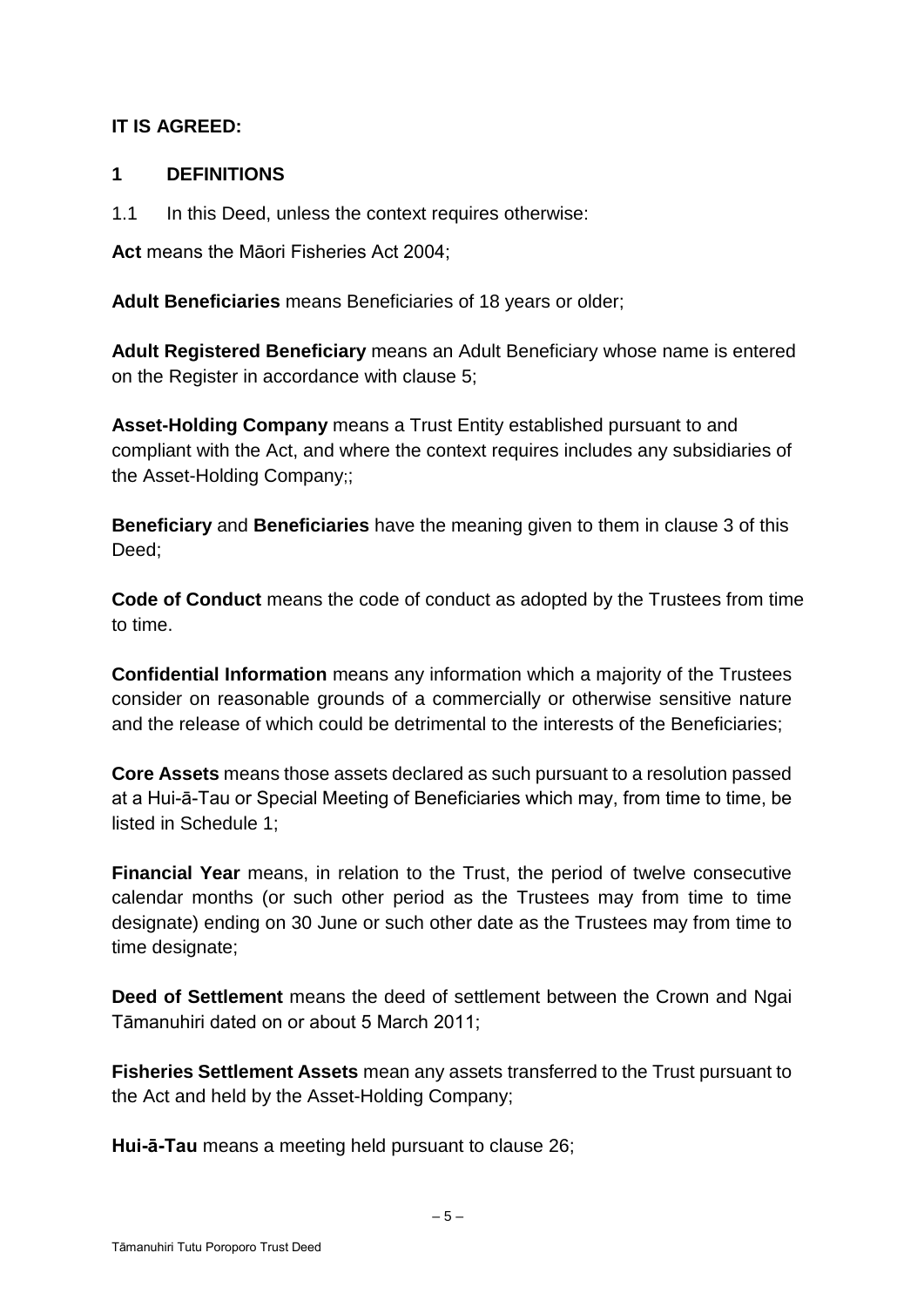**Iwi Aquaculture Organisation** has the meaning given to it in the Act.

**Major Transaction** has the meaning set out in clause 8.5;

**Mandated Iwi Organisation** has the meaning given to it in the Act.

**Meeting** means a Hui-ā-Tau or a Special Meeting;

**Ngai Tāmanuhiri Whānui** means the iwi descended from the tupuna Tāmanuhiri, comprising the hapū of Ngāti Rangiwaho Mātua, Ngāti Rangiwaho, Ngāti Kahutia, Ngāti Rangitauwhiwhia and Ngai Tawehi;

**Register** means the register referred to in clause 5;

**Settlement Assets** means the assets transferred by the Crown to the Trust pursuant to the Deed of Settlement;

**Special Meeting** means a meeting held pursuant to clause 25.2;

**Special Resolution** means a resolution of the Trustees which has been approved by not less than 75% of the Trustees present at a properly convened meeting of the Trustees;

**Te Hunga Pakeke** means senior members of Ngai Tāmanuhiri Whānui, respected by the iwi for their knowledge and wisdom, particularly in matters of tikanga;

**Trust** means the trust established by this Deed, to be known as the Tāmanuhiri Tutu Poroporo Trust;

**Trustees** means the trustees for the time being of the Trust, or where a corporation is appointed as the sole corporate trustee means that corporation acting in that capacity;

**Trust Entity** has the meaning set out in clause 1.2;

**Trust Office** means the office of the Trust as set out in, or determined in accordance with, clause 2.3;

## **Trust Property** means:

- (a) the initial assets vested in the Trust;
- (b) any further assets, property and investments that may be acquired by the Trustees for the purposes of the trusts declared in this Deed; and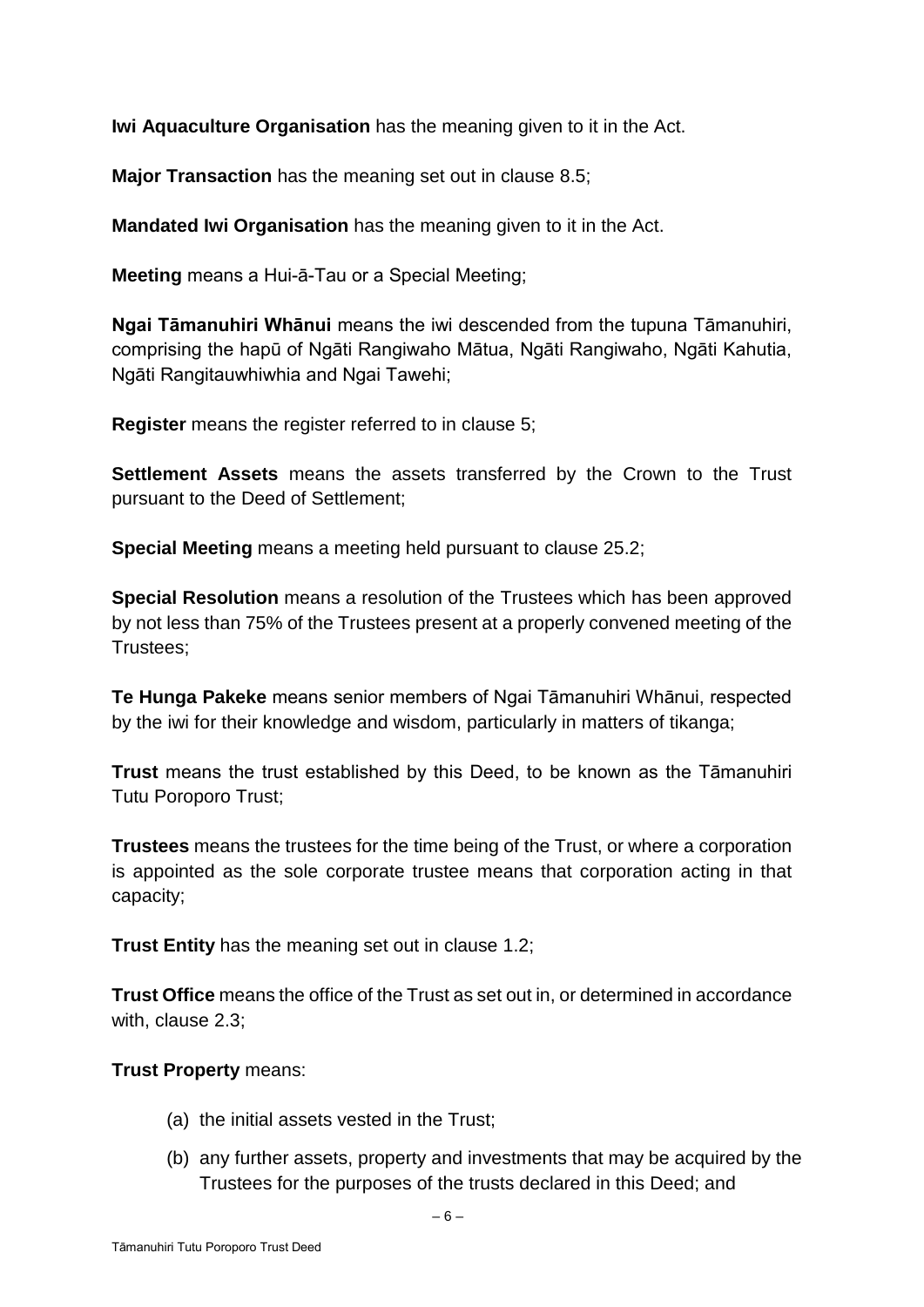(c) all income arising from assets, property and investments held for the purposes of the trusts declared in this Deed;

**Whāngai** means any person who is not a member of Ngai Tāmanuhiri Whānui through descent from the tupuna Tāmanuhiri, but is raised by a member of Ngai Tāmanuhiri Whānui as a part of Ngai Tāmanuhiri Whānui; and

**Working Day** means a day of the week other than:

- (a) a Saturday, a Sunday, Waitangi Day, Good Friday, Easter Monday, Anzac Day, the Sovereign's Birthday and Labour Day; and
- (b) a day in the period commencing with 25 December in a year and ending with 2 January in the following year; and
- (c) if 1 January falls on a Friday, the following Monday; and
- (d) if 1 January falls on a Saturday or a Sunday, the following Monday and Tuesday.
- 1.2 In this Deed, unless the context requires otherwise **"Trust Entity"** means an entity that is:
	- (a) a company:
		- (i) in which equity securities carrying 100% or more of the voting rights at a meeting of the shareholders of the company are:
			- (A) held by the Trust; or
			- (B) controlled, directly or indirectly, by the Trust; or
		- (ii) in which the Trust has the right, directly or indirectly, to appoint 100% or more of the directors of the company; or
	- (b) an organisation in respect of which the Trust has, whether or not jointly with other organisations or persons:
		- (i) control, directly or indirectly, of 100% or more of the votes at any meeting of the members or controlling body of the organisation; or
		- (ii) the right, directly or indirectly, to appoint 100% or more of the trustees, directors, or managers (however described) of the organisation;
- 1.3 For the purposes of clause 1.2, "entity" means any partnership, trust, arrangement for the sharing of profits, union of interest, co-operation, joint venture, or other similar arrangement; but does not include a committee or joint committee of the Trust.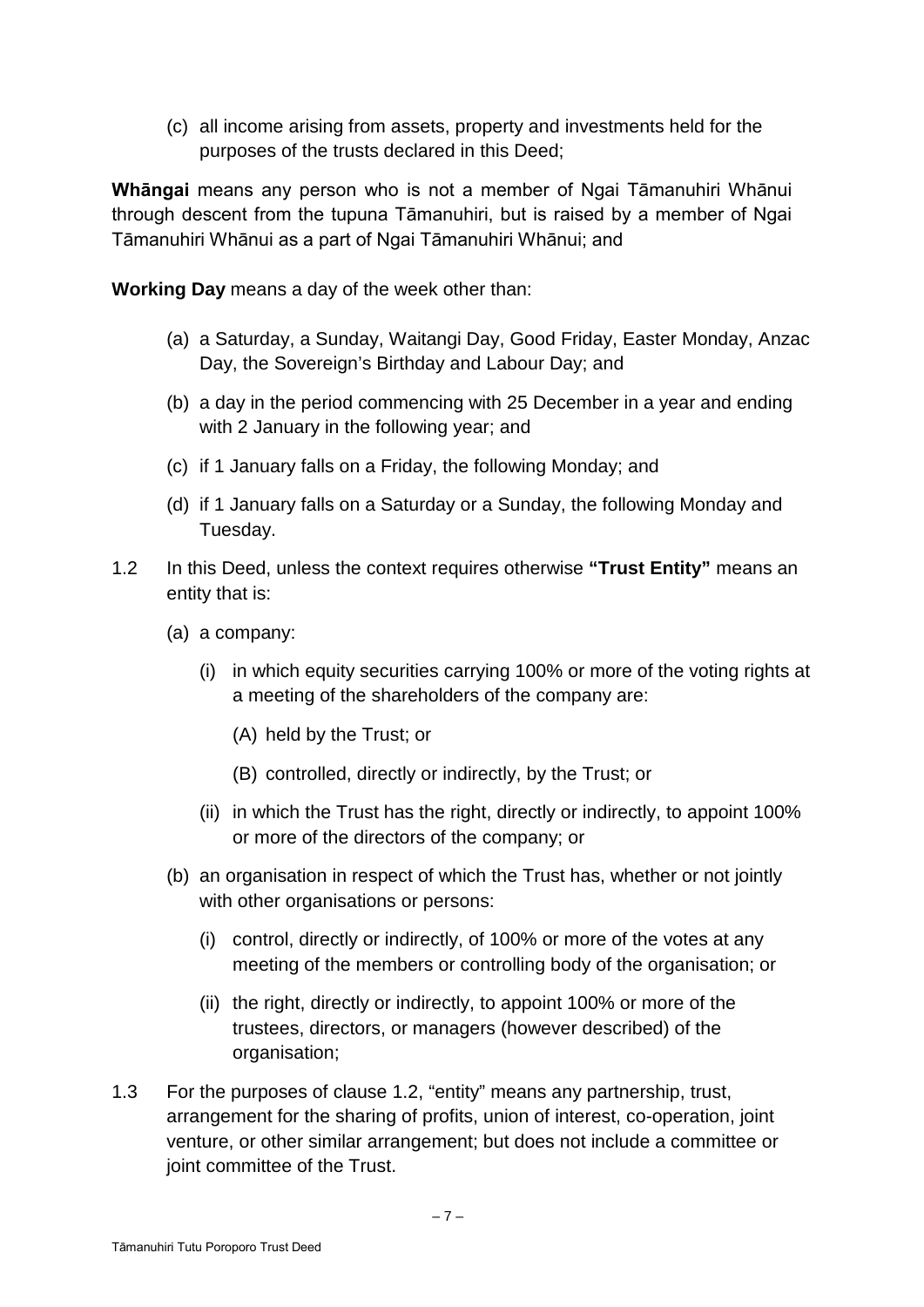- 1.4 If a Trust Entity is not a company, references in this Deed, in relation to the entity, to:
	- (a) equity securities include any form of voting rights in that entity; and
	- (b) the directors and board include trustees, managers, or office-holders (however described) in that entity; and
	- (c) shareholders include any partner, joint venture partners, members, or other persons holding equity securities in relation to that entity; and
	- (d) the constitution includes any rules or other documents constituting that entity or governing its activities.

# **2 ESTABLISHMENT OF TRUST**

- 2.1 This Deed establishes a trust to be known as the Tāmanuhiri Tutu Poroporo Trust.
- 2.2 The Trust Property shall be held by the Trustees in trust on the terms and conditions set out in this Deed.
- 2.3 The office of the Trust shall be 18 Waieri Road, Te Muriwai, Gisborne or such other place as the Trustees from time to time decide.

# **3 BENEFICIARIES**

- 3.1 The beneficiaries of the trusts set out in this Deed are:
	- (a) the members of Ngai Tāmanuhiri Whānui, being the descendants of the iwi's eponymous ancestor, Tāmanuhiri; and
	- (b) subject to clause 3.2, Whāngai.
- 3.2 A Whāngai is entitled to benefit from the trusts set out in this Deed but is not entitled to:
	- (a) be appointed as a Trustee of the Trust; or
	- (b) exercise any voting rights pursuant to this Deed.

# **4 OBJECTS OF THE TRUST**

- 4.1 The objects of the Trust shall be to:
	- (a) manage and administer the Trust Property so as to promote, safeguard and advance the interests of Ngai Tāmanuhiri Whānui, in accordance with the kawa, tikanga, values and tino rangatiratanga of Ngai Tāmanuhiri Whānui;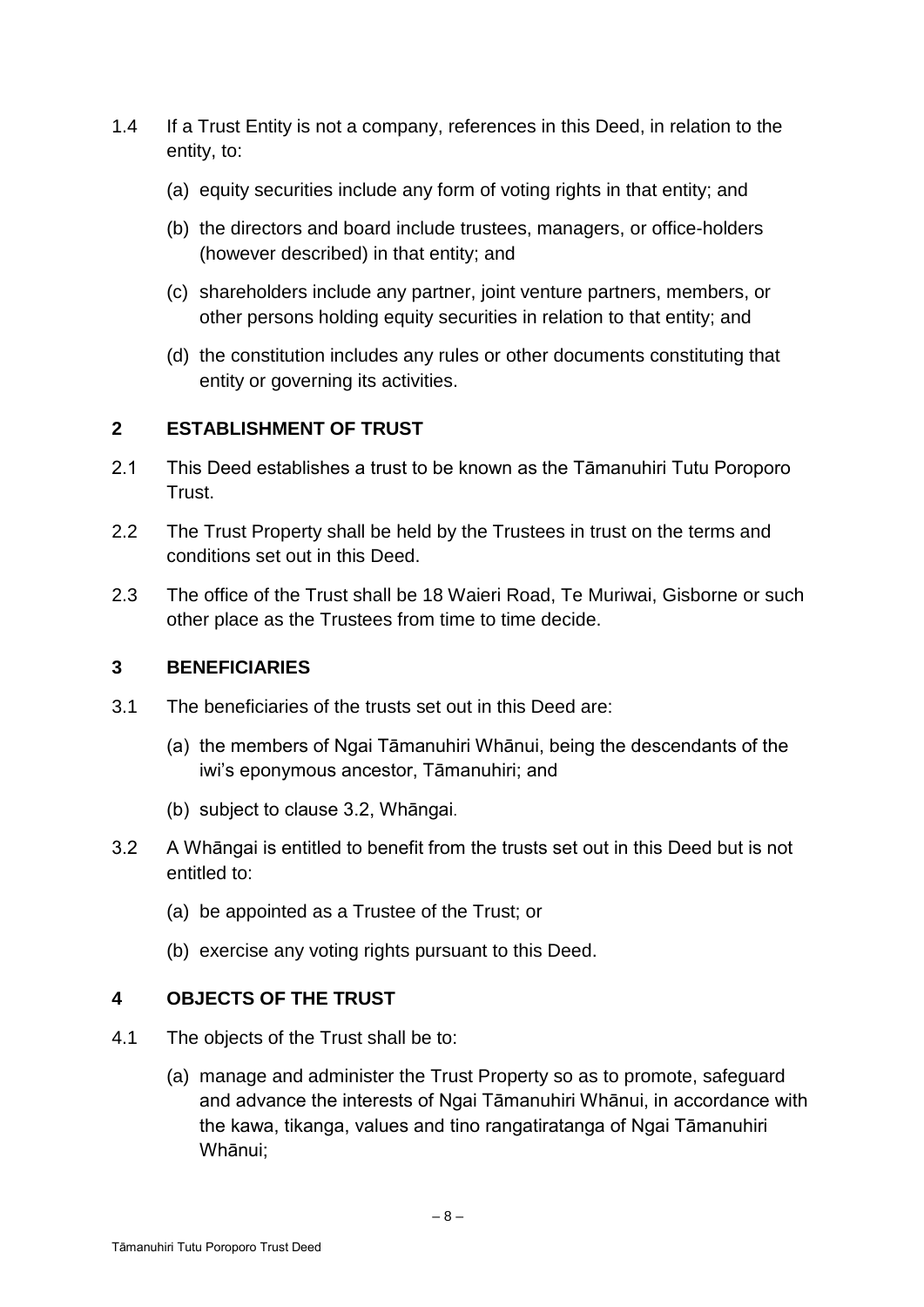- (b) represent the collective interests of Ngai Tāmanuhiri Whānui and operate as the legal representative of Ngai Tāmanuhiri Whānui in relation to that collective interest, including (without limitation) engaging and entering into arrangements with other parties for and on behalf of Ngai Tāmanuhiri Whānui;
- (c) receive any assets transferred by the Crown or Te Ohu Kai Moana in settlement of any claims relating to the breaches by the Crown of its obligations to Ngai Tāmanuhiri Whānui, and to administer those assets on behalf of Ngai Tāmanuhiri Whānui;
- (d) act, among other things, as the Mandated Iwi Organisation of Ngai Tāmanuhiri Whānui (for the purposes of the Act) and as the Iwi Aquaculture Organisation of Ngai Tāmanuhiri Whānui (for the purposes of the Māori Commercial Aquaculture Claims Settlement Act 2004); and
- (e) act for the benefit of all the members of the iwi, irrespective of where those members reside
- 4.2 Without limiting clause 4.1, the Trustees may apply the Trust Property to:
	- (a) support education and training for Ngai Tāmanuhiri Whānui;
	- (b) support the health and well-being of Ngai Tāmanuhiri Whānui;
	- (c) provide for the relief of poverty and the subsequent provision of social support and care for Ngai Tāmanuhiri Whānui ;
	- (d) develop and implement environmental policies and initiatives to safeguard ngā taonga tuku iho whilst giving effect to the kaitiekitanga obligations of Ngai Tāmanuhiri Whānui;
	- (e) promote schemes to encourage the practice of Māori arts and crafts, the study of Māori lore and history, te reo Māori and other aspects of Ngai Tāmanuhiri tikanga;
	- (f) make grants or loans towards the cost of establishment, construction, management, maintenance, repair or improvement of marae, cultural or community facilities, urupā and cemeteries of Ngai Tāmanuhiri Whānui; and
	- (g) promote and support initiatives that increase the Trust Property or enhance the economic position of the Beneficiaries generally.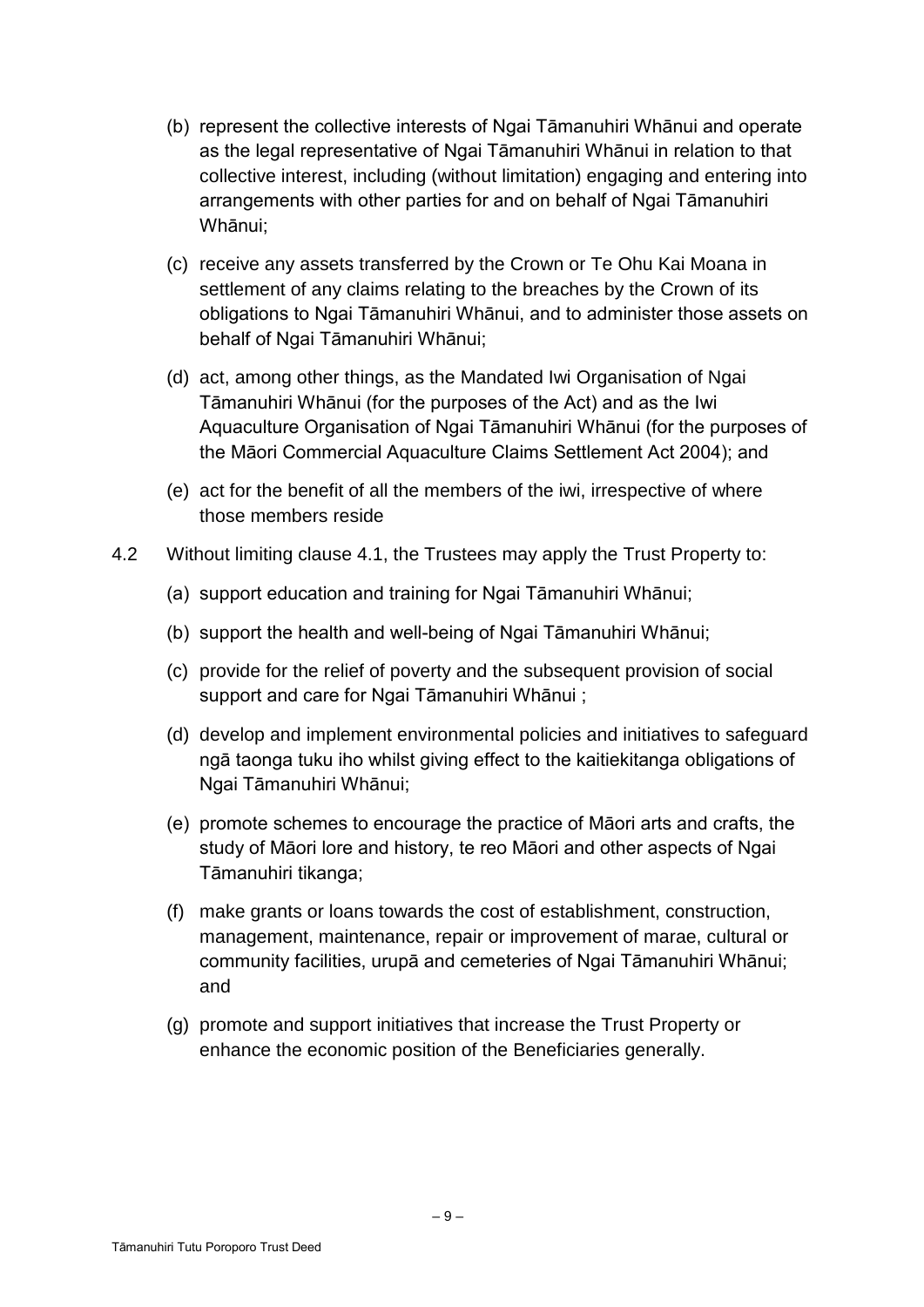# **5 IWI REGISTER**

- 5.1 The Trustees shall maintain a Register containing the names, dates of birth and addresses of Beneficiaries of the Trust and shall make ongoing efforts to register all Beneficiaries.
- 5.2 The Trustees shall determine whether any person applying for registration meets the criteria set out in clause 3 of this Deed.
- 5.3 Where a person seeking registration is under the age of 18, a parent or guardian may apply for registration on their behalf.
- 5.4 Before making a determination under clause 5.2, the Trustees may;
	- (a) request that the person applying for registration provide evidence verifying his or her identity and/or whakapapa; and/or
	- (b) seek advice from Te Hunga Pakeke or other tohunga whakapapa.
- 5.5 The Trust may, from time to time, establish policies and guidelines to assist those applying for registration.
- 5.6 The Trust must advise any person whose application for registration is declined of that fact and that the dispute resolution process set out in clause 35 of this Deed is available to them if they wish to question or dispute the decision.
- 5.7 The Register shall, subject to any privacy policies adopted by the Trust from time to time, be made available for viewing by Beneficiaries of the Trust at the Trust Office during normal working hours.
- 5.8 It shall be the obligation of every Beneficiary to ensure that their name appears on the Register and to notify the Trust of their current address.
- 5.9 Every Beneficiary must be given the opportunity, at the time of registration, or at any time thereafter, to elect to receive private notices (including ballot forms) in respect of Meetings of Beneficiaries at which elections of Trustees will be held, or business under sections 18, 70, 159 or 162 of the Act will be conducted.
- 5.10 The Trust shall only be required to send any notices required by these rules to the address for each Beneficiary that is recorded on the Register, and may, in appropriate cases, elect to only send 1 copy of a notice to a household where more than 1 Beneficiary resides.
- 5.11 Beneficiaries may elect to have notices transmitted to them electronically by email or facsimile.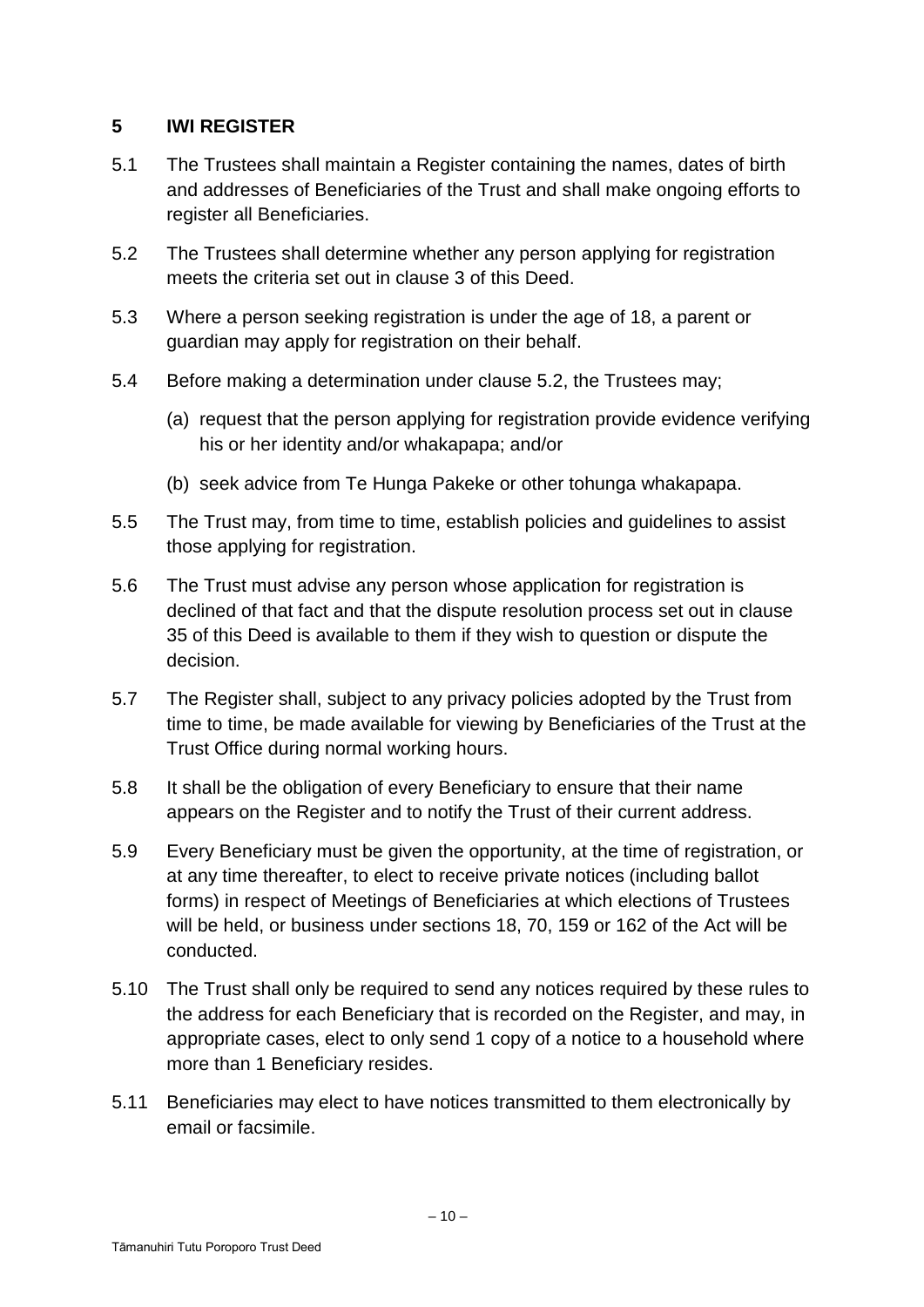- 5.12 It shall not be necessary for the Trust to provide private notice to Beneficiaries where the Trustees believe on reasonable grounds (and have evidence supporting that belief) that the Beneficiaries' contact details are not current.
- 5.13 A Beneficiary may, at any time, request in writing that his or her registration be removed or terminated, and his or her registration will be deemed removed at the date on which the written request is received at the registered Trust Office.

# **6 APPLICATION OF INCOME AND CAPITAL**

- 6.1 Subject to clauses 6.2 and 6.3, the Trustees may only apply the income and capital of the Trust to further the objects of the Trust.
- 6.2 The Trustees shall not be obliged to apply in any year the whole of the income of the Trust for that year but may accumulate such income.
- 6.3 The Trustees may at any time apply accumulated income to further the objects of the Trust.
- 6.4 The Trustees shall:
	- (a) at all times maintain full and proper accounts of the Trust's finances; and
	- (b) have accounts of the Trust audited annually by a chartered accountant appointed at the Hui-ā-Tau.

# **7 INVESTMENTS**

- 7.1 The Trustees shall invest the income and capital of the Trust in accordance with the provisions of the Trustee Act 1956 as to the investment of trust funds.
- 7.2 The Trustees shall develop a Statement of Investment Policies and Objectives ("SIPO") which provides for the investment of the Trust Fund in accordance with the Trustee Act 1956. The SIPO shall be reviewed annually by the Trustees and be made available at Hui-a-Tau.
- 7.3 The Trustees shall invest the Trust Fund or cause it to be invested in accordance with the SIPO.

# **8 POWERS OF THE TRUSTEES**

- 8.1 In addition to all authorities, duties, discretions and powers vested in trustees, by law or by this Deed, the Trustees may:
	- (a) accumulate the income of the Trust by investing it in any investment authorised by this Deed;
	- (b) receive gifts and donations on behalf of the Trust;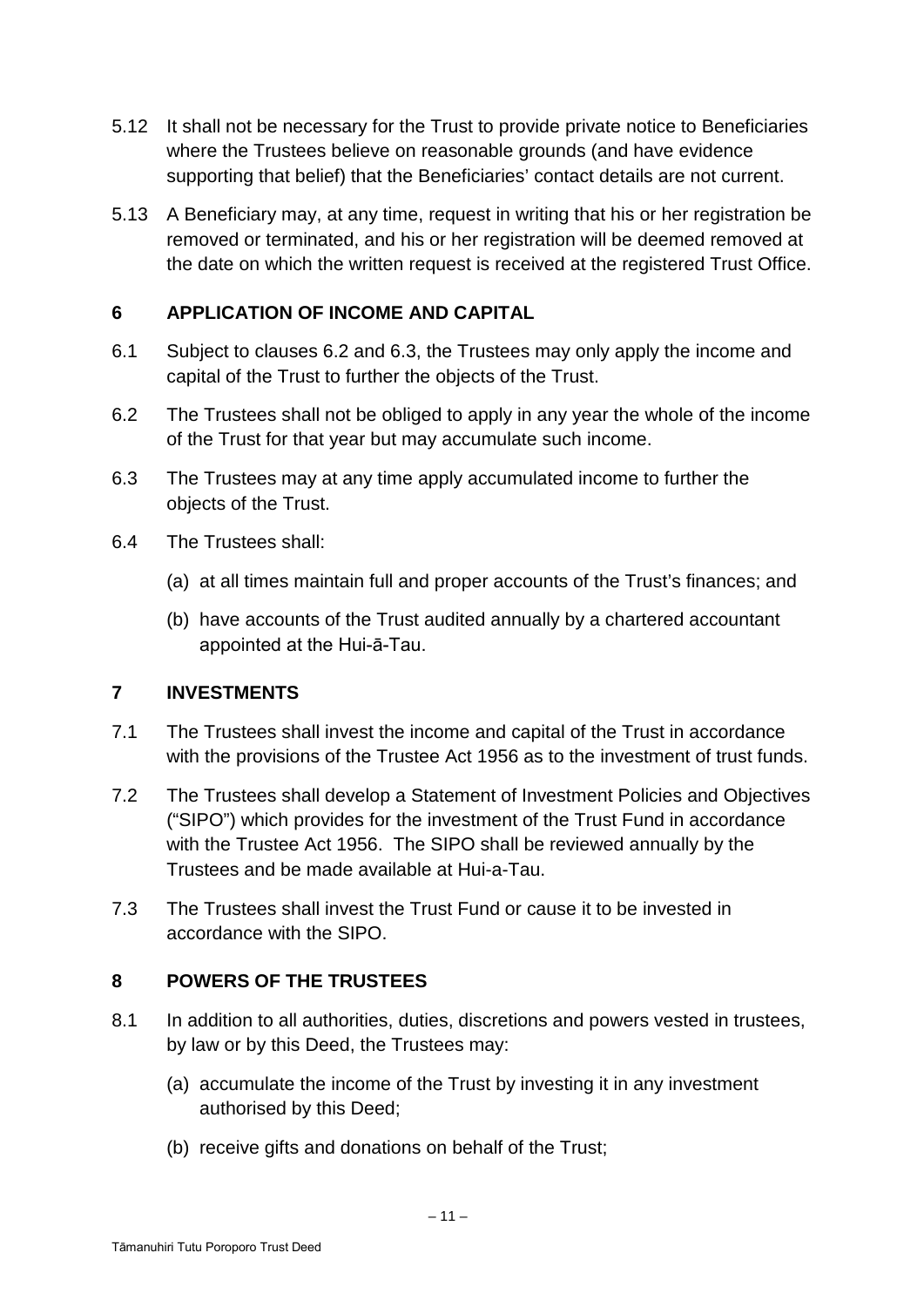- (c) pay all insurance premiums, rates, taxes, rents and other outgoings in connection with any real or personal property of the Trust;
- (d) employ any financial adviser, lawyer, accountant, or other expert or professional person and act upon any opinion, advice or information obtained therefrom;
- (e) delegate from time to time any of their powers and duties to any person they may appoint for such purpose, except those powers or duties directly impacting on the management of the Trust Property;
- (f) raise or borrow money for the purpose of the Trust upon such terms and conditions as they decide and charge all or part of the assets of the Trust with repayment and payment of interest on any moneys so borrowed;
- (g) give any indemnity, surety, guarantee or security;
- (h) open and maintain bank accounts at such banks as the Trustees think fit from time to time and decide who shall be the signatories to such accounts;
- (i) recover any losses incurred in carrying out the authorities, discretions, duties and powers conferred on the Trustees out of the capital or the income (whether past or future) of the Trust;
- (j) subject to paragraph (k) below, apply the whole or part of the assets of the Trust as the Trustees think fit towards the payment of any liabilities incurred by the Trustees under this Deed;
- (k) sell or otherwise dispose of Fisheries Settlement Assets and other Core Assets only in accordance with the provisions of the Act and this Deed;
- (l) establish and exercise strategic governance over subsidiary entities, including Trust Entities; and
- (m) carry on any business or venture to fulfil the functions and purposes of the Trust and:
	- (i) incorporate or form (whether by themselves or with others) a company or partnership or joint venture to carry on the business or venture; and
	- (ii) hold shares or equity in that company or partnership or joint venture;
	- (iii) use in the company or partnership or joint venture any Trust Property;
	- (iv) be directors or partners or parties of or to that company or partnership or joint venture;
- (n) in relation to any company or other body (whether incorporated or not) or chose in action or fund: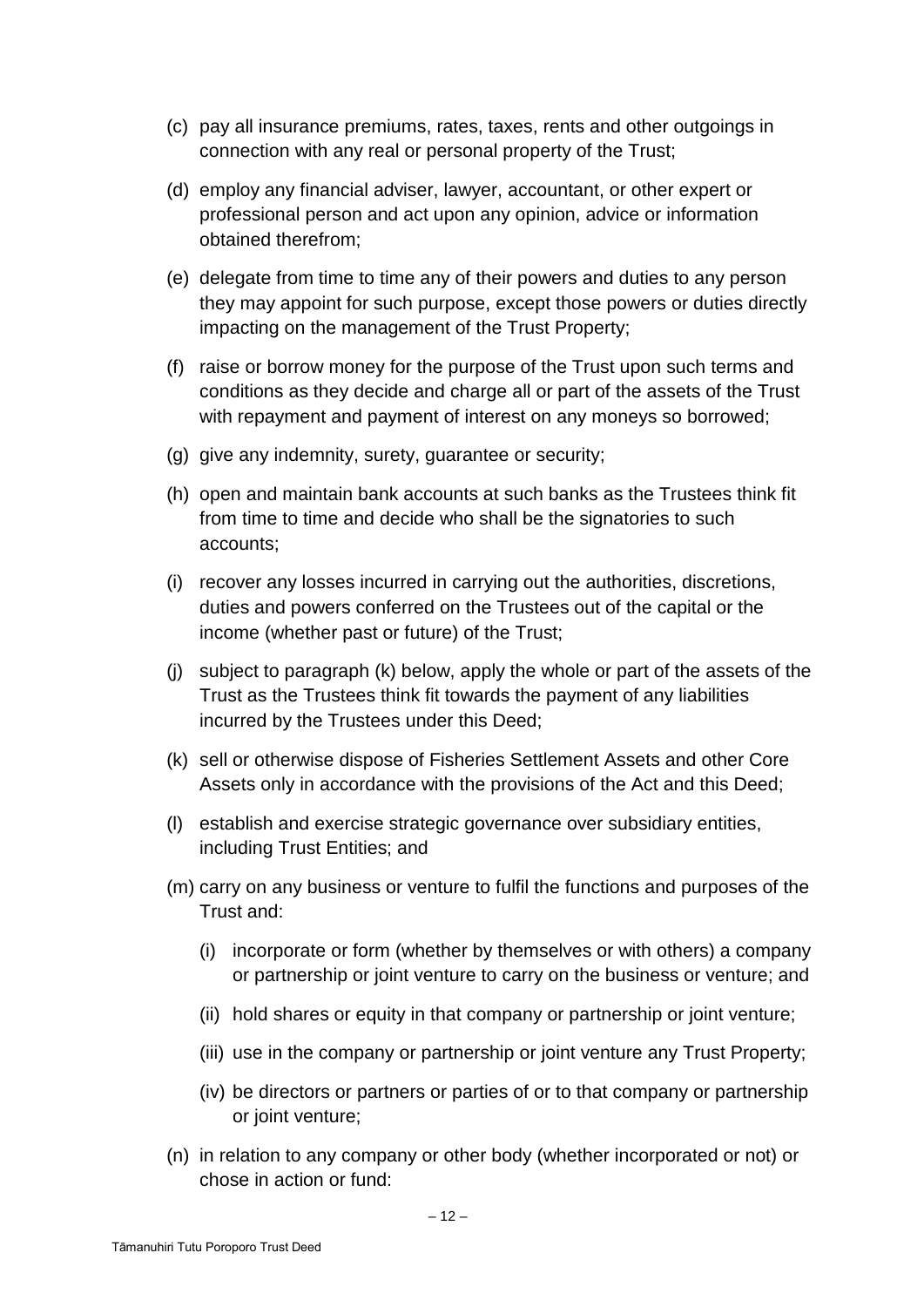- (i) appoint directors or trustees, or decision-makers or controllers or officers or employees of it;
- (ii) consent to any reorganisation or reconstruction of it or dealing with it and any increase or reduction of the capital of it; and
- (iii) provide out of the Trust Property further capital for it whether by advances, loans, deposits, grants, contributions or otherwise (with or without security) or by taking further securities in it;
- (o) in relation to any share or other security that is part of the Trust Property:
	- (i) exercise any voting or controlling or decision-making rights or powers attaching to it; and
	- (ii) concur in any reconstruction or amalgamation of it or in any modification of the rights of the holders of it or of others interested in it and generally to act in respect of it;
- (p) except where a contrary intention is expressed in this Deed, the Trustees may exercise any power conferred by law on trustees.
- 8.2 Part A of Schedule 3 shall apply to every Trust Entity.
- 8.3 Where any subsidiary entity established pursuant to clause 8.1(l):
	- (a) is a Trust Entity; and
	- (b) either;
		- (i) is an Asset-Holding Company in terms of the Act; or
		- (ii) receives or manages Settlement Assets,

the relevant kaupapa contained in Schedule 7 of the Act, as set out in Part B of Schedule 3 of this Deed, shall apply.

- 8.4 The Trust must not enter into a Major Transaction unless that Major Transaction:
	- (a) is approved by way of Special Resolution; or
	- (b) it is contingent upon approval by way of Special Resolution; and
	- (c) is approved by at least 75% of Adult Registered Beneficiaries present or participating by way of postal vote at a properly convened Hui-ā-Tau or Special Meeting of Beneficiaries.
- 8.5 **Major Transaction** means: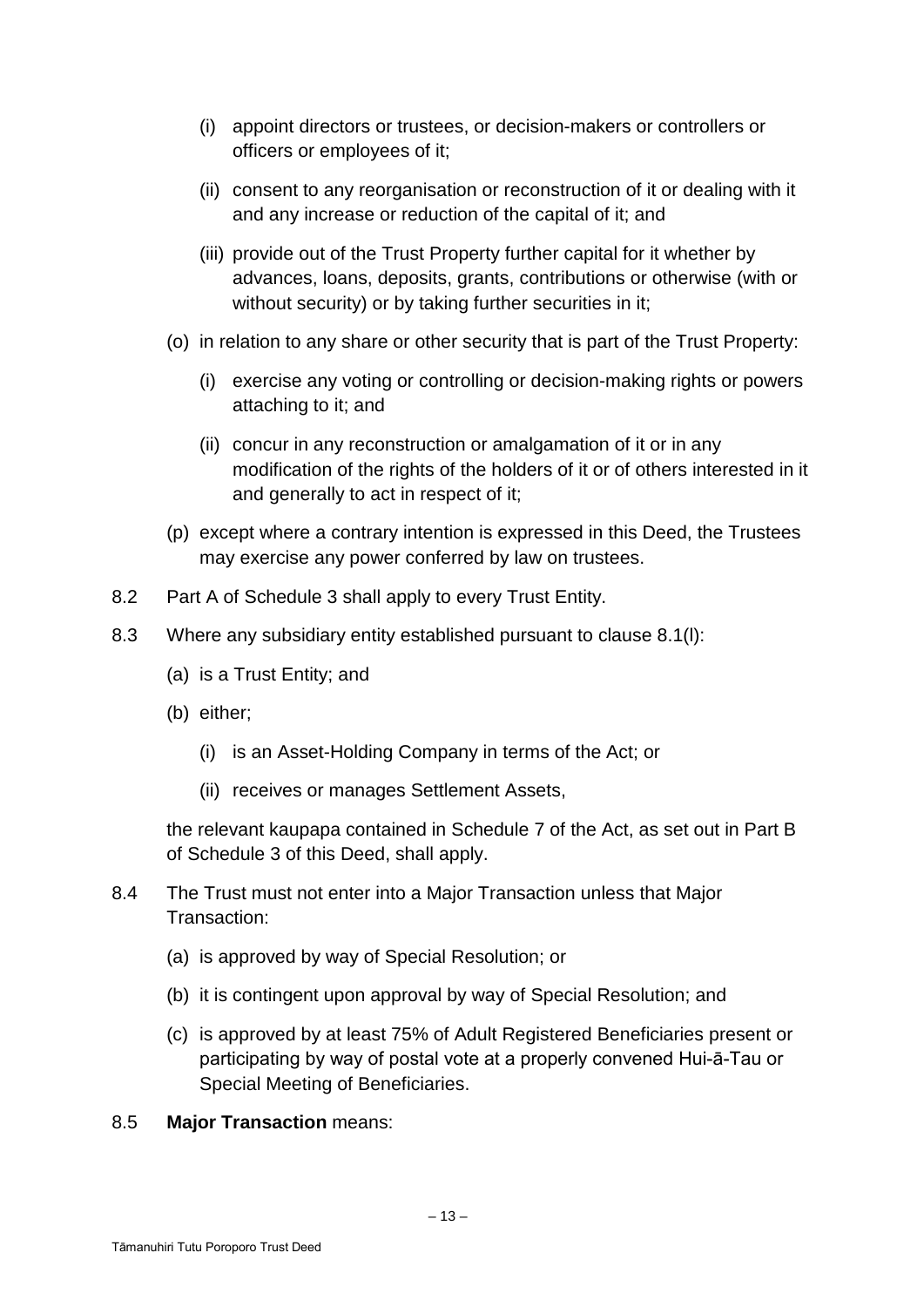- (a) the acquisition of, or an agreement to acquire, whether contingent or not, property by the Trust the value of which is more than half the value of the Trust Property before the acquisition; or
- (b) the disposition of, or an agreement to dispose of, whether contingent or not, property by the Trust the value of which is more than half the value of the Trust Property before the disposition; or
- (c) a transaction that has or is likely to have the effect of the Trust acquiring rights or interests or incurring obligations or liabilities the value of which is more than half the value of the Trust Property before the transaction,

but does not include:

- (d) any transaction entered into by a receiver appointed pursuant to an instrument creating a charge over all or substantially all of the Trust Property;
- (e) any disposition of property by the Trust or any Trust Entity to any Trust Entity or the Trust; or
- (f) if a fund manager is appointed to manage any Settlement Assets:
	- (i) any transfer by the Trust to that fund manager of all or part of the Trust Property; and
	- (ii) any receipt by the Trust from that fund manager of all or part of the Trust Property,

and nothing in clause (c) applies by reason only of the Trust or any Trust Entity giving, or entering into an agreement to give, a charge secured over assets of the Trust or any Trust Entity the value of which is more than one half of the value of the Trust Property for the purpose of securing the repayment of money or the performance of an obligation.

8.6 For the purposes of clause 8.5, the value of the Trust Property shall be calculated based on the value of the assets of the Trust and the Trust Entities.

# **9 TRUSTEES**

- 9.1 Except where a corporate trustee is appointed, the Trust shall have no less than 5 and no more than 7 Trustees.
- 9.2 Should:
	- (a) there be no person elected to replace a Trustee following the expiry of a Trustee's term of office; or
	- (b) any casual vacancy arise prior to the expiry of any Trustee's term of office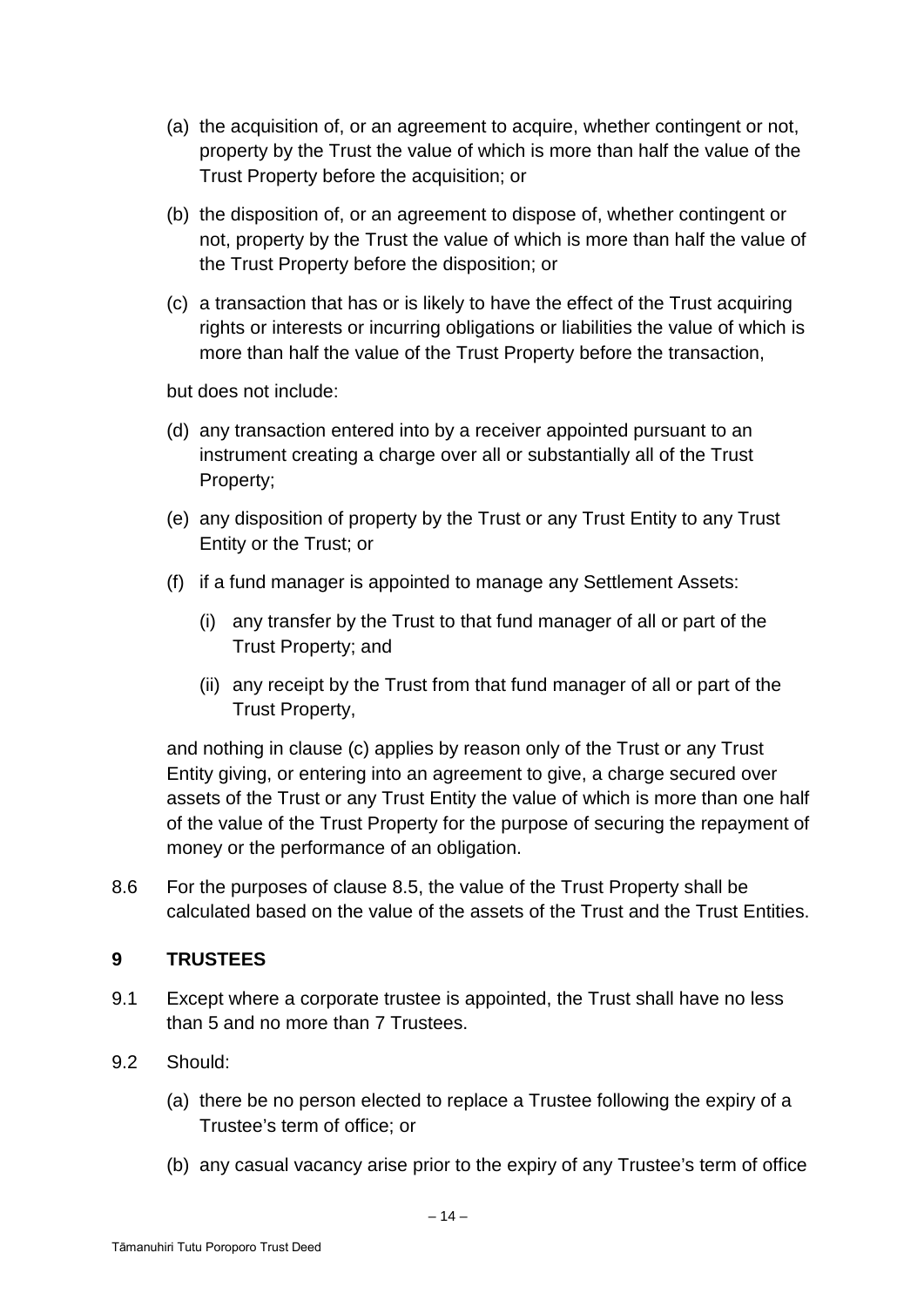then the remaining Trustees may hold a further election in accordance with clause 11.

- 9.3 In the case of an election held pursuant to clause 9.2, the Trustee thereby elected shall, as the case may be, hold office:
	- (a) in the case of a Trustee elected pursuant to clause 9.2(a) for the same term as that Trustee would have been elected had he or she been elected immediately following the retirement of the previous Trustee; or
	- (b) in the case of a Trustee elected pursuant to clause 9.2(b), for the balance of the term of office of the Trustee that he or she has replaced.
- 9.4 To be elected as a Trustee, a nominee must, as at the closing date for nominations be recorded in the Register as an Adult Registered Beneficiary, and not:
	- (a) be bankrupt, or have within five years been adjudged bankrupt;
	- (b) have ever been convicted of an offence involving dishonesty as defined in section 2(1) of the Crimes Act 1961, or an offence under section 373(4) of the Companies Act 1993 (unless that person is an eligible individual for the purposes of the Criminal Records (Clean Slate) Act 2004);
	- (c) be or have been disqualified from being a director of a company registered under the Companies Act 1955 or the Companies Act 1993;
	- (d) be or ever have been removed as a trustee of a trust by order of Court on the grounds of breach of trust, lack of competence or failure to carry out the duties of a trustee satisfactorily;
	- (e) be physically or mentally incapacitated to the extent that he or she is unable to perform the duties of a Trustee;
	- (f) be subject to a property order made under section 30 or 31 of the Protection of Personal Property Rights Act 1988;
	- (g) have been convicted in the last 10 years of an offence punishable by more than three years' imprisonment (unless that person is an eligible individual for the purposes of the Criminal Records (Clean Slate) Act 2004); and
	- (h) has been removed as a Trustee under clause 12 of this Deed.
- 9.5 No person may simultaneously hold office as a Trustee and be an employee of the Trust or any Trust Entity.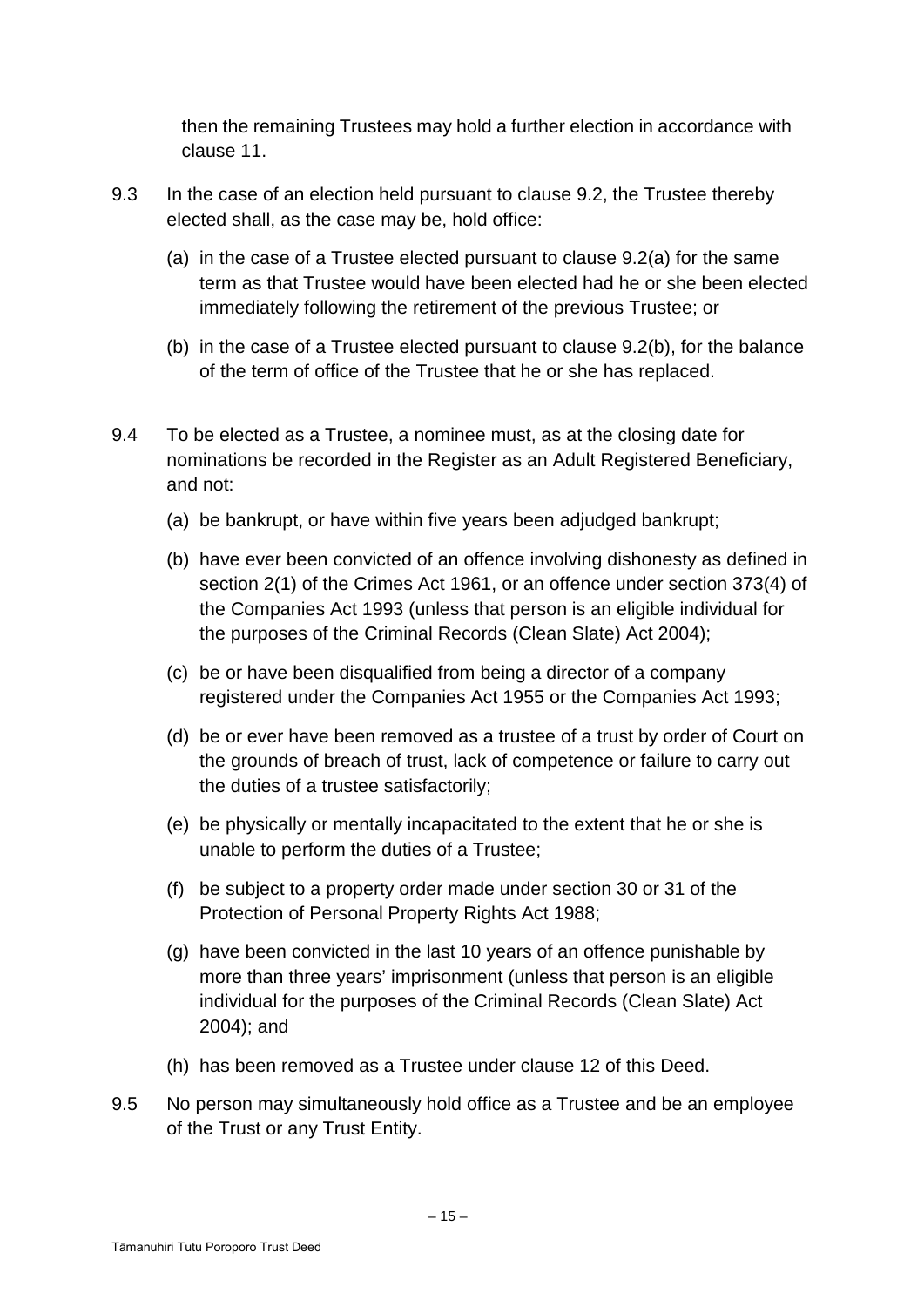- 9.6 Notwithstanding the provisions of clauses 9.1 through to 9.5, the Trustees may, subject to a resolution being passed at a Special Meeting of Beneficiaries, or Hui-a-Tau, appoint a corporation to be a sole corporate trustee of the Trust.
- 9.7 Should a corporate trustee be appointed, any reference in the following sections of this Deed, to a 'Trustee' shall be deemed to be a reference to a director of the corporate trustee:
	- (a) Clause 9 Trustees
	- (b) Clause 10 Term of office of Trustees
	- (c) Clause 11 Appointment of Trustees
	- (d) Clause 12 Resignation or removal of Trustees
	- (e) Clause 13 Meetings and resolutions of Trustees
	- (f) Clause 14 Decisions of Trustees
	- (g) Clause 15 Interests of Trustees
	- (h) Clause 16 Remuneration and expenses of Trustees
	- (i) Clause 18 Responsibilities of Trustees
- 9.8 Notwithstanding the provisions of clause 9.1 and 9.4, the Trustees may at any time, by deed, appoint any corporation to be a custodian trustee of all or any part or parts of the Trust Property on such terms as the Trustees may decide, or to act pursuant to the provisions of section 50 of the Trustee Act 1956. In particular, any corporation so appointed as a custodian trustee shall hold all or any part or parts of the Trust Property as a bare trustee only for the Trustees of the Trust and shall at all times abide by the lawful directions of the Trustees in relation to the Trust Property and any further property that it holds as bare trustee for the Trustees of the Trust and shall not exercise any powers in relation to the Trust Property independent of or contrary to the lawful directions of the Trustees. The Trustees may at any time by deed revoke any such appointment.
- 9.9 The Trustees may transfer the existing assets of the trust, including its interests in land, to Ngai Tāmanuhiri Custodian Trustee Limited or such other corporate custodian trustee as the Trustees decide provided Ngāi Tāmanuhiri Custodian Trustee Limited or other corporate custodian trustee is and remains a Trust Entity.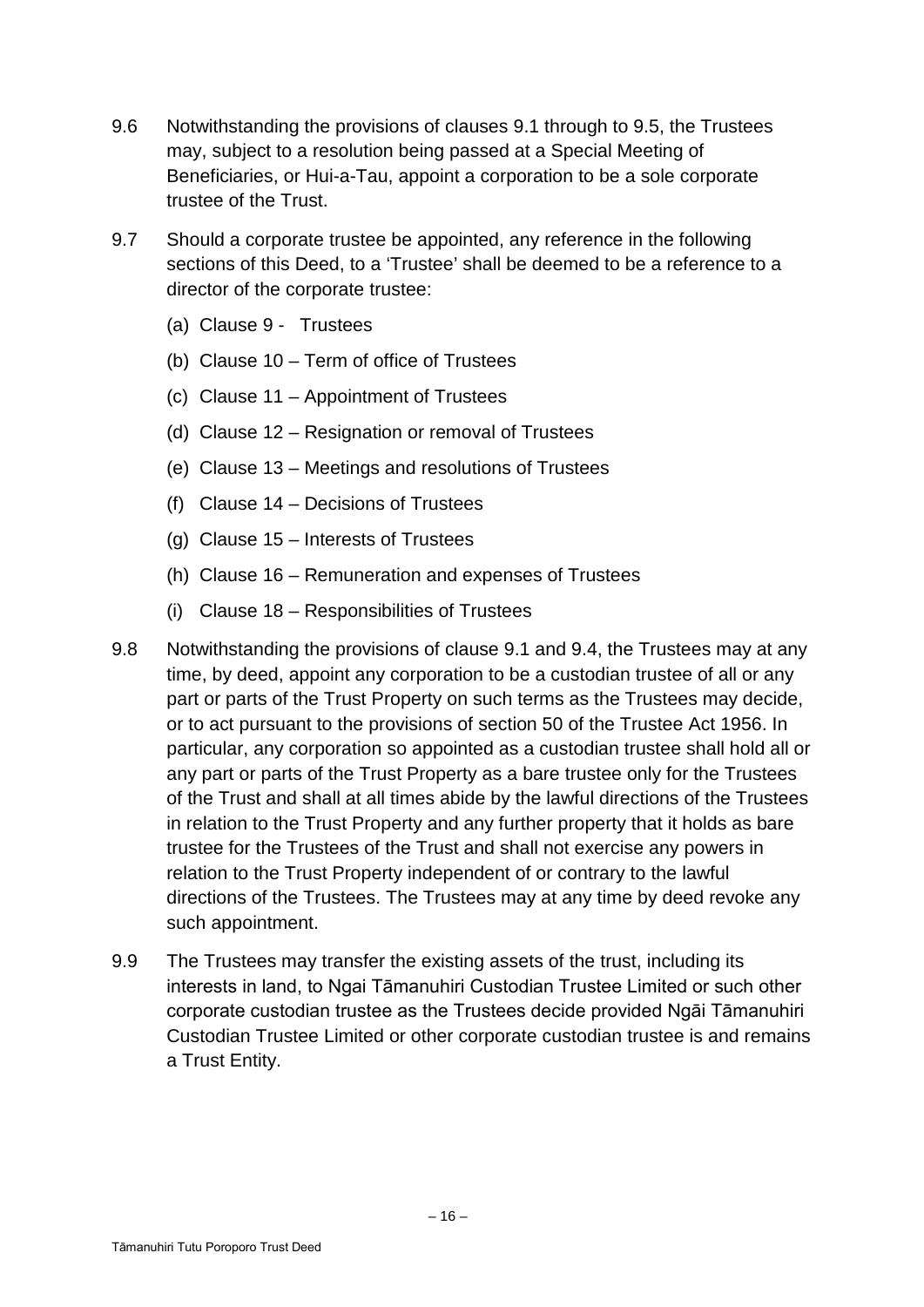# **10 TERM OF OFFICE OF TRUSTEES**

- 10.1 Trustees shall hold office for a term of 3 years, and, subject to clause 10.3, shall be eligible for re-election or reappointment at the expiry of their term of office.
- 10.2 A Trustee's term of office begins when the results of the election in which they were elected or re-elected are announced and expires the earliest of three years from that date or when the results of the election in which they were replaced (or in which they did not stand for re-election) are announced, unless they have earlier resigned or been removed in accordance with clause 12.
- 10.3 No Trustee may serve more than 3 consecutive terms, but any Trustee who has served 3 consecutive terms may be re-elected or reappointed for a further term or terms after standing down for at least 1 year.
- 10.4 If no nominations are received to replace a Trustee required to stand down in accordance with clause 10.3, the 1-year stand down period may be waived and the Trustee may be reappointed.
- 10.5 In order to establish rotational Trustee's terms, the initial Trustees will determine their terms by agreement or by lot, with:
	- (a) two Trustees holding office for a 1 year term;
	- (b) two Trustees holding office for a 2 year term; and
	- (c) three Trustees holding office for a 3 year term,

provided that the term served by the Trustees who hold office pursuant to subclauses 10.5(a) and 10.5(b) will not count as a term for the purposes of clause 10.3.

# **11 APPOINTMENT OF TRUSTEES**

- 11.1 At every Hui-ā-Tau, any vacancy in the Trustees shall be filled by election in accordance with this clause.
- 11.2 The election of Trustees shall be carried out by secret ballot if that is requested by any registered Adult Beneficiary present at the Hui-ā-Tau.
- 11.3 The Trustees shall give notice calling for nominations for Trustee positions at least 30 Working Days prior to the date of the vote for the election of Trustees.
- 11.4 Such notice shall specify the method of making nominations, and the latest date by which nominations must be made and lodged with the Trust or such other person the notice directs. Notice shall be given in accordance with clause 25.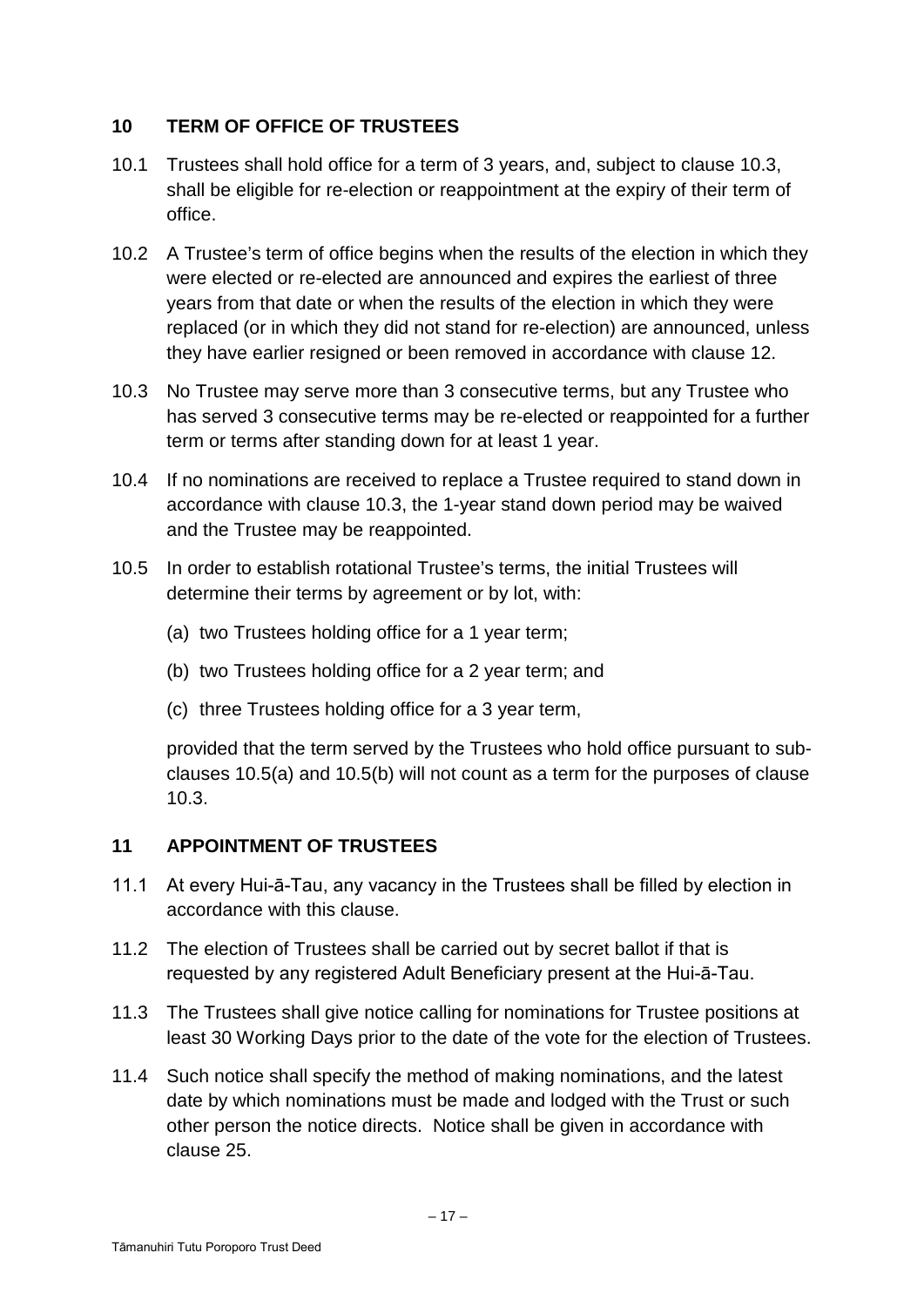- 11.5 Nominations for each election of Trustees must be received in writing at the Trust Office at least 15 Working Days prior to the Hui-ā-Tau.
- 11.6 All nominations must be accompanied by a signed declaration:
	- (a) showing the name and signature of the Adult Beneficiary who made the nomination;
	- (b) recording the nominee's acceptance of the nomination;
	- (c) confirmation from the nominee that he or she meets the eligibility criteria as set out in clause 9.2.
- 11.7 Each nominee shall provide, at the time of submitting their nomination, a brief summary of the skills and experience the candidate believes are relevant to support their election as a Trustee
- 11.8 A list of all nominations received and the statement of skills and experience as set out in clause 11.5 above, shall be made available to Beneficiaries prior to and at the Hui-ā-Tau.
- 11.9 For the avoidance of doubt, all Trustees seeking re-election must be nominated in accordance with this Deed.
- 11.10 In the event that the number of nominations received at the Trust Office in accordance with clauses 11.5 and 11.6 is less than or equal to the number of vacancies, those nominees will be deemed to be duly elected as Trustees and no election will be held.
- 11.11 All Adult Beneficiaries shall be eligible to vote in an election for the appointment of trustees, and any votes shall be cast:
	- (a) at the Hui-ā-Tau:
		- (i) by show of hands; or
		- (ii) if requested pursuant to clause 11.2, by secret ballot; or
		- (iii) by placing a voting paper into the voting box
	- (b) for each Adult Registered Beneficiary who has requested a private notice in accordance with clause 25.3, by voting paper received by post before 5pm on the Working Day prior to the Hui-ā-Tau.
- 11.12 The highest polling nominees required to fill all vacancies in the office of Trustee shall be declared as duly elected as Trustees.
- 11.13 Where there is an equality of votes in an election such that the number of highest polling nominees required to fill all vacancies in the office of Trustee cannot be determined, and where the nominees so tied cannot agree amongst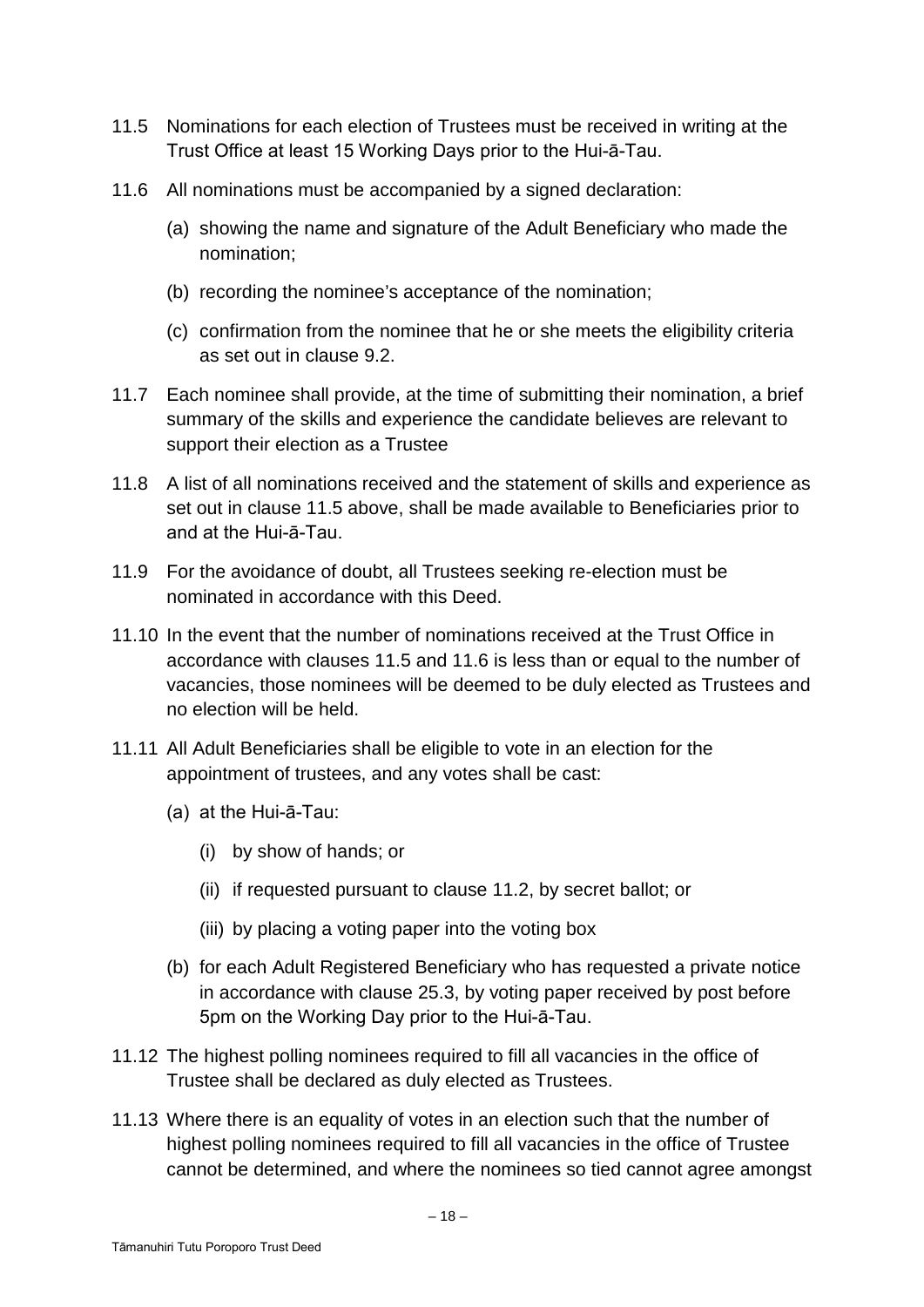themselves who shall be elected as Trustee, the Chairperson of the Hui-ā-Tau shall draw lots to determine who is to be elected as Trustee.

- 11.14 Clauses 25.12 and 25.13 of this Deed apply to the election of trustees.
- 11.15 For the avoidance of doubt, Adult Beneficiaries have no right to vote in respect of the appointment of employees of the Trust.

## **12 RESIGNATION OR REMOVAL OF TRUSTEES**

- 12.1 An individual Trustee shall cease to be a Trustee if he or she:
	- (a) dies;
	- (b) completes his or her term of office and is not re-elected;
	- (c) at any time ceases to fulfil the requirement set out in clause 9.4.
	- (d) resigns by notice in writing to the Trustees;
	- (e) is absent from New Zealand for a period of 3 months without obtaining a leave of absence from the other Trustees;
	- (f) fails to attend 3 consecutive meetings of Trustees, of which he or she has been duly notified, without obtaining a leave of absence from the other Trustees;
	- (g) is removed on the grounds of breaching the Code of Conduct resulting in a material detriment to the Trust in accordance with clause 12.2;
	- (h) is removed by operation of law.
- 12.2 An individual Trustee may be suspended from office, and no longer be eligible to continue to exercise any powers under this Deed as a Trustee, should 75% of the remaining Trustees pass a resolution that they are concerned, on reasonable grounds, that the actions of the Trustee have breached the Code of Conduct and in doing so have resulted in a material detriment to the Trust. Any such resolution, together with the reasons for the Trustees' concerns, must be set out in writing and signed by the Trustees passing the resolution.
- 12.3 Following the suspension of a Trustee in accordance with clause 12.2, the remaining Trustees shall:
	- (a) Communicate with and seek the feedback of Te Hunga Pakeke; and then
	- (b) Promptly seek independent legal advice regarding the decision to suspend the Trustee. In doing so, both the suspended Trustee and the remaining Trustees shall have the right to make a written submission setting out their views.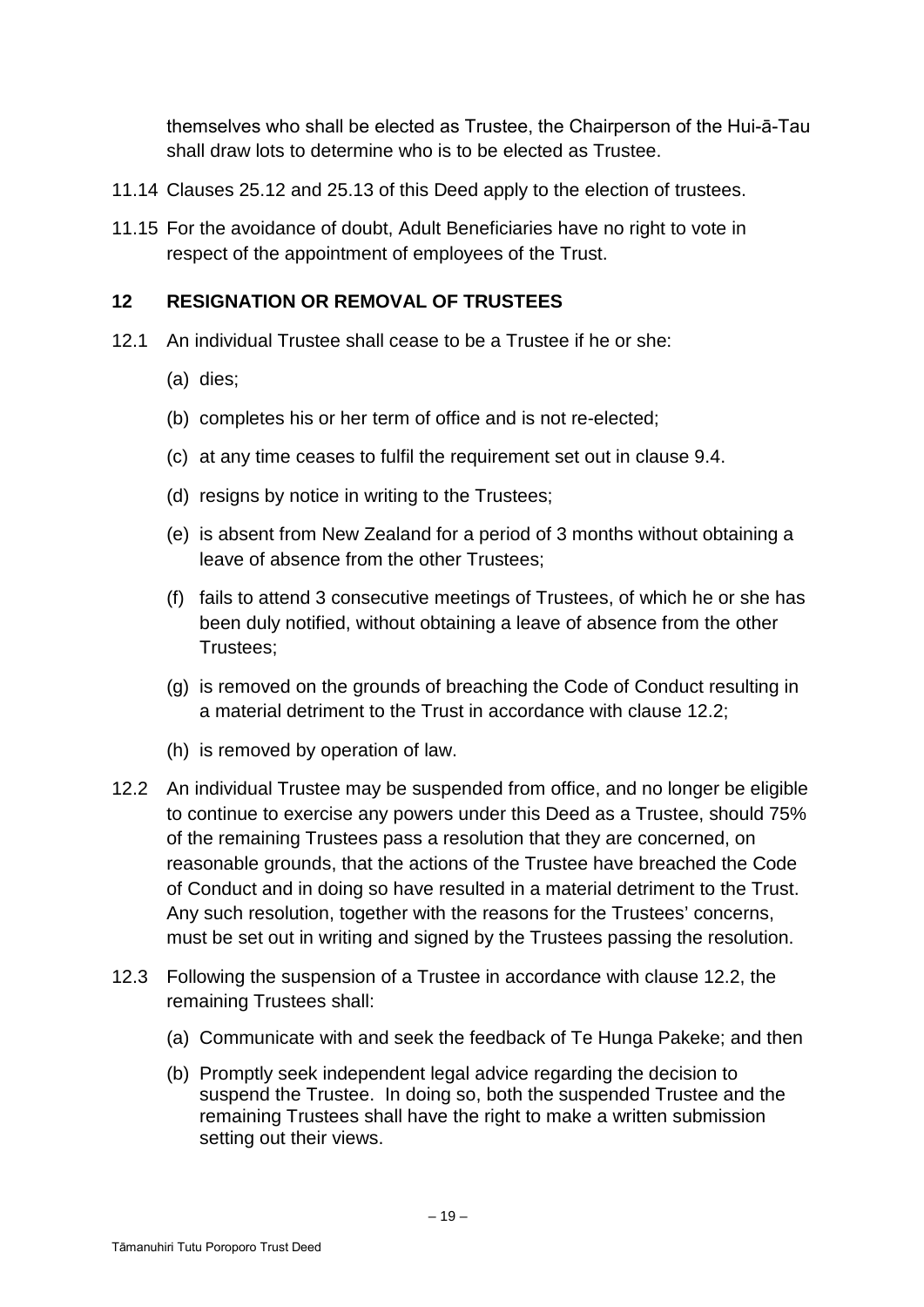- 12.4 Should the review carried out in accordance with clause 12.2 of the decision to suspend a Trustee conclude that:
	- (a) the actions of the suspended Trustee have breached the Code of Conduct, and in doing so has resulted in a material detriment to the Trust, then the suspended Trustee shall be removed from office; or
	- (b) the actions of the suspended Trustee have not breached the Code of Conduct in a manner which has resulted in material detriment to the Trust, then the suspension shall cease and the Trustee shall be entitled to exercise their powers under this Deed as a Trustee from the date that decision is notified to the Trustees.
- 12.5 At any point during the suspension of an individual Trustee, the remaining Trustees may resolve, by a 75% majority, to remove the suspension and reinstate the suspended Trustee. Should a suspended Trustee be re-instated under this clause, or as a result of clause 12.4(b), there shall be no right of recourse or challenge in relation to the decision to suspend the Trustee and any decision taken by the remaining during the period of the suspension shall not be invalidated as a result.
- 12.6 A corporate trustee ceases to be the Trustee if:
	- (a) The corporation becomes insolvent;
	- (b) The corporation is wound up;
	- (c) The corporation resigns in writing;
	- (d) A resolution is passed by Beneficiaries at a Hui-aTau or Special Meeting of Beneficiaries removing the corporation as Trustee.

# **13 MEETINGS AND RESOLUTIONS OF TRUSTEES**

- 13.1 The Trustees shall meet not less than once every 3 months to conduct the business of the Trust.
- 13.2 Except as otherwise provided in this Deed, the Trustees may conduct the business of the Trust and otherwise regulate their meetings as they think fit.
- 13.3 All Trustees must be given notice in writing of each meeting of Trustees no later than 5 Working Days prior to the meeting.
- 13.4 No meeting or decision of Trustees shall be deemed invalid only by reason of a failure to comply with clause 13.3, provided that all Trustees agree to accept any irregularity.
- 13.5 The Trustees shall at their first meeting in each year elect a Chairperson for that year, who must be a Trustee. If a Chairperson ceases to hold office as a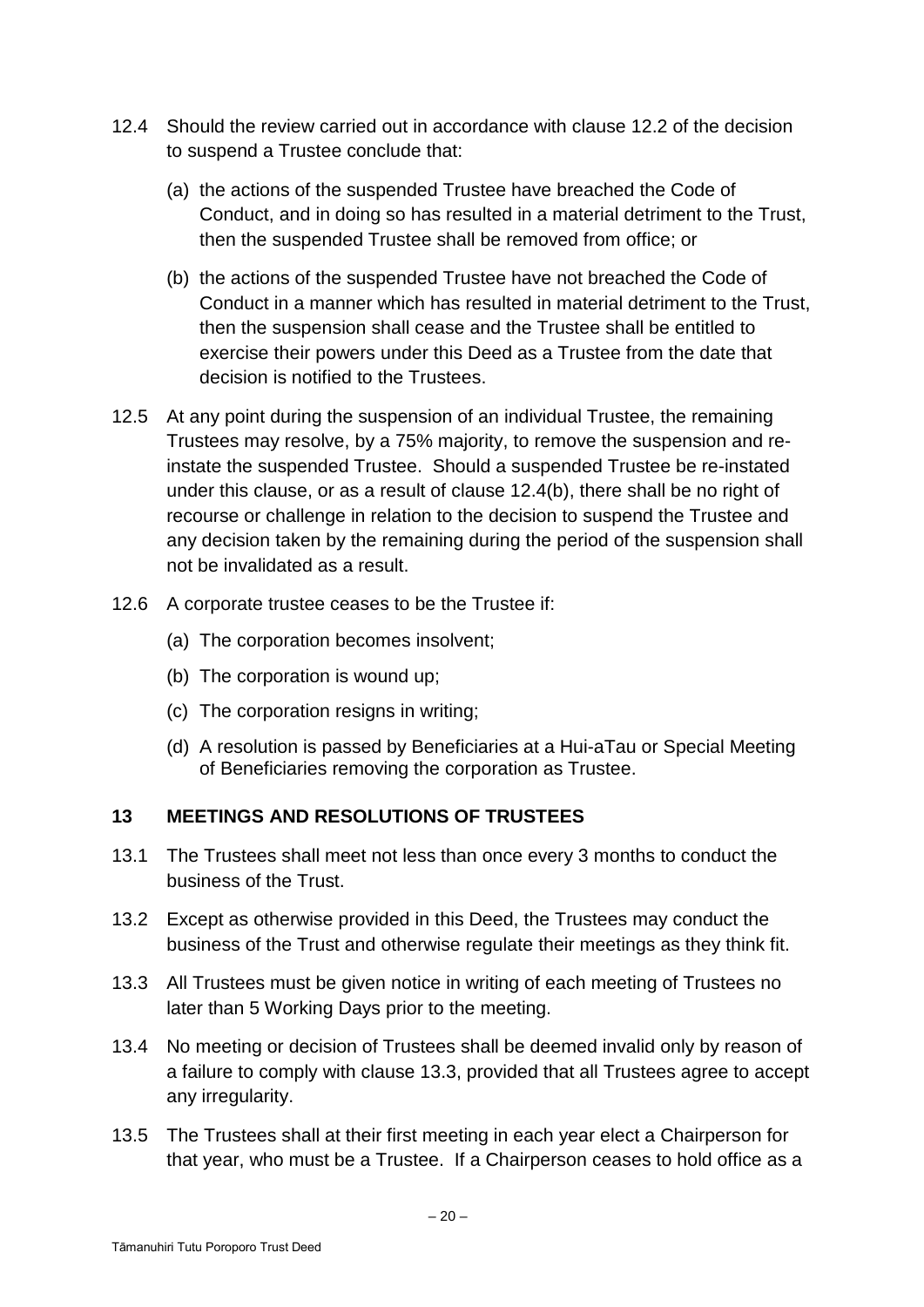Trustee, that person ceases to hold office as Chairperson and the Trustees shall elect a new Chairperson at their next meeting.

- 13.6 No business of the Trust shall be transacted at any meeting unless a quorum is present. A quorum shall consist of 1 more than half of the total number of Trustees holding office at the time, rounded up to the nearest whole number provided that the quorum shall not be less than 3 Trustees.
- 13.7 A meeting of Trustees conducted by way of telephone conference, video or other means of electronic conferencing shall constitute a valid meeting, provided that the requirements of this clause as to notice and quorum are met.
- 13.8 A resolution signed by all the Trustees shall be as effective as if it had been passed at a meeting of Trustees duly called and held.
- 13.9 The Trustees shall cause full and proper minutes of their meetings and proceedings to be kept.

# **14 DECISIONS OF TRUSTEES**

- 14.1 Except where a contrary intention is expressed in this Deed, the powers of the Trustees under this Deed shall be exercised by a majority of votes at a meeting of the Trustees at which a quorum is present.
- 14.2 Where a decision is to be decided by a majority of votes and the votes are tied, the Chairperson may exercise a second and casting vote.
- 14.3 For the avoidance of doubt, except as provided in this Deed, Trustees must exercise their duties personally and may not appoint alternates or proxies.

# **15 INTERESTS OF TRUSTEES**

- 15.1 Any Trustee who, otherwise than as a Trustee, is directly or indirectly interested in any arrangement or agreement made or entered into, or proposed to be made or entered into by the Trust, shall declare that interest as soon as possible.
- 15.2 Any Trustee who has declared an interest (in terms of clause 15.4) in any transaction or decision in accordance with clause 15.1 shall take no further part in discussions in relation to that transaction or decision, shall not exercise a vote on the matter and shall not be counted for the purposes of forming a quorum.
- 15.3 The Trustees shall establish and maintain an interest register for the purpose of recording a disclosure of interest by a Trustee (and the nature and extent or monetary value of that interest).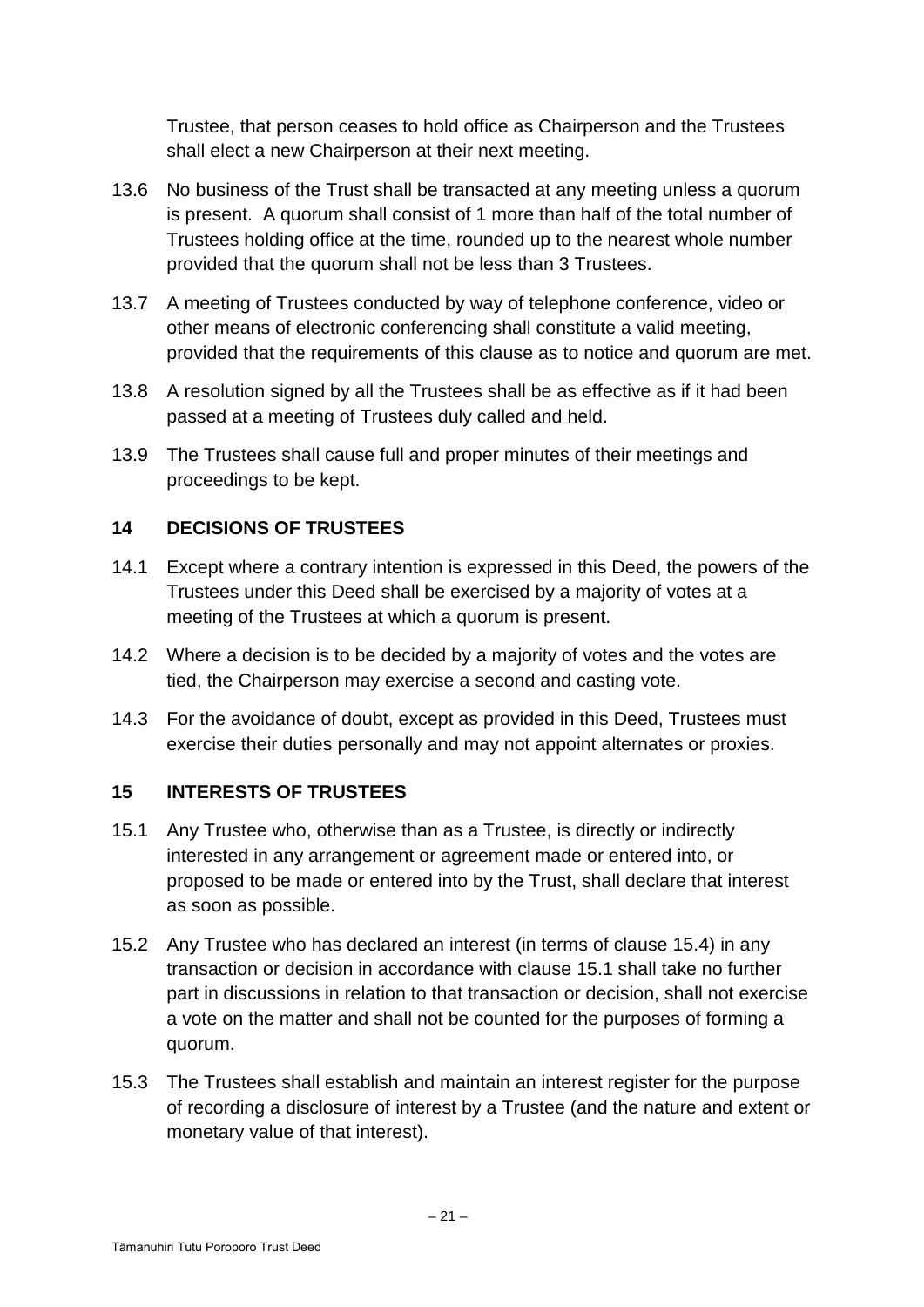- 15.4 Immediately following his or her appointment, a Trustee must enter any interests he or she may have into the interest register.
- 15.5 Provided that the provisions of this clause are complied with, no decision or exercise of a power by the Trustees shall be invalidated, except by a court of law, on the ground that any Trustee had a direct or personal interest in the result of that decision or in the exercise of that power.
- 15.6 For the purposes of this clause, a Trustee shall be considered to have an interest in a transaction or decision if that Trustee:
	- (a) is a party to, or will or may derive a material financial benefit from, the transaction or decision;
	- (b) has a material financial interest in another party to the transaction or decision;
	- (c) is a director, officer, or trustee of another party to, or person who will or may derive a material financial benefit from, the transaction or decision, not being a party or person that is a wholly-owned subsidiary of the Trust;
	- (d) is the grandparent, parent, child, grandchild or spouse of another party to, or person who will or may derive a material financial benefit from, the transaction or decision; or
	- (e) is otherwise directly or indirectly materially interested in the transaction or decision.

Except that a Trustee will not be considered to have an interest in a transaction or decision on the basis that the Trustee, or the Trustee's parent, child or spouse may derive a financial benefit from the transaction or decision merely by virtue of the fact that they are a member of Ngai Tāmanuhiri Whānui.

# **16 REMUNERATION AND EXPENSES OF TRUSTEES**

- 16.1 The Trustees may determine the level of remuneration payable to each Trustee provided that the Trustees shall:
	- (a) Seek external professional advice in relation to an appropriate level of remuneration for each Trustee;
	- (b) Fix a level of remuneration for each Trustee that is no greater that that recommended by external advice provided under clause (a) above; and
	- (c) Eat each Hui-a-Tau provide the details of the external advice received and the level of remuneration set in accordance with clause (b) above.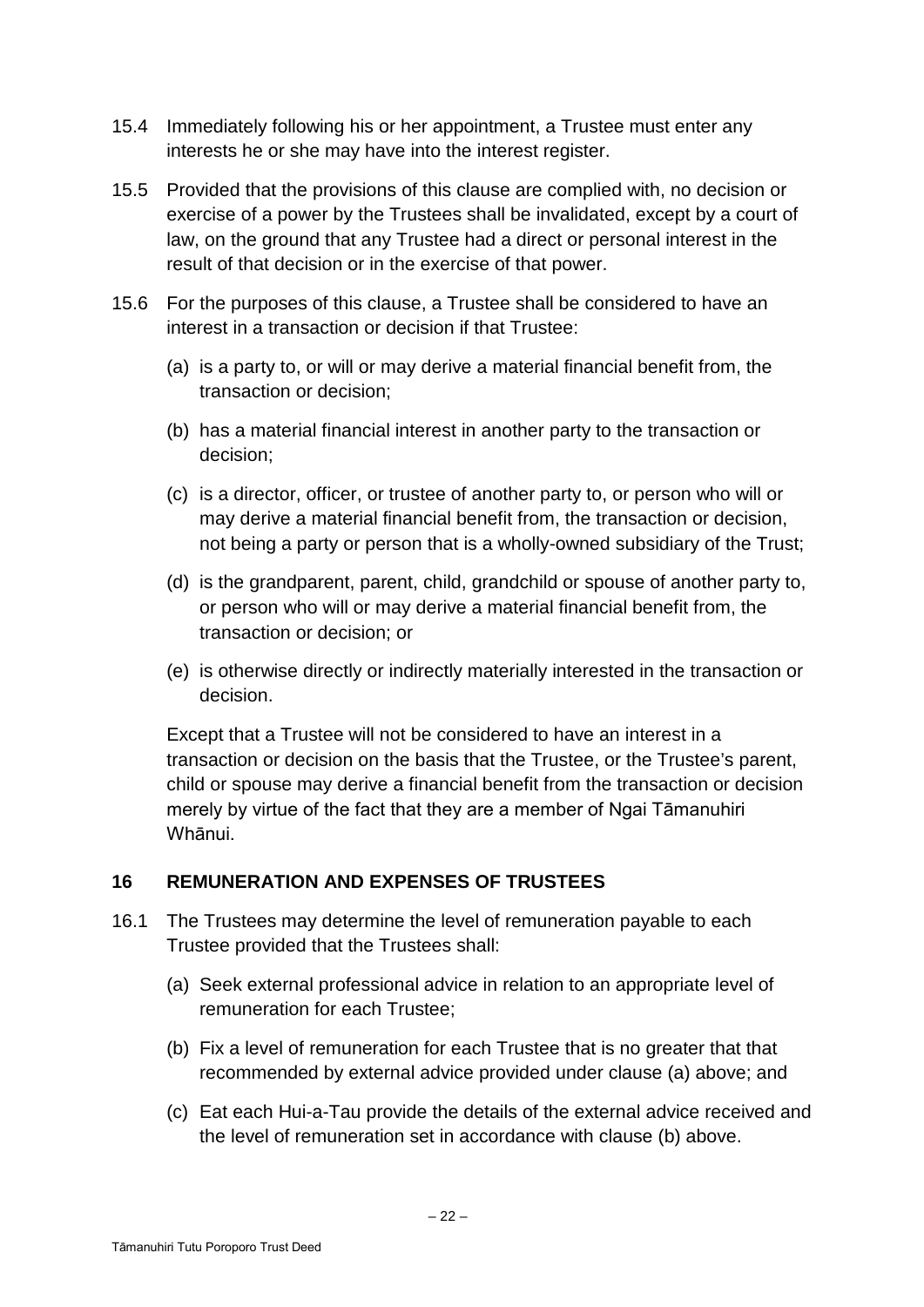16.2 The Trustees shall be reimbursed for reasonable expenses incurred by them in connection with the affairs of the Trust on such terms and conditions as are determined from time to time by unanimous decision of all the Trustees.

# **17 EXECUTION OF DOCUMENTS**

- 17.1 The Common Seal of the Trust shall be kept in the custody of the Trust and shall be applied only pursuant to a resolution of Trustees.
- 17.2 Every instrument to which the Common Seal is affixed shall be signed by at least 2 Trustees.

# **18 RESPONSIBILTY OF TRUSTEES**

- 18.1 In performing his/her responsibilities under this Deed, each Trustee shall act in good faith and in a manner that the Trustee believes on reasonable grounds is in the best interests of Ngai Tāmanuhiri Whānui as a whole.
- 18.2 The Trustees shall communicate with and seek feedback from the Tāmanuhiri marae trustees on a regular basis, no less frequently than twice year.

# **19 LIABILITY OF TRUSTEES**

19.1 A Trustee shall not be liable for any loss incurred by or in connection with the Trust other than a loss arising from the dishonesty, wilful default or knowing breach of trust of that Trustee.

# **20 INDEMNITY OF TRUSTEES**

- 20.1 A Trustee shall be indemnified out of the assets of the Trust:
	- (a) for, and in respect of, any loss or liability which he or she incurs by reason of the carrying out or omission of any authority, discretion, duty or power under this Deed; or
	- (b) where the Trustee has relied on reports, statements, financial data and other information prepared, supplied, and on professional or expert advice given by:
		- (i) an employee of the Trust whom the Trustee believes on reasonable grounds to be reliable and competent in relation to the matters concerned;
		- (ii) a professional adviser or expert in relation to matters which the Trustee believes on reasonable grounds to be within the person's professional or expert competence; or
		- (iii) a person appointed and acting in accordance with clause 8.1(e);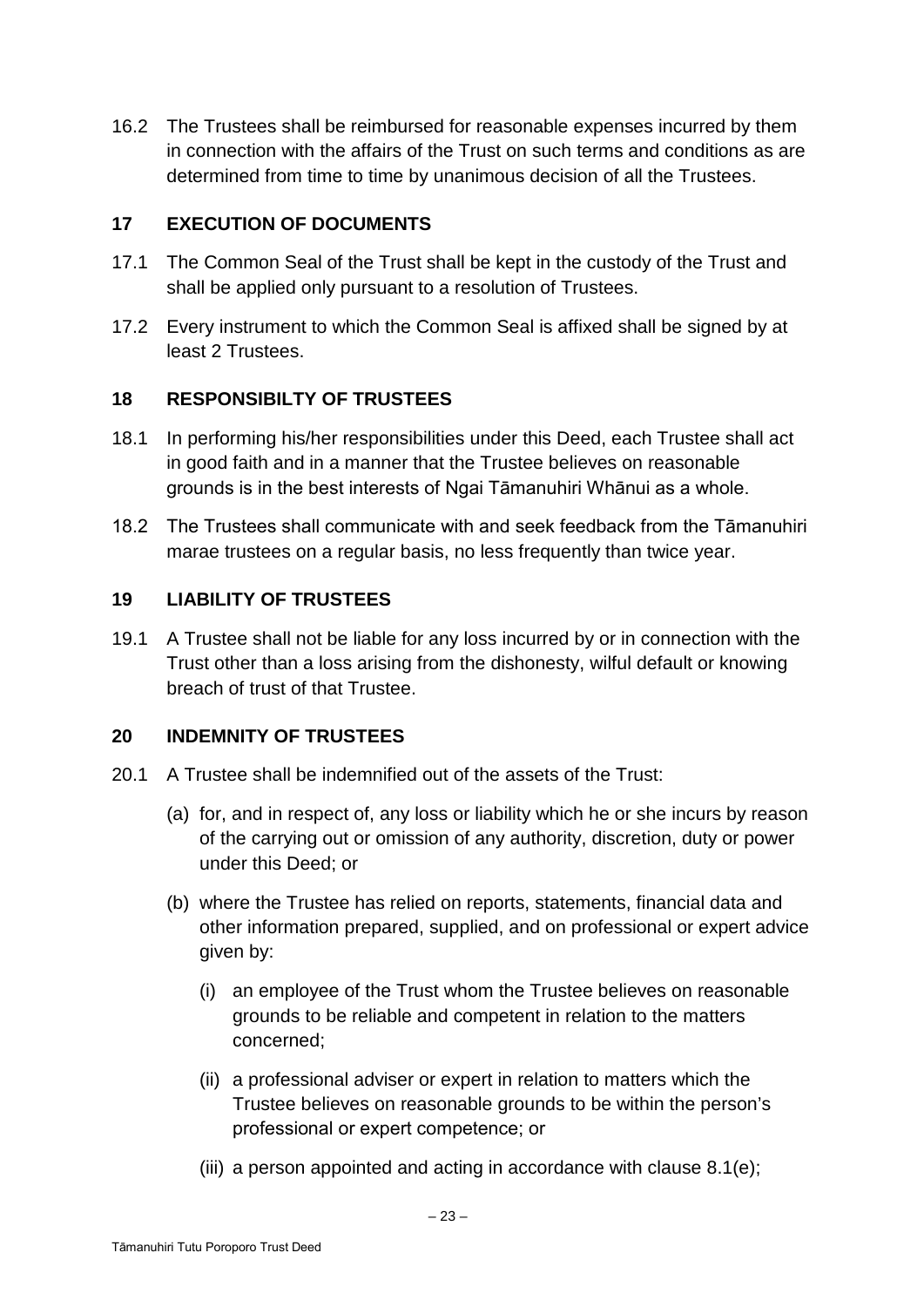Provided that the Trustee, in relying on such information or advice, has acted in good faith, made proper inquiry where the need for inquiry is indicated by the circumstances and has no knowledge that such reliance is unwarranted.

# **21 TRUSTEES MAY RELY ON ADVICE**

- 21.1 The Trustees may, when exercising their powers or performing their duties as Trustees, rely on reports, statements, financial data and other information prepared or supplied, and on professional or expert advice given, by any of the following persons:
	- (a) an employee of the Trust or any director, trustee, board member or employee of a Trust Entity whom the Trustees believe on reasonable grounds to be reliable and competent in relation to the matters concerned;
	- (b) a professional advisor or expert in relation to matters which the Trustees believe on reasonable grounds to be within a person's professional or expert competence; and
	- (c) any other Trustee or member of a committee upon which a Trustee did not serve at the relevant time and in relation to matters that are within that other Trustee's or committee member's designated authority. However, this shall only apply to the extent that the Trustees act in good faith, after reasonable enquiry when the need for enquiry is indicated by the circumstances, and without knowledge that would cause such acceptance to be unwarranted.

# **22 ANNUAL REPORT**

- 22.1 An annual report for all Trust Entities shall be prepared by the Trustees and made available for inspection at the Trust Office by any Adult Registered Beneficiary at least 20 Working Days prior to each Hui-ā-Tau.
- 22.2 The annual report shall report against the objectives set out in the annual plan for the previous Financial Year, including:
	- (a) information on the steps taken by the Trust to actively maintain the Register;
	- (b) a comparison of its financial performance against the objectives set out in the annual plan – including;
		- (i) changes in shareholder or member value; and
		- (ii) dividend performance or profit distribution
	- (c) a report providing information on the contribution and support provided by the Trust to marae.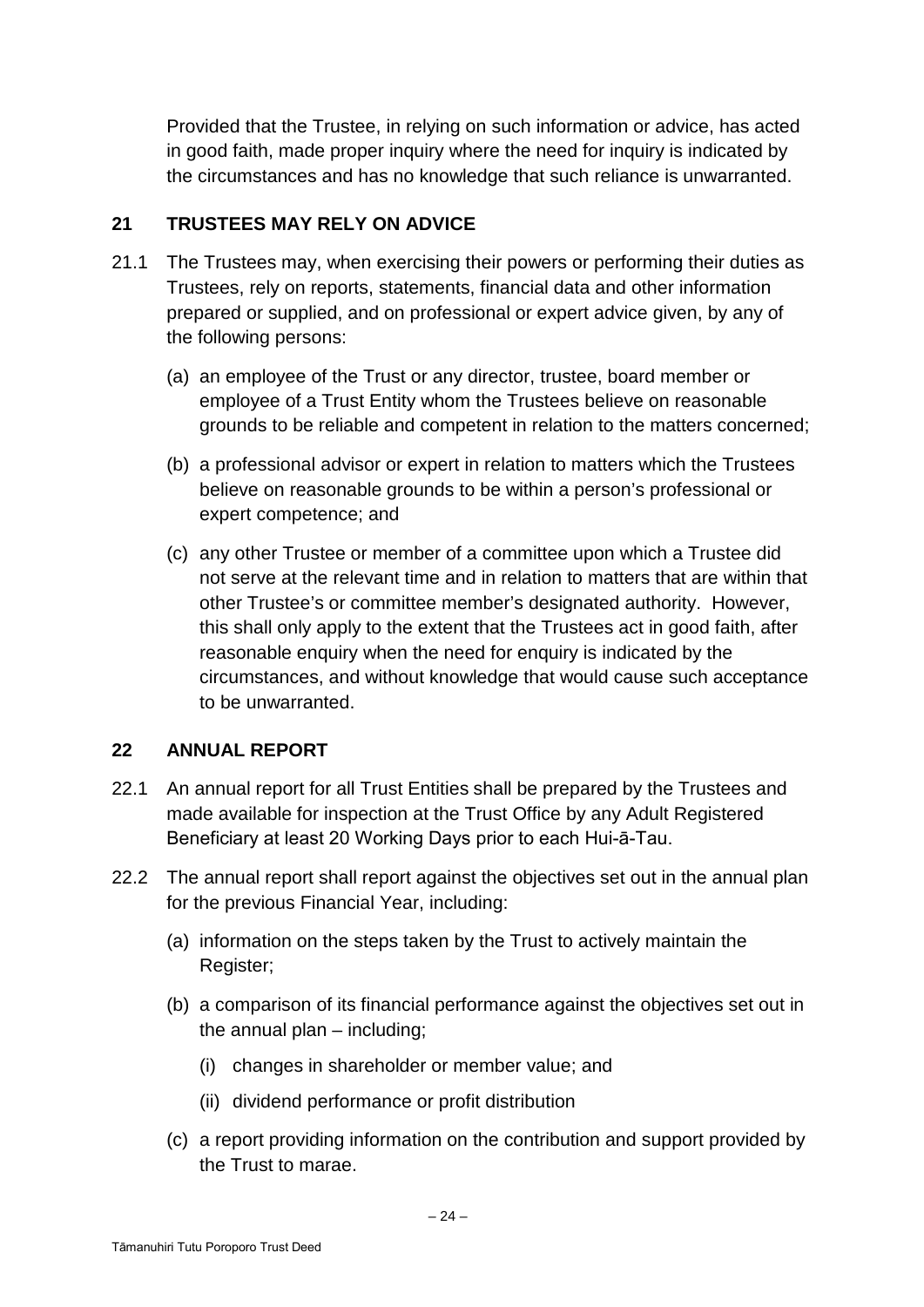- (d) the annual audited financial report, prepared in accordance with generally accepted accounting practice, and accounting separately for fisheries settlement cash assets;
- (e) a report giving information of the sales and exchanges of fisheries settlement quota in the previous Financial Year – including;
	- (i) the quantity of settlement quota held by the Asset-Holding Company of the Mandated Iwi Organisation in that year; and
	- (ii) the value of settlement quota sold or exchanged; and
	- (iii) the identity of the purchaser or other party to the exchange; and
	- (iv) any transaction with settlement quota that has resulted in a registered interest by way of caveat or mortgage being placed over the quota; and
	- (v) the settlement quota interests that have been registered against the quota shares of the Mandated Iwi Organisation; and
	- (vi) the value of income shares sold, exchanged, or acquired.
- (f) a report on the interactions of the Mandated Iwi Organisation in fisheries matters
	- (i) with other entities within the iwi; and
	- (ii) with other Mandated Iwi Organisations; and
	- (iii) with Te Ohu Kai Moana Trustee Limited;
- (g) any changes made under section 18 to the Deed or those of the Asset-Holding Company.
- (h) any other matter required in order to comply with the Act; and
- (i) any other matter the Trustees consider appropriate.
- 22.3 In the preparation of an annual report for the Asset-Holding Company (or any of its subsidiaries), the trustees are to ensure that report include details of:
	- (a) the investment of money of that Asset-Holding Company or any of its subsidiaries; and
	- (b) the key strategies for the use and development of iwi fisheries assets;
	- (c) the expected financial return on the assets; and
	- (d) any programme to—
		- (i) manage the sale of annual catch entitlements derived from the settlement quota held by Asset-Holding Companies or their subsidiaries; or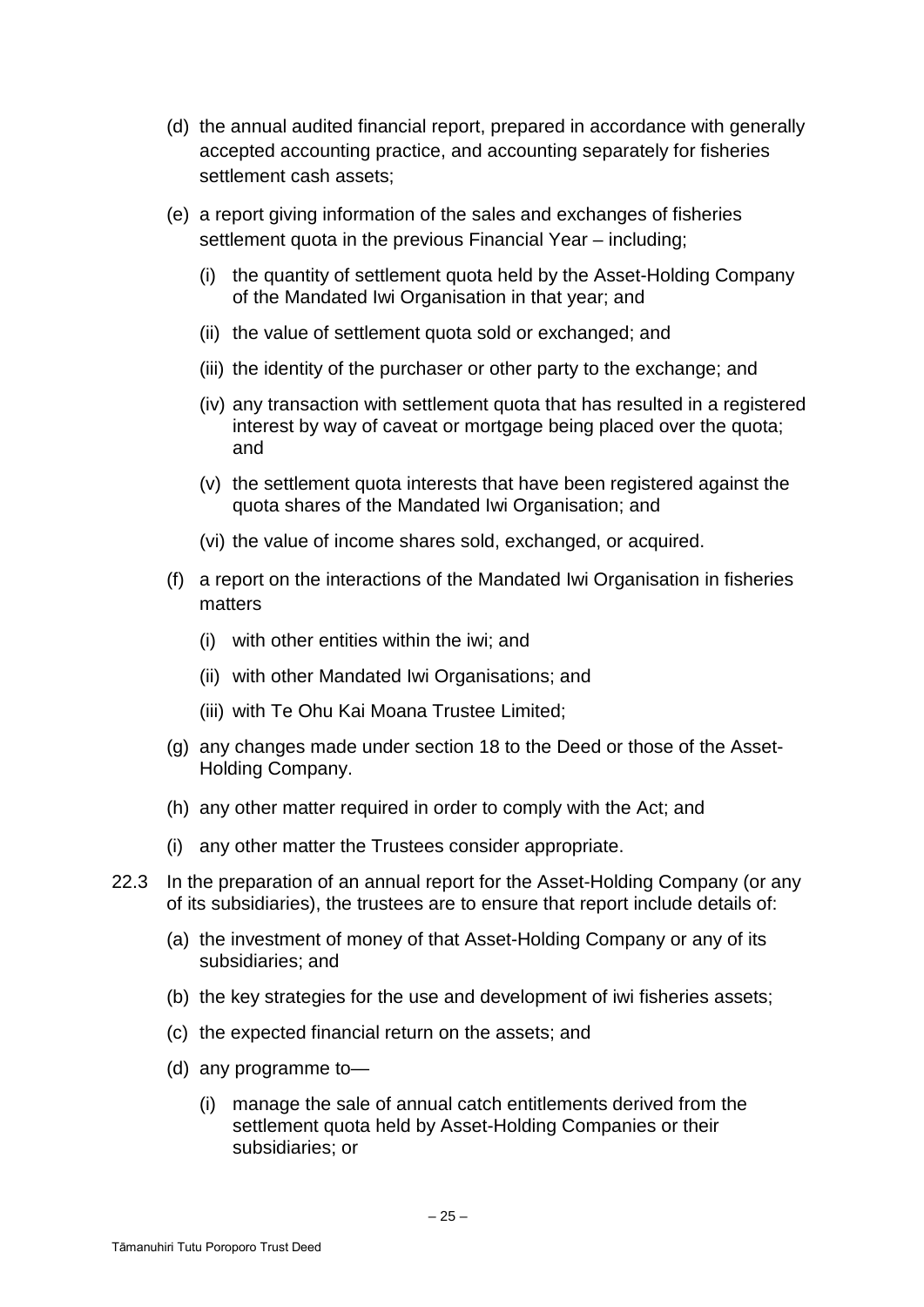reorganise the settlement quota held by Asset-Holding Companies or their subsidiaries, as by buying and selling settlement quota in accordance with the Act.

## **23 ANNUAL PLAN**

- 23.1 An annual plan shall be prepared by the Trustees and made available for inspection at the Trust Office by any Adult Registered Beneficiary at least 20 Working Days prior to each Hui-ā-Tau.
- 23.2 The annual plan shall include:
	- (a) the Trust's objectives, plans and priorities for the relevant Financial Year;
	- (b) the nature and scope of the activities proposed by the Trust for Ngāi Tāmanuhiri in the performance of the objects of the Trust;
	- (c) the performance targets and measurements by which performance of the Trust may be judged
	- (d) any proposals for the activities of the Trust;
	- (e) the Trust's policy in respect of acceptable debt/equity ratios;
	- (f) the Trust's policy in respect of levels of distribution or reinvestment of income;
	- (g) the Trust's policy in respect of sales and exchanges of fisheries settlement quota;
	- (h) any changes in that policy from the policy for the previous year;
	- (i) income projections for the relevant Financial Year;
	- (j) the manner in which it is proposed that projected income will be dealt with;
	- (k) any proposal to sell or otherwise dispose of any Fisheries Settlement Assets or other Core Assets;
	- (l) any proposal to amend this Deed or the constitutional documents of any fishing company owned by the Trust;
	- (m) any other matter required in order to comply with the Act; and
	- (n) any other matter the Trustees consider appropriate.

# 24 **LONG-TERM PLAN**

24.1 A rolling 5-year plan shall be prepared by the Trustees and made available for inspection at the Trust Office by any Adult Registered Beneficiary at least 20 Working Days prior to each Hui-ā-Tau.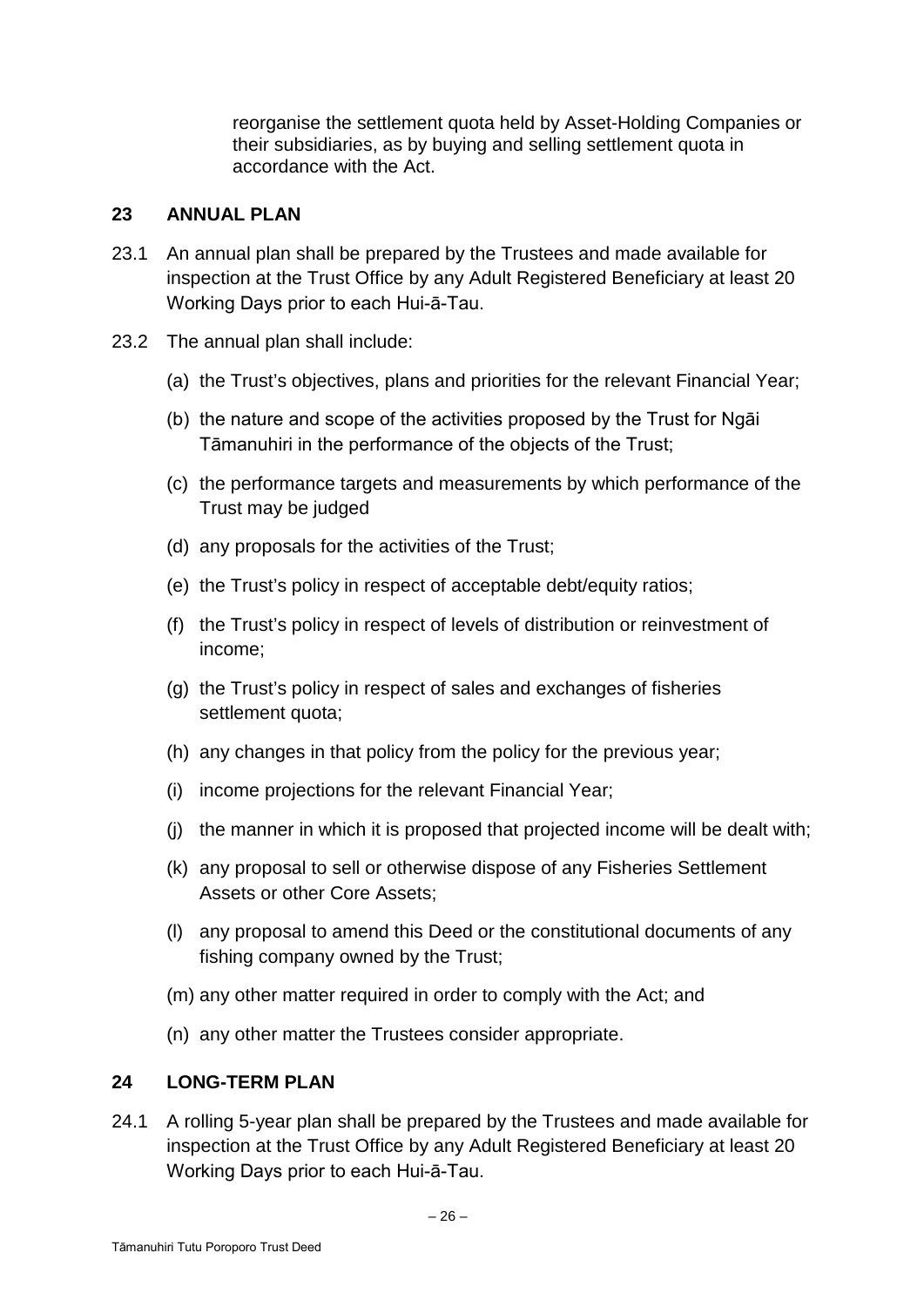- 24.2 The rolling 5-year plan should be prepared in consultation with Beneficiaries.
- 24.3 The rolling 5-year plan shall include the Trust's vision, objectives and priorities for the period covered by the plan.

## **25 MEETINGS OF BENEFICIARIES**

- 25.1 The provisions of this clause apply to Special Meetings of Beneficiaries and Hui-ā-Tau.
- 25.2 Special Meetings of Beneficiaries shall be called:
	- (a) by the Trustees, within 8 weeks of receipt of a notice specifying the reason for calling the meeting signed by not less than 20 Adult Registered Beneficiaries; or
	- (b) at any other time the Trustees deem appropriate.

Except that the Trustees shall not be required to call a Special Meeting of Beneficiaries in accordance with clause 25.2 if the Hui-ā-Tau is held within 12 weeks of the receipt of a notice calling for such a meeting and the reason for calling a meeting specified in that notice is specifically included in the agenda for the Hui-ā-Tau.

- 25.3 All Hui-ā-Tau and Special Meetings of Beneficiaries shall be held at a time and place determined by the Trustees and notified by:
	- (a) post to the registered address of each Adult Registered Beneficiary, not later than 20 Working Days prior to the date of the meeting, who has requested such notice from the Trust, and the business to be conducted at the meeting includes the election of Trustees or matters covered by sections 18, 70, 159 or 162 of the Act; or
	- (b) public notice in local newspapers and newspapers in any metropolitan area where 10% or more of the members of Ngai Tāmanuhiri Whānui are living (according to the most recent Census) on at least 2 occasions, not less than 10 days apart, at least 1 appearance being not less than 20 Working Days prior to the meeting which it refers to; or
	- (c) as the case may be, by post to any Beneficiary who has requested such notice from the Trust in accordance with clause 5.9
- 25.4 The private notice referred to in clause 25.3(a) shall state:
	- (a) the information included in clause 25.5;
	- (b) a copy of the voting paper for the relevant meeting: and
	- (c) the address and return date for the voting paper;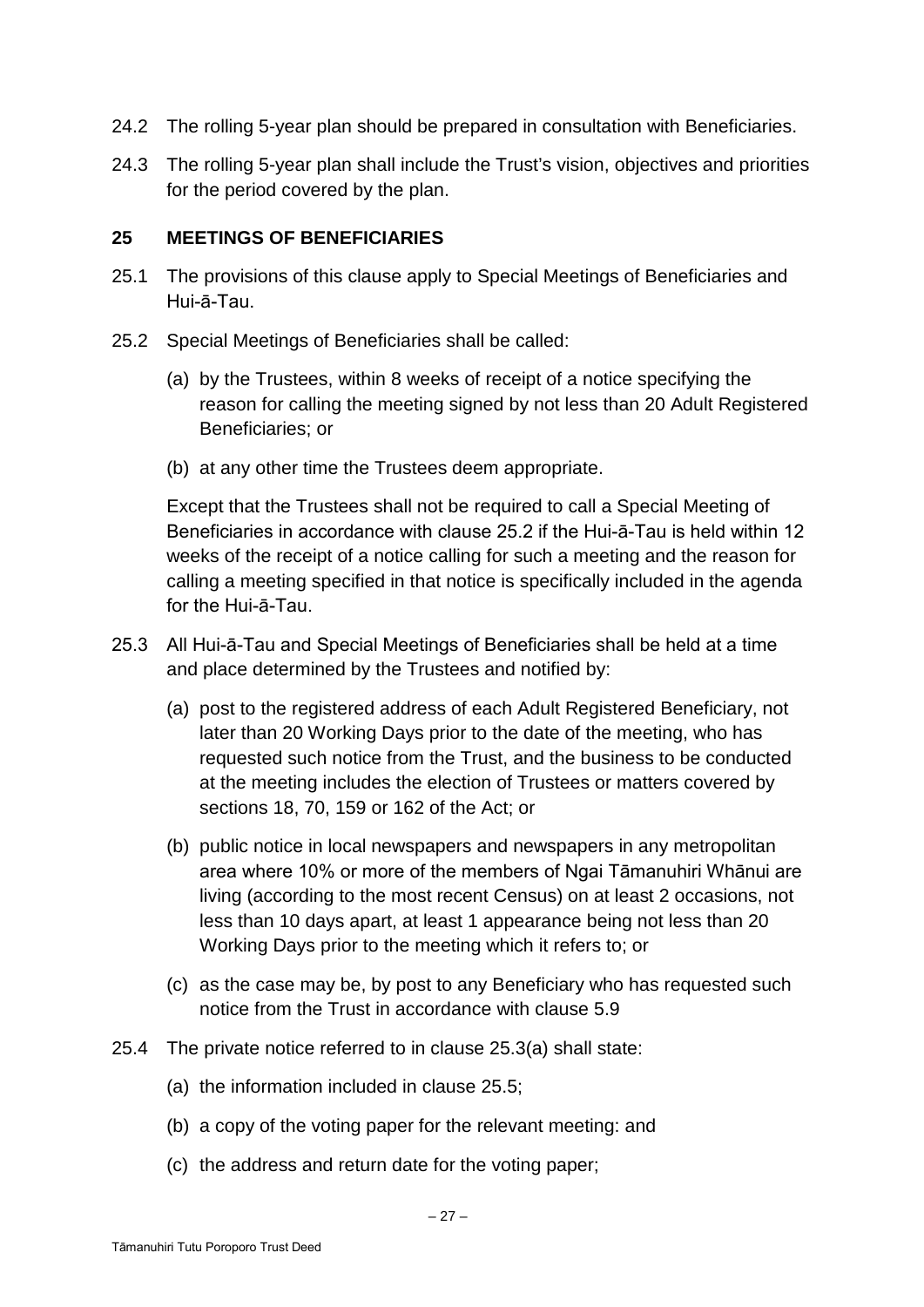- 25.5 The public notice referred to in clause 25.3(b) shall:
	- (a) state the date, time and place of the meeting;
	- (b) state where any relevant explanatory documents may be viewed or obtained;
	- (c) state the general nature of the business to be conducted at the meeting;
	- (d) if elections are to be held at the meeting, state the number of vacancies to be filled and call for nominations to be received in writing at the Trust Office at least 15 Working Days prior to the meeting;
	- (e) if a vote is to be taken to ratify or amend this Deed, include advice that a vote is to be taken to ratify the Deed and a brief summary of any proposed amendments, with an indication that details of the proposed amendments can be obtained from the Trust Office by Beneficiaries;
	- (f) if the disposal of income shares or settlement quota is proposed, include a brief summary of the rationale for the proposal; and
	- (g) any other information specified by or under the Act.
- 25.6 The quorum necessary for the transaction of business at any Hui-ā-Tau or Special Meeting of Beneficiaries shall be 15 Adult Registered Beneficiaries who are not Trustees physically present at the meeting.
- 25.7 The Trustees may enable Beneficiaries to participate by way of electronic conferencing, however, those that participate in this way will not constitute quorum, for the purposes of clause 25.6.
- 25.8 All questions arising at any Hui-ā-Tau or Special Meeting of Beneficiaries shall be decided by a majority decision of Adult Beneficiaries present or participating by way of postal vote, except decisions:
	- (a) relating to the sale or other disposal of Fisheries Settlement Assets or other Core Assets; and
	- (b) to amend this Deed,

which shall require a 75% majority of Adult Registered Beneficiaries present or participating by way of postal vote.

- 25.9 Each Beneficiary present at a meeting of Beneficiaries shall be entitled to 1 vote and, for the avoidance of doubt, Beneficiaries may not vote by proxy.
- 25.10 The Chairperson of Trustees shall chair all meetings of Beneficiaries.
- 25.11 If the Chairperson of Trustees is not present within 15 minutes after the time appointed for the meeting, the Deputy Chairperson or a Trustee shall chair the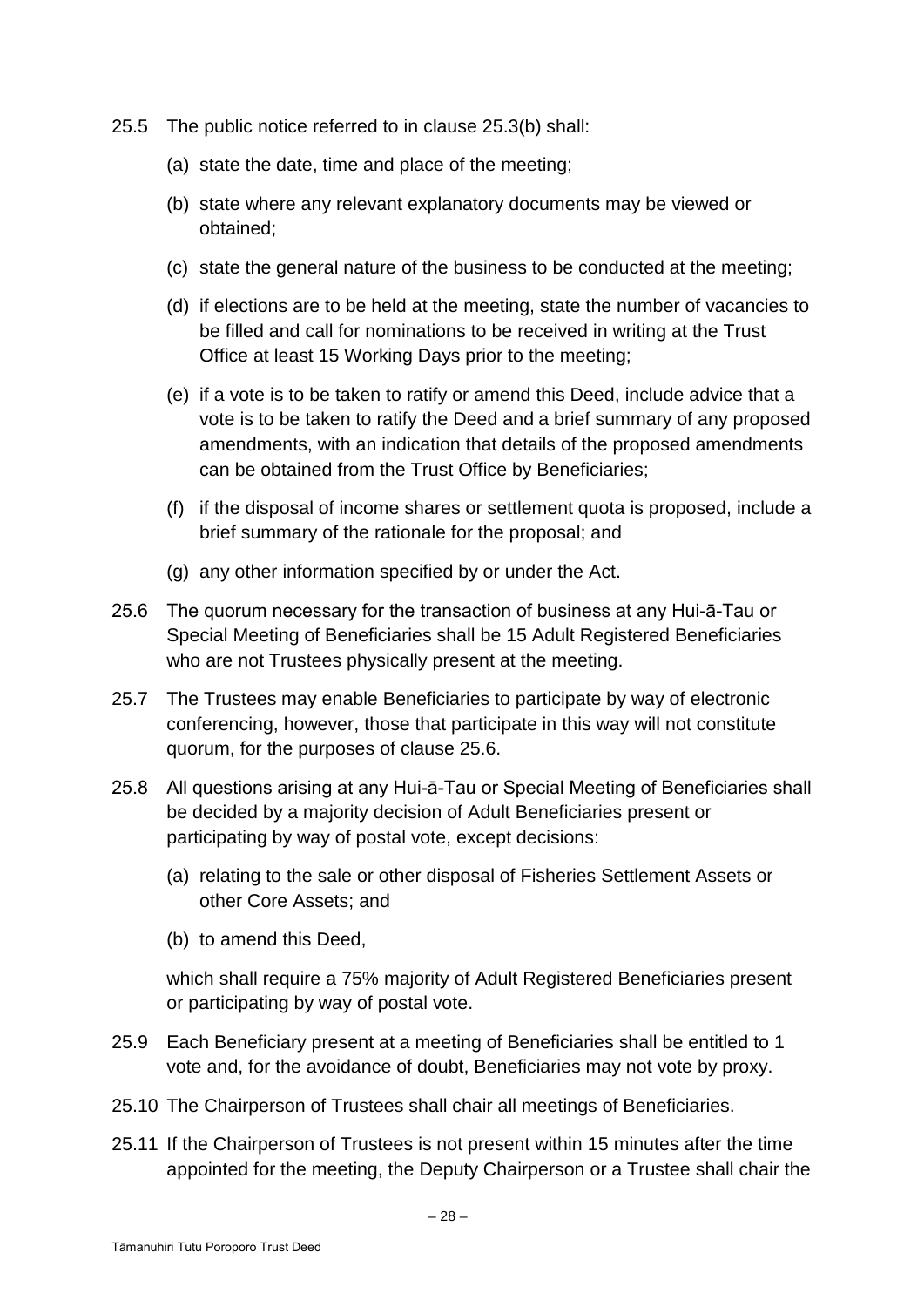meeting, failing that, the Adult Beneficiaries present may choose one of their number to act as Chair.

- 25.12 For the purposes of this clause 25, in order for a vote of an Adult Beneficiary to be validly cast, the Adult Beneficiary casting it must:
	- (a) where that Adult Beneficiary is an Adult Registered Beneficiary, record their registration number on the voting paper; or
	- (b) where the Adult Beneficiary is not registered at the time of the vote, also complete an official Ngai Tāmanuhiri Registration Form which shall be attached to, and form part of, the voting paper.
- 25.13 No vote shall be finally counted unless the details provided on the voting paper are correct and the affiliation of the voter membership of Ngai Tāmanuhiri has been confirmed either:
	- (a) because that person is an Adult Registered Beneficiary at the time they cast their vote; or
	- (b) if that person has applied to become registered at the time that their vote was cast, because their registration was accepted in accordance with clause 5.
- 25.14 The Trust may elect to provide electronic voting facilities to Adult Registered Beneficiaries, in which case all references to postal voting in this Deed shall be read as including electronic voting.
- 25.15 The Trustees shall keep a proper record in a minute book of all decisions taken and business transacted at every Special Meetings of Beneficiaries and Hui-ā-Tau.

# **26 HUI-Ā-TAU**

- 26.1 Each Hui-ā-Tau shall be held no later than 6 months after the end of the Trust's Financial Year.
- 26.2 The following business shall be conducted at Hui-ā-Tau:
	- (a) receive and consider the Trust's annual report and financial statements for the most recently completed Financial Year;
	- (b) receive and consider the Trust's annual plan for the current Financial Year;
	- (c) appointment of an auditor, who must not be a Trustee or employee of the Trust including any firm of which any Trustee or employee of the Trust is a member or employee;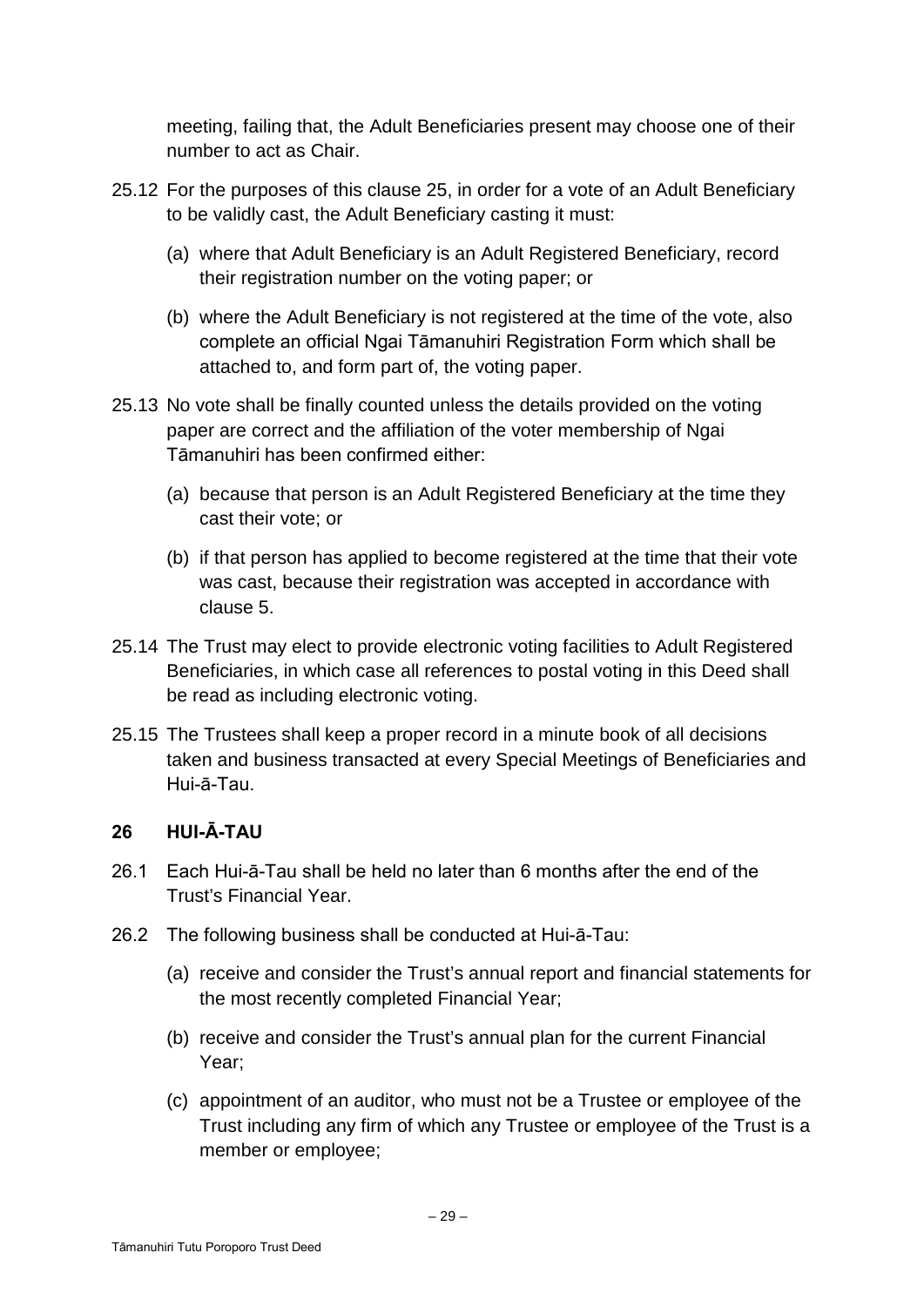- (d) the presentation of details relating to Trustees remuneration;
- (e) elections to fill any vacancies in the number of Trustees;
- (f) if clause 29 applies, consider and approve any proposed amendments to this Deed; and
- (g) any other matters deemed appropriate.
- 26.3 The Hui-a-Tau shall be a forum for Beneficiaries to raise matters regarding the operation of the Trust.

#### **27 ADJOURNMENTS**

27.1 If within one hour of the time appointed for a Special Meeting of Beneficiaries, or a Hui-a-Tau, a quorum is not present, the meeting will stand adjourned to be reconvened at a time as directed by Trustees, but within 14 business days of the original meeting.

## **28 UNRULY MEETINGS**

- 28.1 If any Special Meeting of Beneficiaries or Hui-a-Tau becomes so unruly or disorderly that in the opinion of the Chairperson of the meeting, the business of the meeting cannot be conducted in a proper and orderly manner, or if any meeting becomes unduly protracted, the Chairperson may, adjourn the meeting or may direct that any uncompleted item of business of which notice was given and which in his or her opinion, requires to be voted upon, be put to the vote by a poll, without further discussion.
- 28.2 The Chairperson may rely on advice from Te Hunga Pakeke in relation to this clause.

#### **29 AMENDMENTS**

- 29.1 The Trustees may resolve to propose any amendment of this Deed to a Hui-ā-Tau or Special Meeting of Beneficiaries for approval.
- 29.2 Adult Beneficiaries may put forward proposals for constitutional change for the consideration of the Trustees and these will be duly considered by the Trustees.
- 29.3 Any proposed amendment to this Deed must be notified in accordance with clause 25.
- 29.4 Any Adult Registered Beneficiary may exercise an individual postal vote in relation to a proposed amendment of this Deed in accordance with clause 25.
- 29.5 A 75% majority of the votes cast shall be required to pass any amendment to this Deed.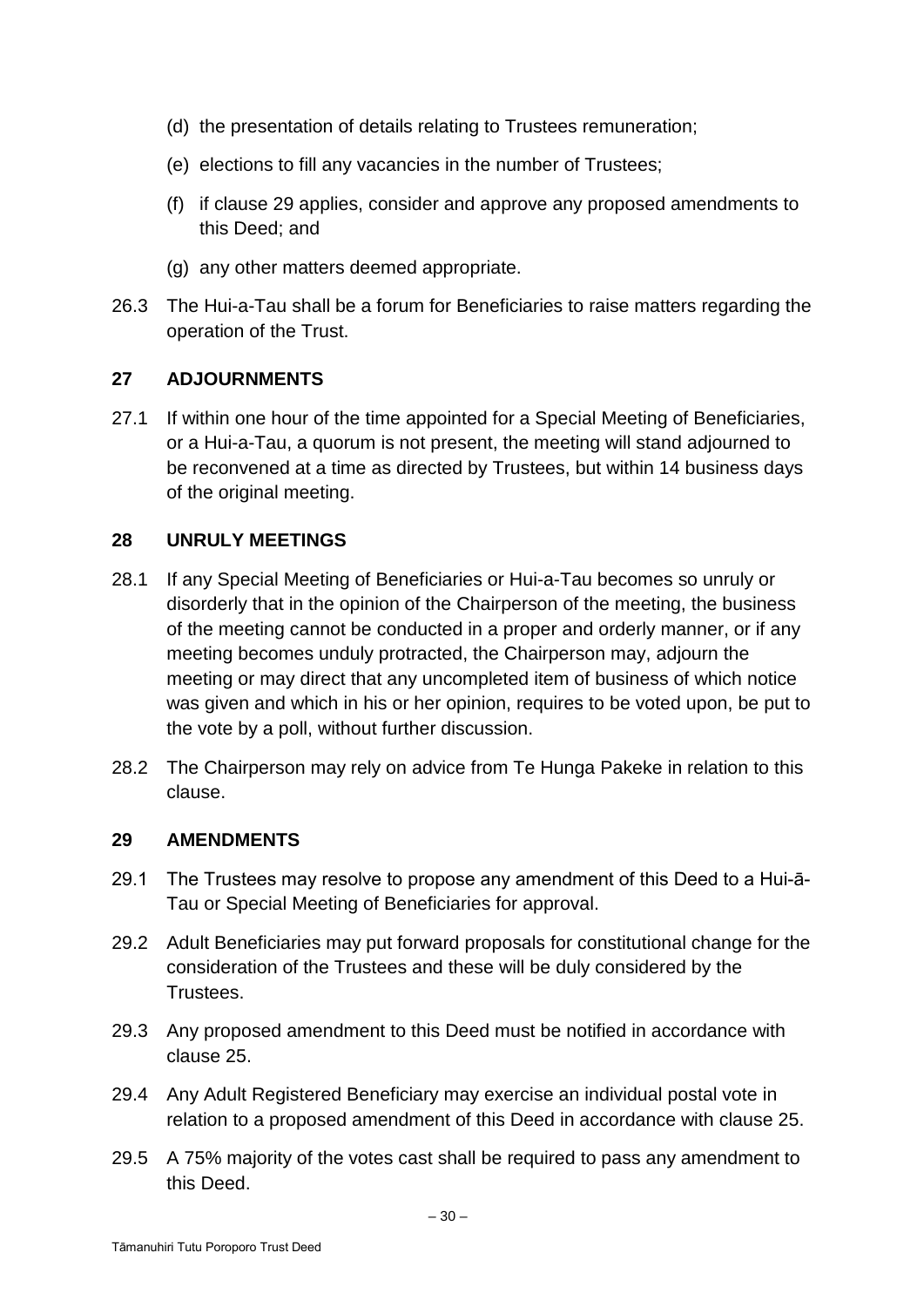29.6 This clause 29 is subject to clause 36.

# **30 AMENDMENT TO MAKE DEFINITIONS CONSISTENT WITH DEED OF SETTLEMENT AND SETTLEMENT LEGISLATION**

30.1 Notwithstanding any other provision of this Deed, this Deed must be amended by the Trustees if necessary to ensure any relevant definitions contained in clause 1 and clause 3 are the same as those set out in the Deed of Settlement in respect of any settlement of the historical Treaty claims of Ngai Tāmanuhiri Whānui, provided that no such amendment may be made if it would adversely affect the status of the Trust as a Mandated Iwi Organisation pursuant to the Act.

# **31 COMPLIANCE WITH MĀORI FISHERIES ACT**

- 31.1 The Trustees acknowledge that, to the extent that the Trust is the Mandated Iwi Organisation and/or the Iwi Aquaculture Organisation for Ngai Tāmanuhiri:
	- (a) the Trust must establish a Trust Entity, in accordance with clause 8.3 as an Asset-Holding Company that complies with the requirements in the Act.
	- (b) the Asset-Holding Company may establish subsidiaries in accordance with clause 8.3.
	- (c) In relation to amending this Deed:
		- (i) no amendment may be inconsistent with the Act;
		- (ii) no amendment may be made earlier than two years after the date on which the Trust is recognised by Te Ohu Kai Moana Trustee Limited as the Mandated Iwi Organisation for Ngai Tāmanuhiri Whānui if the amendment relates to any matter provided for by the Act unless the amendment is required as a consequence of a rule made or amended under section 25 of the Act; and
		- (iii) an amendment may only be promoted if a resolution that the amendment is for the collective benefit of all members of Ngai Tāmanuhiri Whānui.

## **32 WINDING-UP**

- 32.1 Where they are of the opinion that it would be in the best interests of Ngai Tāmanuhiri Whānui to wind up the Trust, the Trustees may resolve by way of Special Resolution to recommend to the iwi that the Trust be wound up.
- 32.2 In order to be effective, any recommendation pursuant to clause 32.1 must be ratified by at least a 75% majority of Adult Beneficiaries present or participating by way of postal ballot at 2 successive Meetings of Beneficiaries held not less than 28 days and not more than 6 months apart.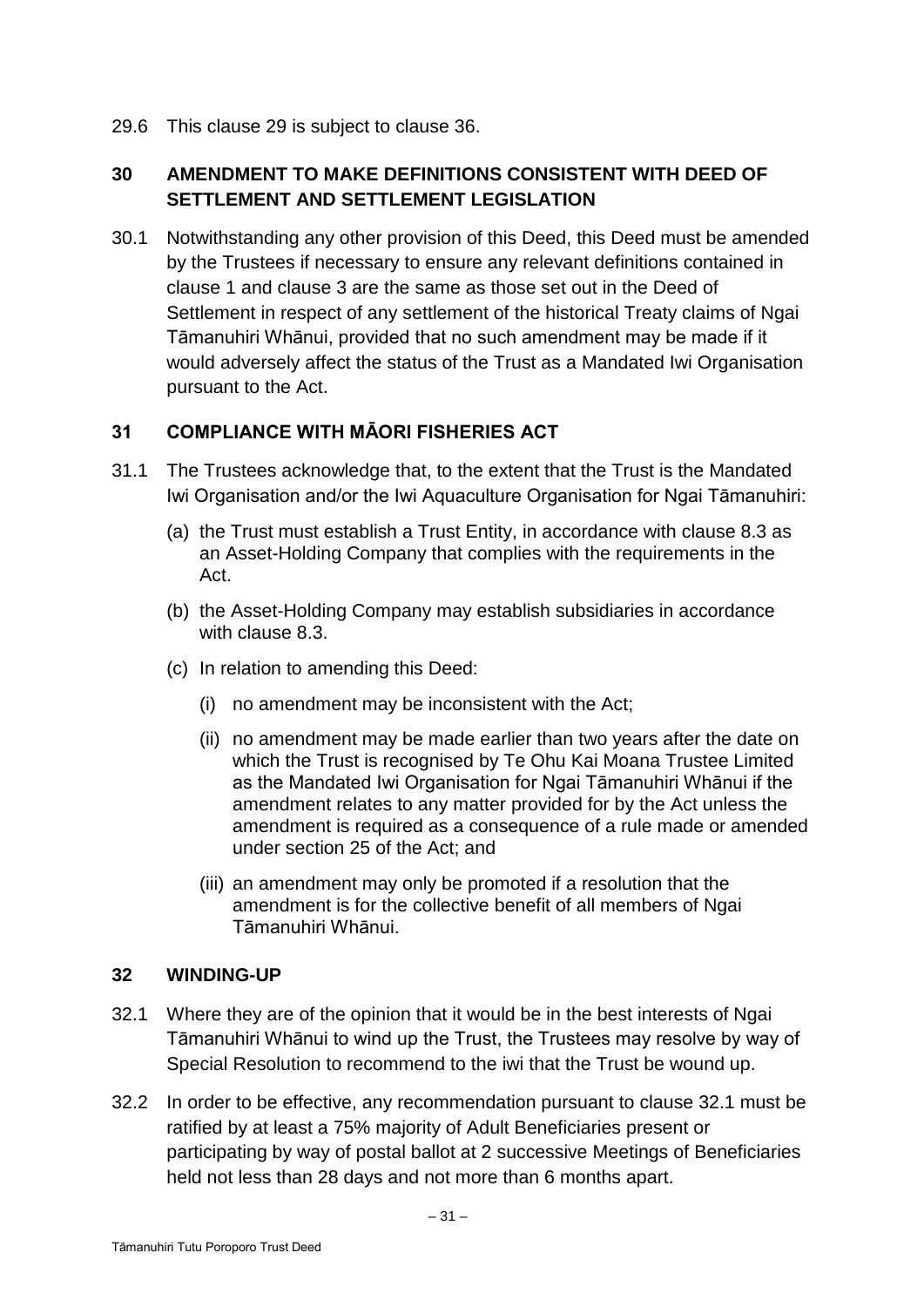32.3 Where it has been resolved that the Trust is to be wound up, the Trustees shall, by way of Special Resolution, dispose of the Trust assets by transferring them to any entities or entities the Trustees consider will serve the best interests of Ngai Tāmanuhiri Whānui.

## **33 GOVERNING LAW**

33.1 The Trust shall be governed by and construed in accordance with the law of Aotearoa/ New Zealand.

# **34 ACCESS TO THIS DEED**

- 34.1 The Trust shall maintain a copy of this Deed and each constitution of every Trust Entity, with all amendments incorporated, for viewing by any Beneficiary during normal business hours at the Trust Office.
- 34.2 The Trust shall forward a copy of this Deed and each constitution of every Trust Entity, with all amendments incorporated, by post to any Beneficiary who may request a copy.
- 34.3 Subject to clauses 34.4 and 34.5, information referred to in clauses 13.9 (minutes of Trustee meetings), 22.1 (annual report), 23.1 (annual plan), 24.1(long-term plan), and clause 5 of Part A of Schedule 3 (statements of intent for Trust Entities) must be made available on request in writing by any Beneficiary.
- 34.4 Nothing in this Deed requires the Trustees to make Confidential Information available to the Beneficiaries.
- 34.5 The Trust may require any Beneficiary who requests information to pay reasonable copying and postage costs.

# **35 DISPUTE RESOLUTION**

- 35.1 Where any dispute, including disputes relating to registration with the Trust, arises in relation to the implementation of this Deed or the operation of the Trust, including any dispute between members of the iwi, between Trustees or between any member(s) and the Trust:
	- (a) the parties to the disputes shall make all reasonable efforts in good faith to resolve the dispute;
	- (b) where the parties are unable to resolve the dispute, the dispute resolution procedure set out in Schedule 2 shall apply; and
	- (c) no court proceedings in relation to any dispute by may be commenced until the procedure set out in Schedule 2 has concluded.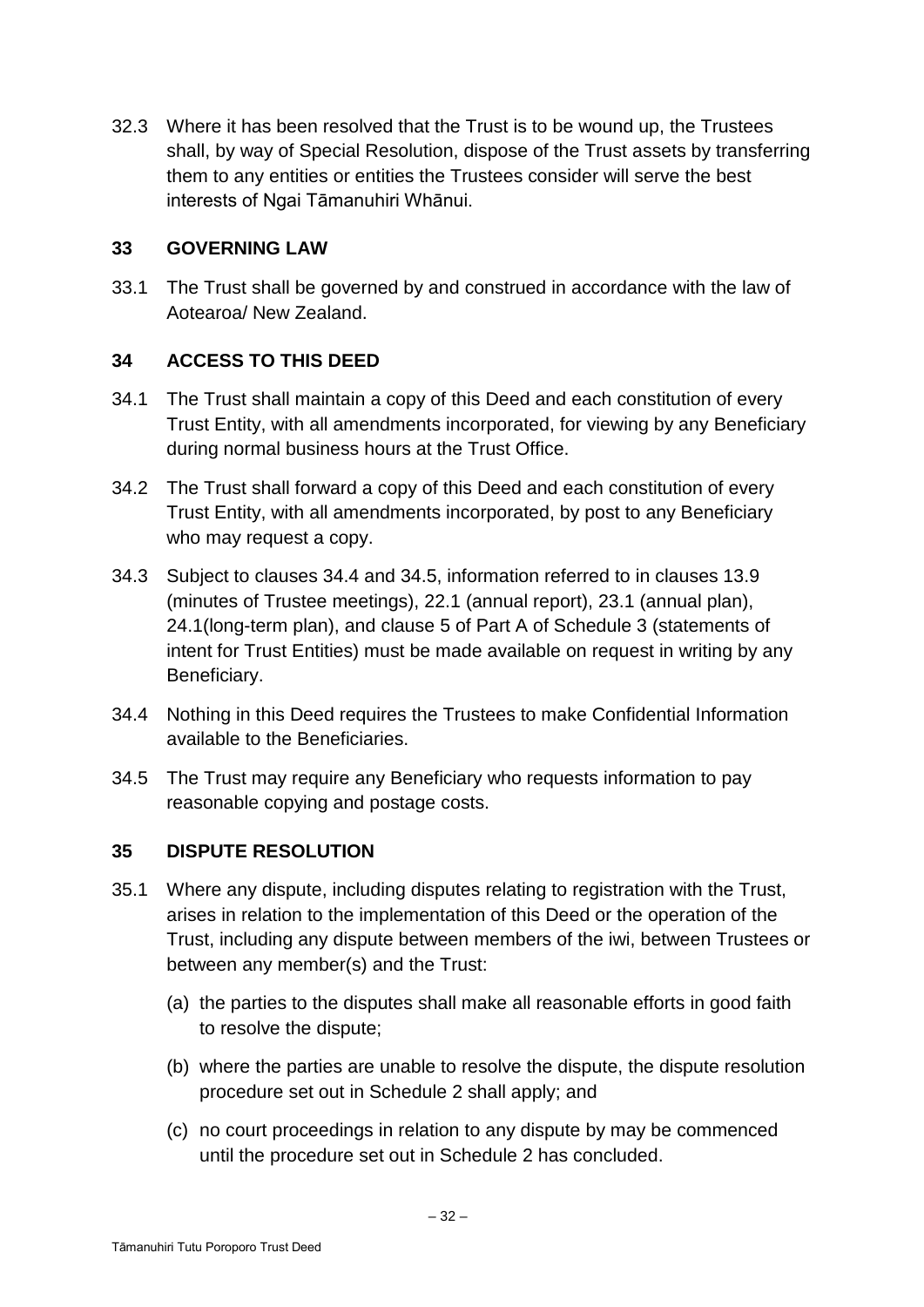## **36 ENTRENCHMENT OF PROVISIONS**

- 36.1 No resolution, whether purporting to be passed as a Special Resolution or in any other form, is to be of any effect if it is designed to vary or would have the effect of varying any of the following provisions:
	- (a) the definition of "Beneficiary" and "Special Resolution" in clause 1;
	- (b) any clause that requires a matter or decision to be approved by at least a 75% majority of Adult Registered Beneficiaries who vote on the matter or decision;
	- (c) clause 2.2;
	- (d) clause 29; and
	- (e) this clause 36.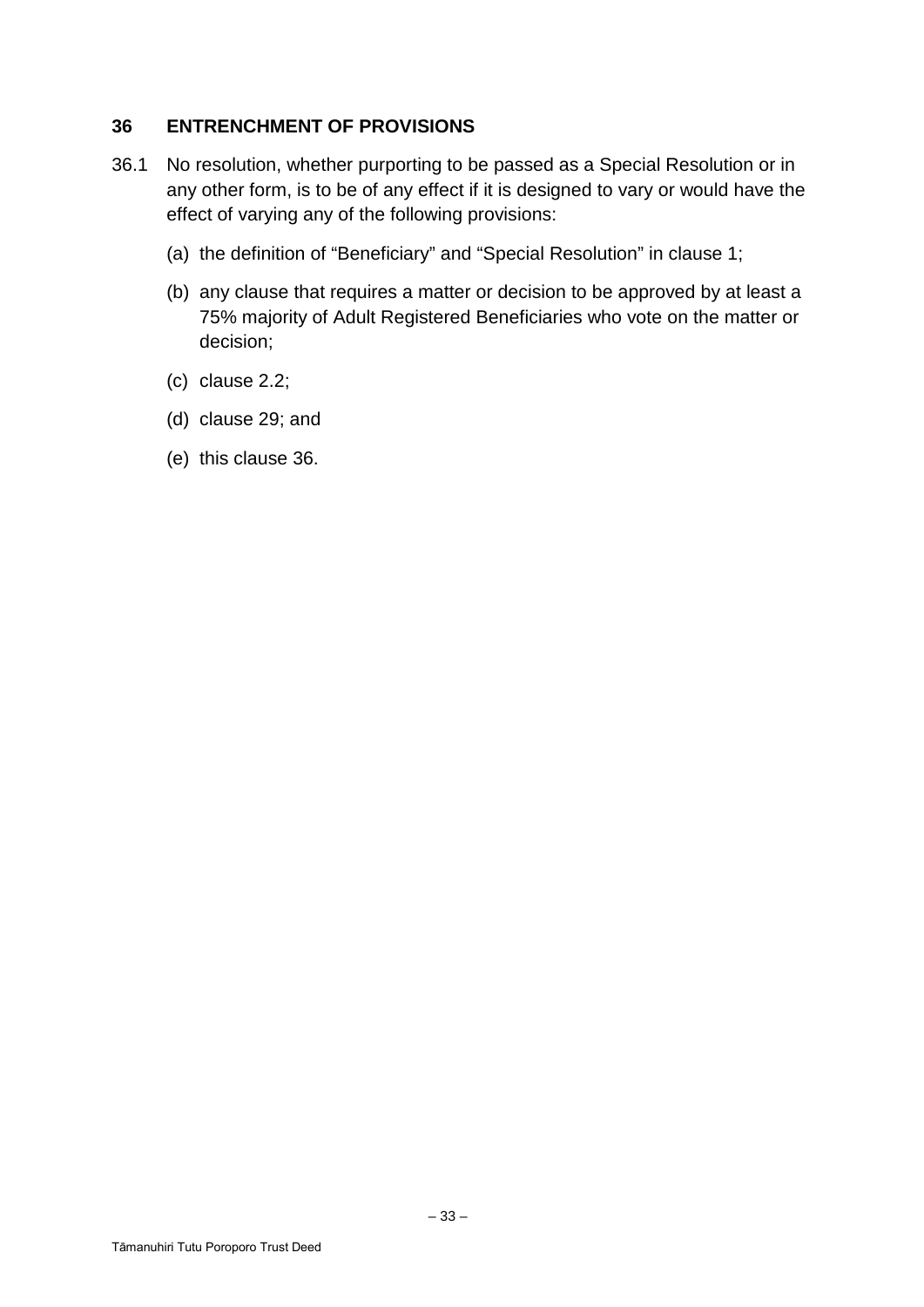# **EXECUTED AS A DEED**

| This                                                                                     | day of                                                    | 2011 |                           |
|------------------------------------------------------------------------------------------|-----------------------------------------------------------|------|---------------------------|
| <b>SIGNED by NA RONGOWHAKAATA</b><br><b>RAIHANIA</b><br>as Trustee<br>in the presence of |                                                           |      | Na Rongowhakaata Raihania |
|                                                                                          | Witness Signature                                         |      |                           |
| Name:<br>Occupation:<br>Residence:                                                       |                                                           |      |                           |
| as Trustee                                                                               | <b>SIGNED by REWETI RATU ROPIHA</b><br>in the presence of |      | Reweti Ratu Ropiha        |
| Name:<br>Occupation:<br>Residence:                                                       | Witness Signature                                         |      |                           |
| as Trustee                                                                               | <b>SIGNED by PAULINE NORAH HILL</b><br>in the presence of |      | <b>Pauline Norah Hill</b> |
|                                                                                          | Witness Signature                                         |      |                           |

*Name:*

*Occupation: Residence:*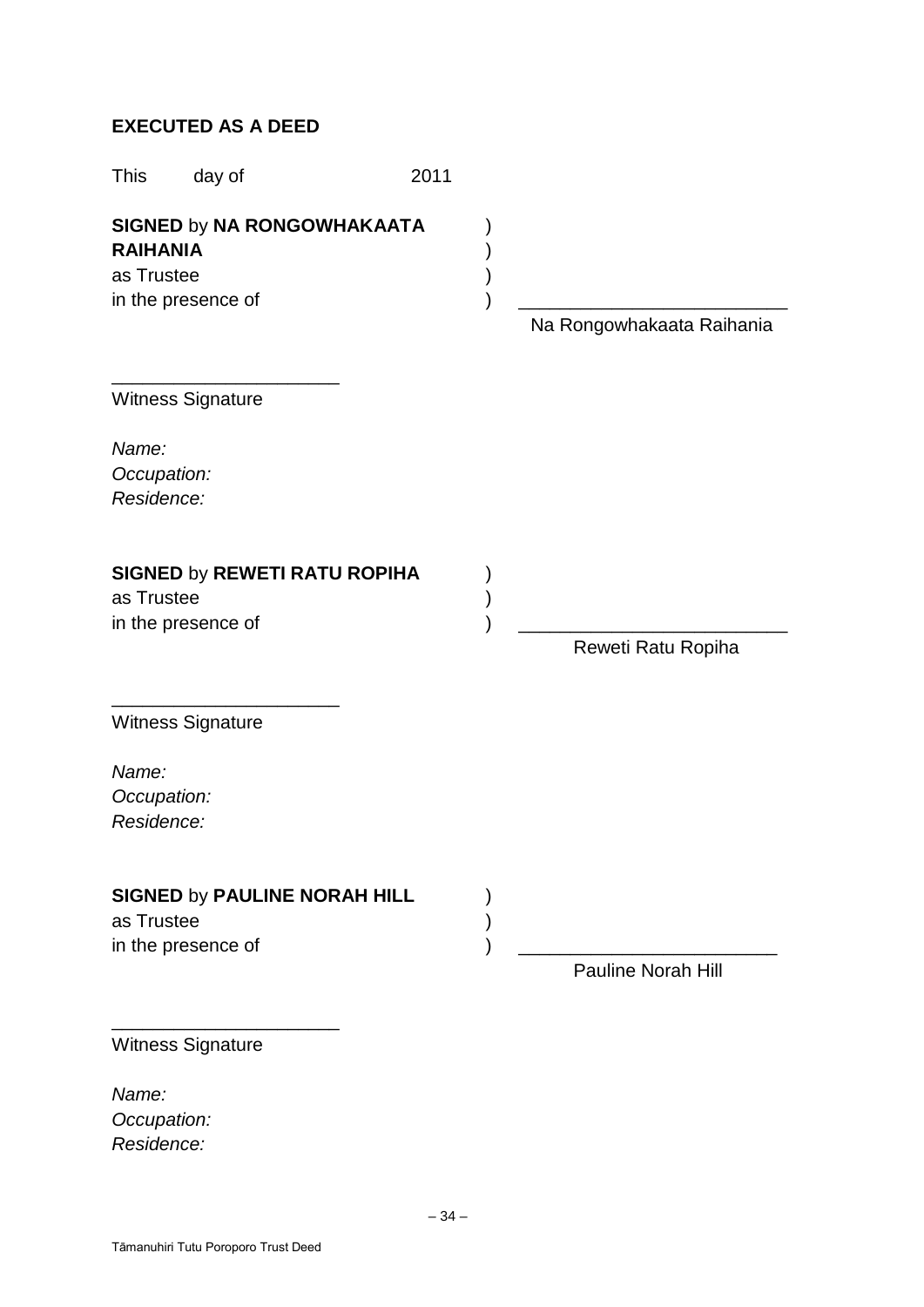| <b>SIGNED by LISA JANET MAYNARD</b><br>as Trustee<br>in the presence of                    | Lisa Janet Maynard         |
|--------------------------------------------------------------------------------------------|----------------------------|
| <b>Witness Signature</b>                                                                   |                            |
| Name:<br>Occupation:<br>Residence:                                                         |                            |
| <b>SIGNED by LYNNETTEE REREHAU</b><br><b>POUNSFORD</b><br>as Trustee<br>in the presence of | Lynettee Rerehau Pounsford |
| <b>Witness Signature</b><br>Name:<br>Occupation:                                           |                            |
| Residence:                                                                                 |                            |
| <b>SIGNED by HOPE NGA TAARE TUPARA</b><br>as Trustee<br>in the presence of                 | Hope Nga Taare Tupara      |
| <b>Witness Signature</b>                                                                   |                            |

*Name: Occupation: Residence:*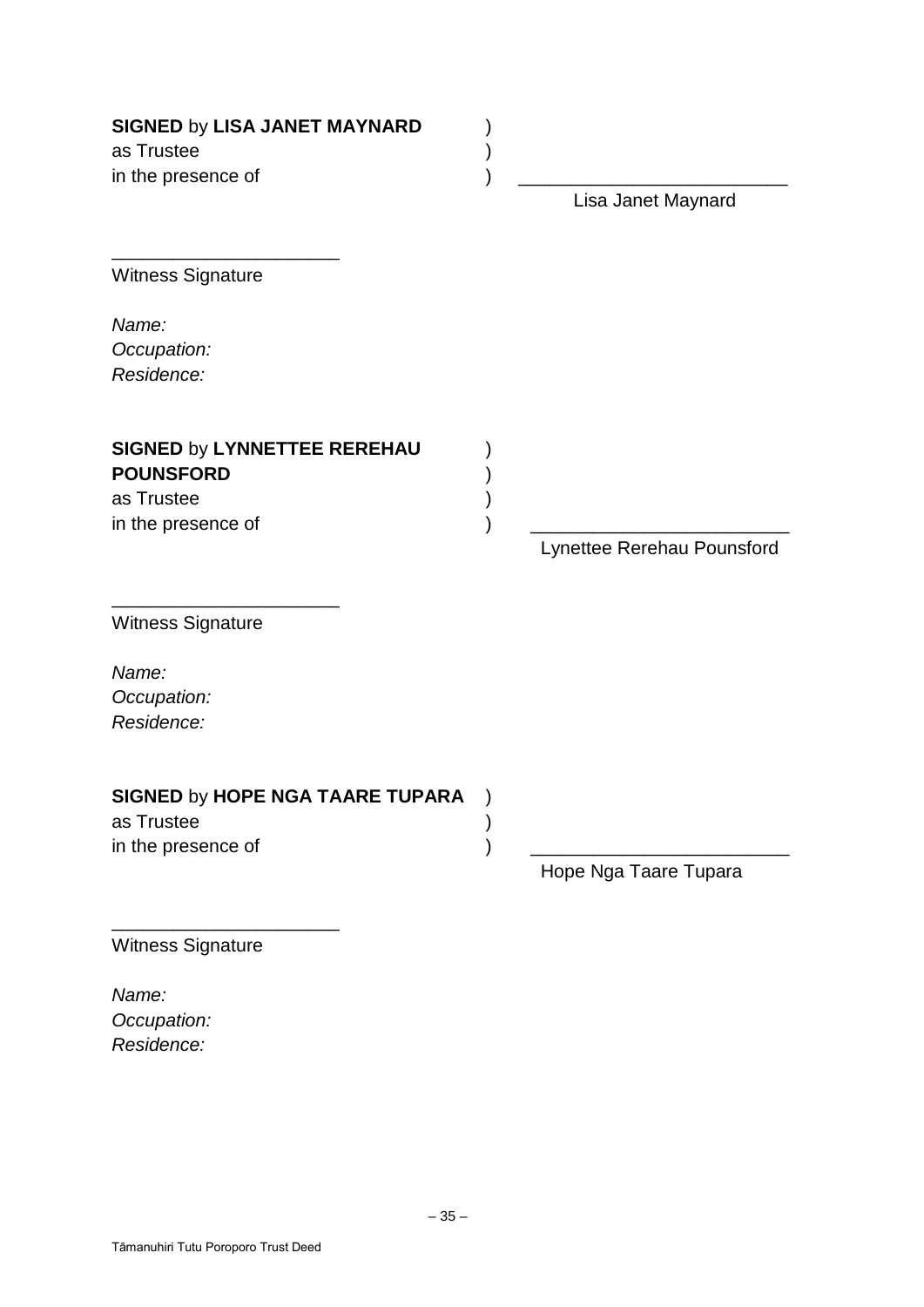# **SIGNED** by **KEITH TAUSIA TARSAU** )

as Trustee ) in the presence of  $\hspace{1.6cm}$  )

Keith Tausia Tarsau

Witness Signature

\_\_\_\_\_\_\_\_\_\_\_\_\_\_\_\_\_\_\_\_\_\_

*Name: Occupation: Residence:*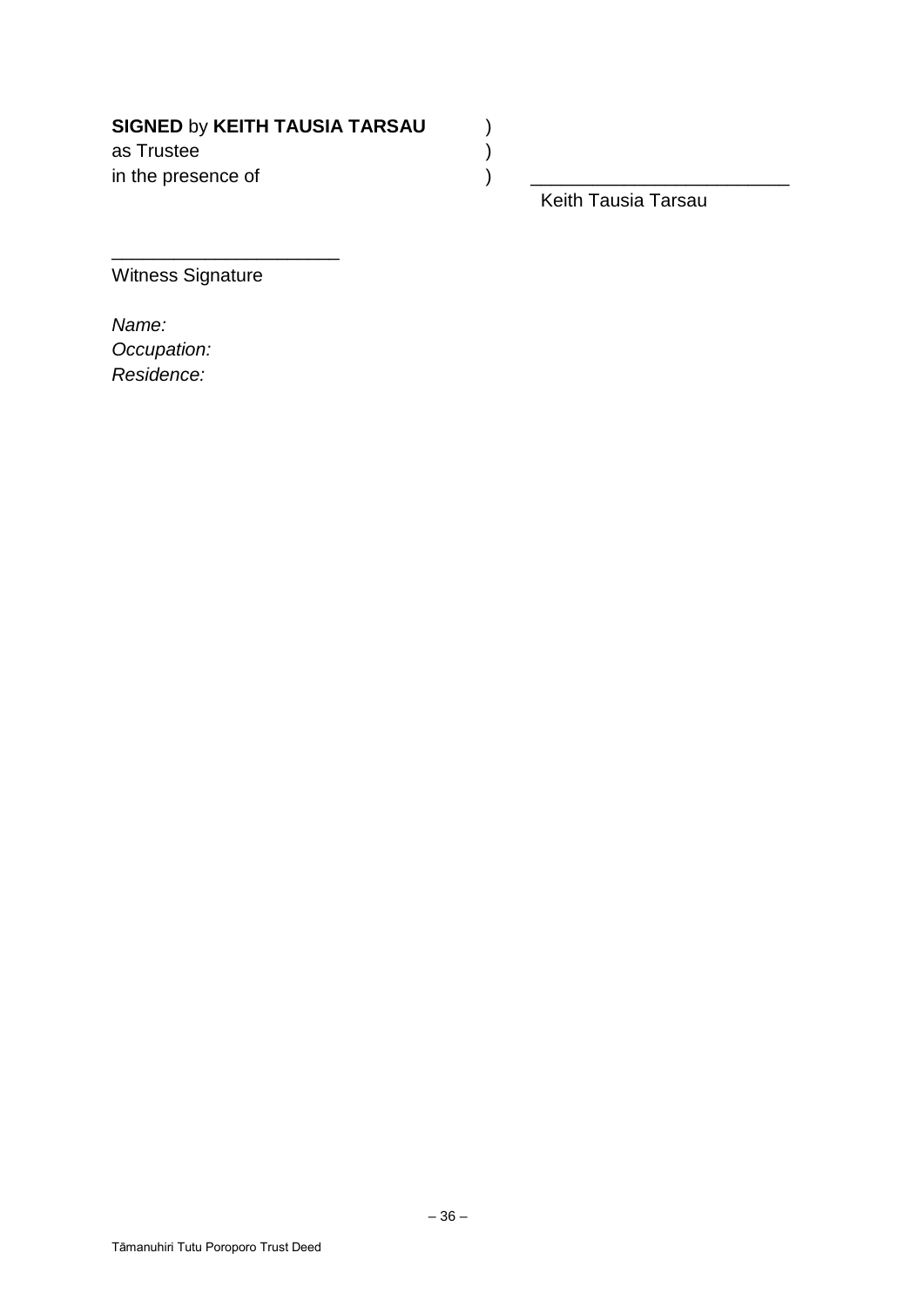# **Schedule 1 Core Assets**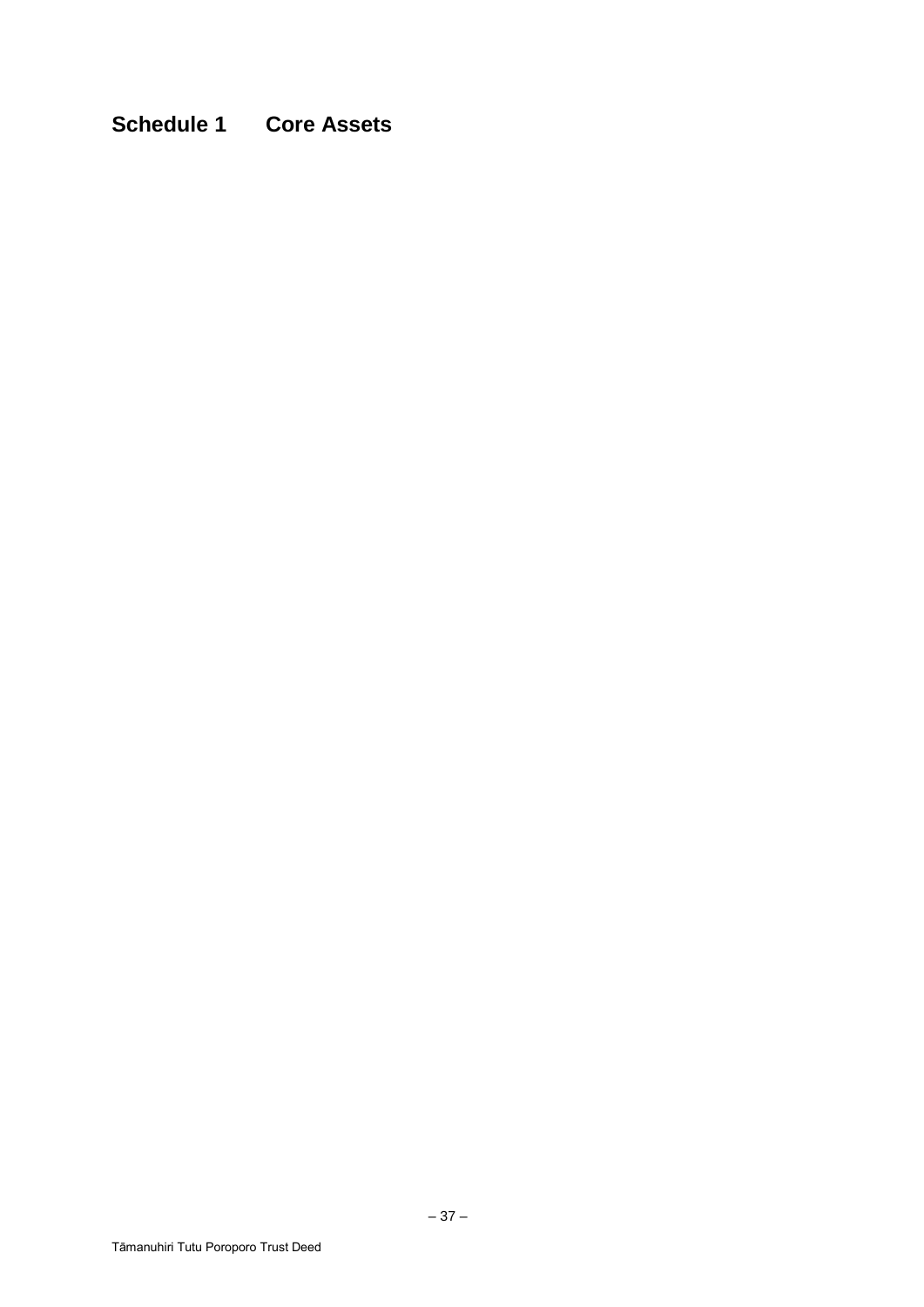# **Schedule 2 Dispute Resolution Procedure**

- **1 Standing Committee to be convened from time to time:** Subject to the provisions of this Schedule, the Trustees may convene a Standing Committee (a Committee) in relation to any question or dispute.
- **2 Skills of Committee:** The Trustees shall appoint the Committee, including the chairperson of the Committee, and shall ensure the appointees to the Committee are persons who hold some or all of the following skills and attributes:
	- (a) proven experience in mediation and alternative dispute resolution;
	- (b) expertise in te reo Māori me ngā tikanga, preferably in te reo ake o Ngai Tāmanuhiri and Tāmanuhiri kawa and tikanga;
	- (c) persons who would be regarded amongst Ngai Tāmanuhiri and Māori generally as being of good reputation and standing in the community,

provided that the Trustees shall ensure that no appointee has any conflict of interest in the particular question or dispute to be referred to the Committee.

- **3 Requirement to first exhaust other avenues:** Any person who wishes to submit a question or dispute via the Trustees to a Committee must first satisfy the Trustees that s/he has taken all reasonable efforts in good faith to resolve the dispute and the Trustees may decline to convene a Committee where they are not satisfied that this is the case.
- **4 Pre-conditions to be met:** In addition to the pre-condition set out in clause 3, any person who wishes to submit a question or dispute via the Trustees to a Committee must:
	- (a) submit in writing to the Trustees, in such form as may from time to time be prescribed by the Trustees, a request that the Trust convene a Committee to determine the question or dispute;
	- (b) in respect of a group of persons, provide to the Trustees, in such form as the Trustees may from time to time prescribe, evidence which demonstrates to the satisfaction of the Trustees that the person is a properly mandated representative of the group of persons affected by the dispute, whether a hapū, whānau, marae, taura here or other group;
	- (c) deliver to any other person involved in the dispute a copy of the application delivered to the Trustees and provide the Trustees with evidence of delivery;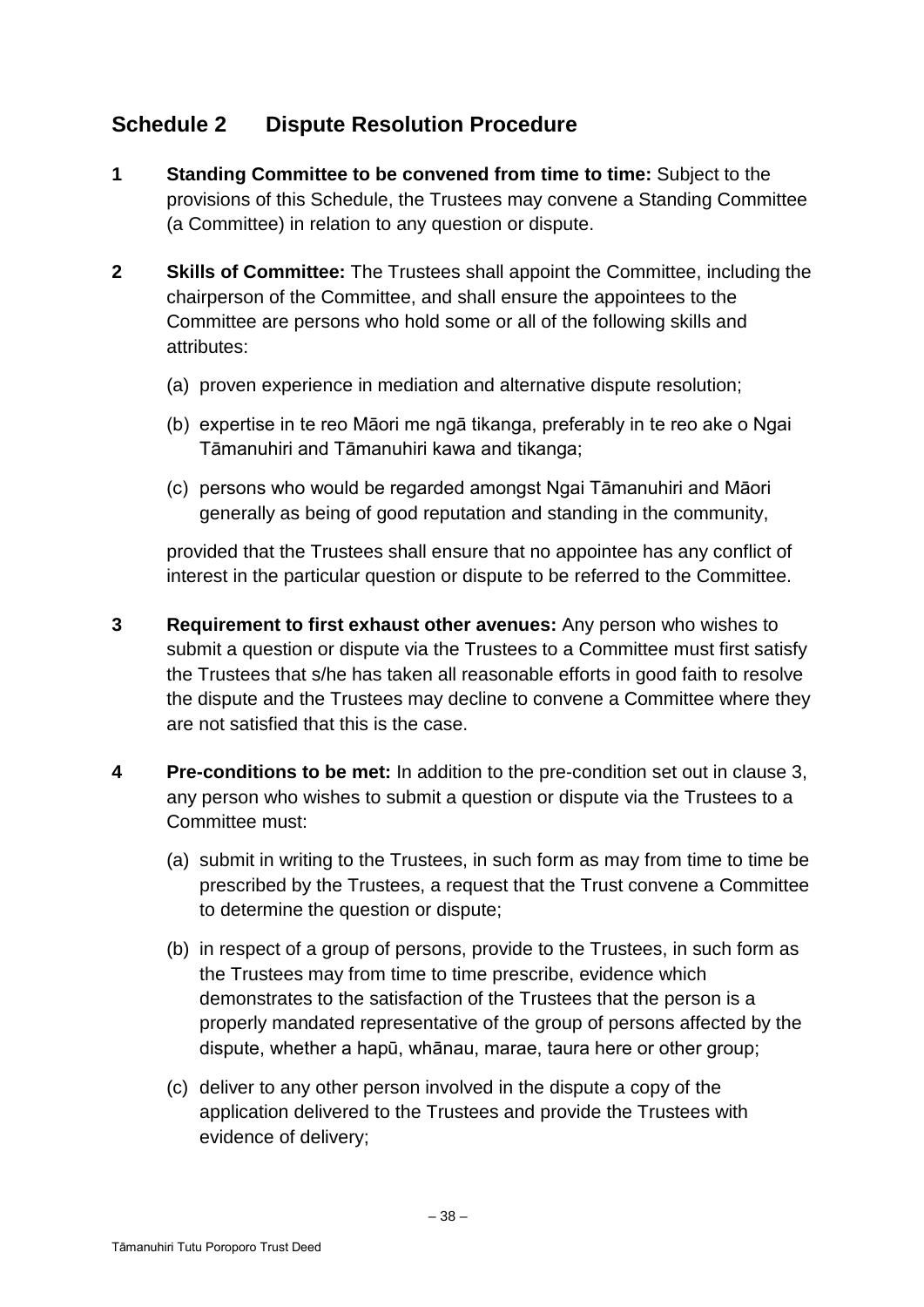- (d) enter into such form of agreement with the Trustees as the Trustees may from time to time prescribe, whereby parties submit unconditionally to the process set out herein and, in particular, but without limitation, agree to abide by and be bound by the finding made by the Standing Committee and advice given to the Trustees; and
- (e) undertake, if requested by the Trustees, to pay or provide security for payment in respect of any or all administrative costs incurred by the Trustees and the Committee in connection with the question or dispute proposed to be referred by the person or persons, provided that the Trustees are not to require any contribution to or reimbursement of administrative costs at such a level as to preclude a person from seeking an investigation into and hearing of a legitimate question or dispute.
- **5 Trust may decline to convene:** The Trustees may, in their discretion, decline to convene a Committee in the event that the person seeing to refer a question or dispute fails to comply with any of the requirements set out in clause 4.

## **6 Procedure on receipt of a notice:**

- (a) Within 5 days from receipt of a notice by a person or resolution of the Trustees declaring a question or dispute of the type referred to in clause 1, and upon satisfaction of the matters set out in clause 4, the Trustees shall notify each of the members of the Committee and convene an initial meeting of the Committee.
- (b) Within 5 days of the initial meeting of the Committee, the Committee may refer the matter or any aspect of it to Te Hunga Pakeke for their expert advice on the question or dispute before the Committee.
- (c) If the Committee refers any matter to Te Hunga Pakeke in accordance with clause 6(a), Te Hunga Pakeke shall be required to report to the Committee within 60 days of the date of referral, and the Committee shall not reach any decision on the question or dispute until it has received that report.
- (d) The Committee shall, as soon as possible, and no longer than 30 days after receiving the notice of a question or dispute or a report from Te Hunga Pakeke on any matter referred in accordance with clause 6(b), convene a hui of the persons involved in the dispute, for the purpose of resolving the question or dispute.
- (e) The hui referred to in clause 6(d) shall be convened at a time and place agreed to by the persons involved in the question or dispute, or failing agreement, at a time and place nominated by the Committee.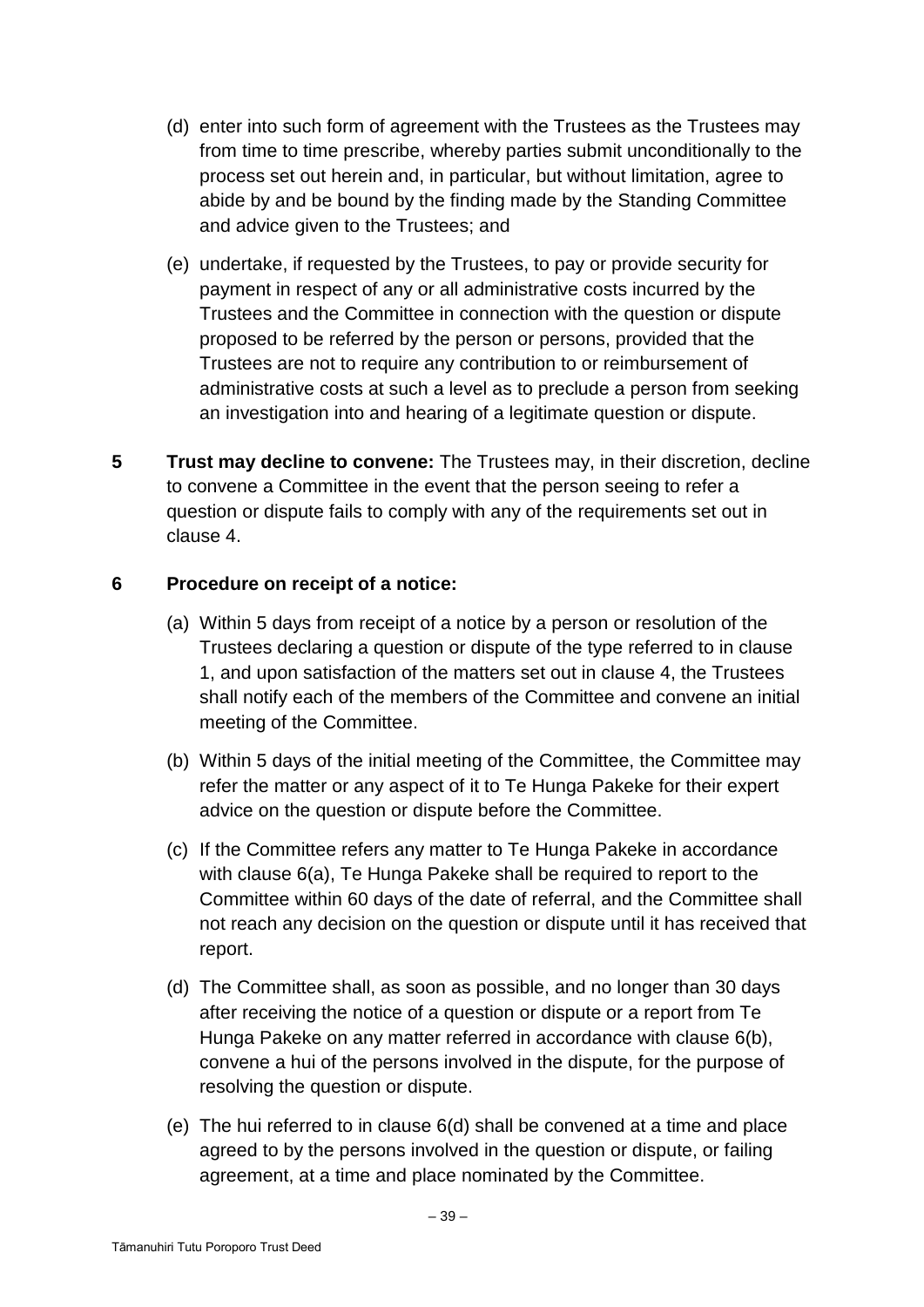- (f) All persons involved in a question or dispute shall be entitled to be represented by legal counsel at all hearings of the Committee considering the question or dispute, and shall be entitled to present expert and other witness evidence to the Committee.
- (g) After the hearing referred to in clause 6(f) and its subsequent deliberations, the Committee will report back its findings and recommendations to all persons involved in the dispute and to the Trustees.
- **7 Administration of Committee:** The Trustees shall ensure that adequate administrative and support services are provided to ensure the speedy and efficient functioning of the Committee and, in particular, shall appoint a person to:
	- (a) receive and process applications to submit questions and disputes to the Committee;
	- (b) maintain a disputes register, recording dates of applications to the Committee, dates of hearings, findings of the Committee and advice given to the Trust consequent upon such findings;
	- (c) manage the administration of the Committees procedures; and
	- (d) notify all persons who have an interest in the outcome of any question or dispute.
- 8 **Disputes in respect of matters to which the Act applies:** Where any question or dispute dealt with under these provisions relates to a matter in respect of the Act, the dispute resolution processes set out in Part 5 of the Act shall be available to any party to the question or dispute if the parties to the dispute are unable to achieve resolution in accordance with the the process set out in this Schedule.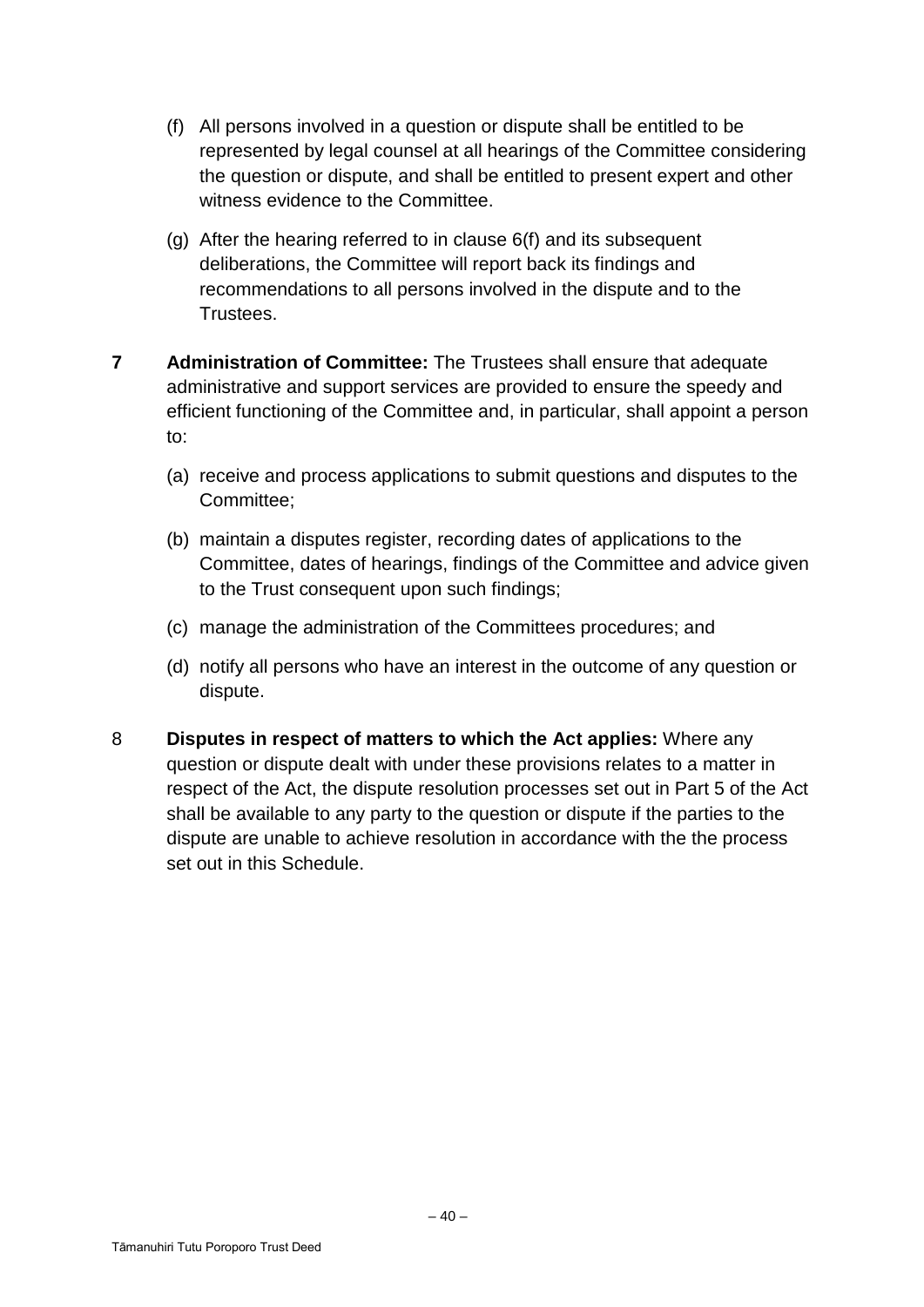# **Schedule 3**

# **Part A Trust Entities**

## **1 Constitutions of Trust Entities**

- 1.1 The constitution of every Trust Entity established under clause 8.1(l) must state that the Trust Entity must not enter into a Threshold Transaction unless that Threshold Transaction:
	- (a) is approved by way of Special Resolution; or
	- (b) it is contingent upon approval by way of Special Resolution.
- 1.2 For the purpose of clause 1.1, "Threshold Transaction", where the value of the Trust Property shall be calculated based on the value of the assets of the Trust and the Trust Entities, means:
	- (a) the acquisition of, or an agreement to acquire, whether contingent or not, property by the Trust Entity the value of which is more than 20% of the value of the Trust Property;
	- (b) the disposition of, or an agreement to dispose of, whether contingent or not, property by the Trust the value of which is more than 20% the value of the Trust Property before the disposition; or
	- (c) a transaction that has or is likely to have the effect of the Trust acquiring rights or interests or incurring obligations or liabilities the value of which is more than 20% the value of the Trust Property before the transaction,

but does not include:

- (d) any transaction entered into by a receiver appointed pursuant to an instrument creating a charge over all or substantially all of the Trust Property;
- (e) any disposition of property by the Trust or any Trust Entity to any Trust Entity or the Trust; or
- (f) if a fund manager is appointed to manage any Settlement Assets:
	- (i) any transfer by the Trust to that fund manager of all or part of the Trust Property; and
	- (ii) any receipt by the Trust from that fund manager of all or part of the Trust Property,

and nothing in paragraph (c) applies by reason only of the Trust or any Trust Entity giving, or entering into an agreement to give, a charge secured over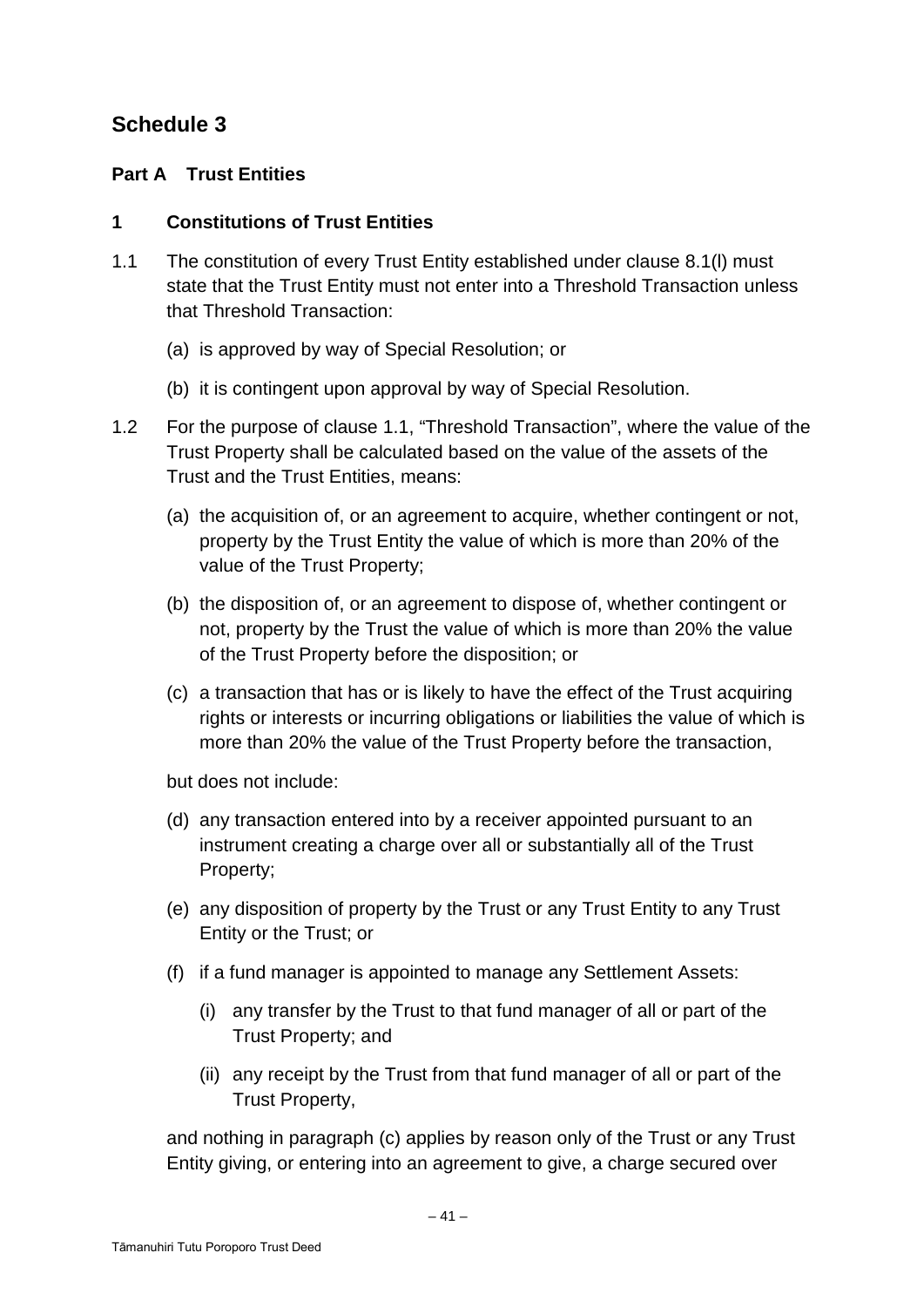assets of the Trust or any Trust Entity the value of which is more than 20% of the value of the Trust Property for the purpose of securing the repayment of money or the performance of an obligation.

## **2 Appointment of directors**

- 2.1 The Trustees must adopt a policy that sets out an objective and transparent process for:
	- (a) the identification and consideration of the skills, knowledge, and experience required of directors of a Trust Entity; and
	- (b) the appointment of directors to a Trust Entity; and
	- (c) the remuneration of directors of a Trust Entity.
- 2.2 The Trustees may appoint a person to be a director of a Trust Entity only if the person has, in the opinion of the Trustees, the skills, knowledge, and experience to:
	- (a) contribute to the achievement of the principal objective of the entity; and
	- (b) contribute to the effective governance of the entity, given the nature and scope of its activities.
- 2.3 The trustees must not comprise more than 40% of the total number of directors of a Trust Entity.
- 2.4 An employee of a Trust Entity who is appointed to the board of a Trust Entity must resign from his or her position as an employee of the Trust Entity before taking up his or her position as a director.

## **3 Role of board of directors**

- 3.1 The board of directors of a Trust Entity is accountable to the Trust for the governance of the entity in accordance with:
	- (a) principles of sound governance; and
	- (b) the statement of intent of the entity.
- 3.2 The role of the board of directors is to ensure that the Trust Entity:
	- (a) applies principles of sound governance; and
	- (b) meets the objectives and performance standards set out in its statement of intent; and
	- (c) meets any other requirements in its statement of intent.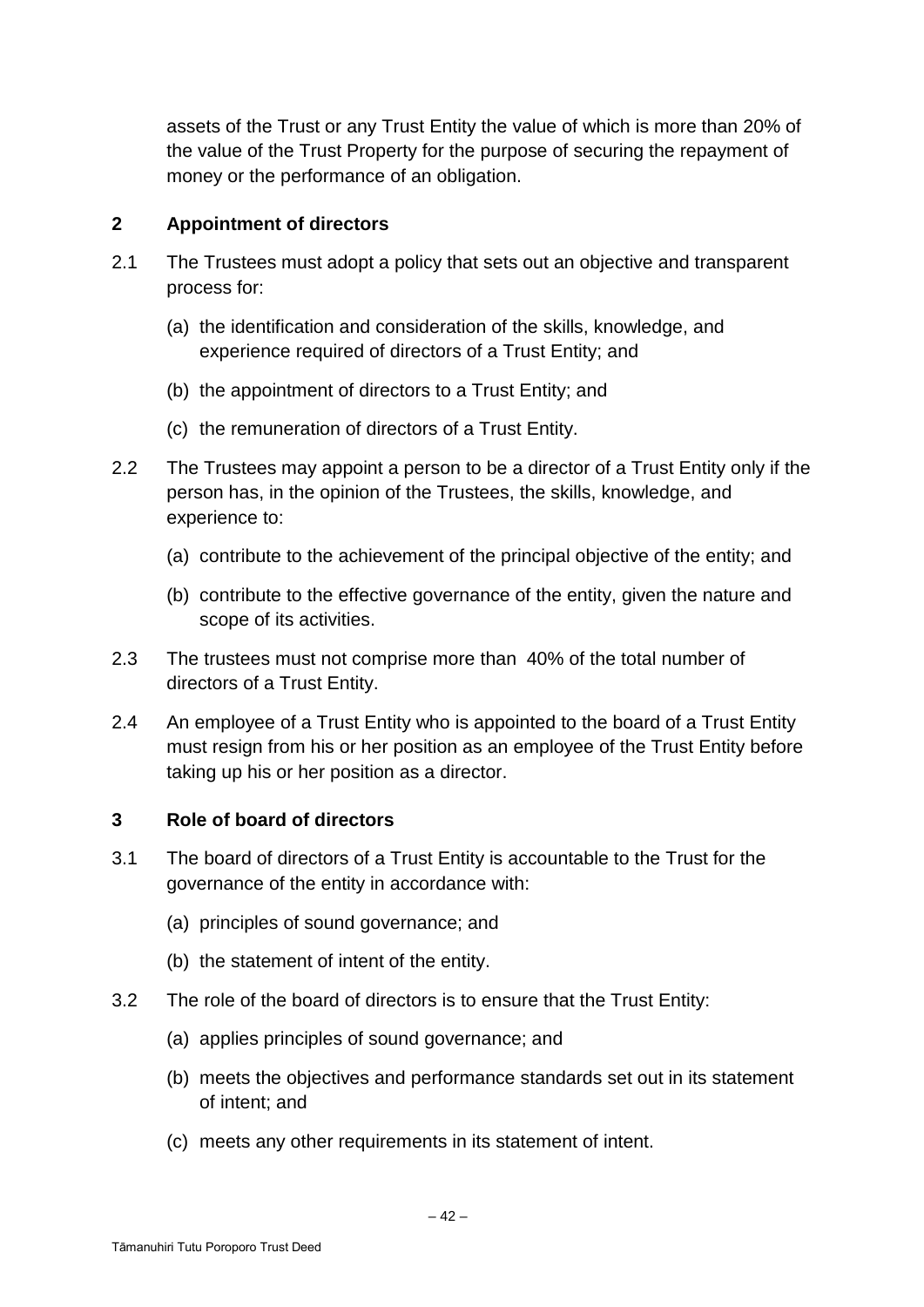3.3 This clause does not limit or affect the other duties that a board of directors or an individual director of a Trust Entity has.

## **4 Decision relating to operation of Trust Entities**

All decisions relating to the operation of a Trust Entity must be made by, or under the authority of, the board of directors of the entity in accordance with:

- (a) sound governance practice; and
- (b) the statement of intent of the entity; and
- (c) the constitution of the entity.

## **5 Statement of intent required**

- 5.1 A Trust Entity must have a statement of intent that complies with clause 5.
- 5.2 However, if the shares of a Trust Entity are listed on a stock exchange, the Trust Entity is not required to have a statement of intent.
- 5.3 A statement of intent in force at the time that clause 4.2 first applies to a Trust Entity ceases to have effect from that time.
- 5.4 A statement of intent:
	- (a) must not be inconsistent with the constitution of the Trust Entity; and
	- (b) may include and apply to 2 or more related Trust Entities; and
	- (c) must be written in plain language.

#### **6 Statements of intent**

- 6.1 The purposes of a statement of intent are to:
	- (a) state the activities and intentions of a Trust Entity for the year and the objectives to which those activities will contribute; and
	- (b) provide an opportunity for shareholders to determine the direction of the entity; and
	- (c) provide a basis for the accountability of the board of directors of the entity to the shareholders of the entity for the performance of the entity.
- 6.2 The board of directors of a Trust Entity must deliver to the trustees each year a draft statement of intent not less than 4 months before the end of the Trust's Financial Year.
- 6.3 The board of the Trust Entity must: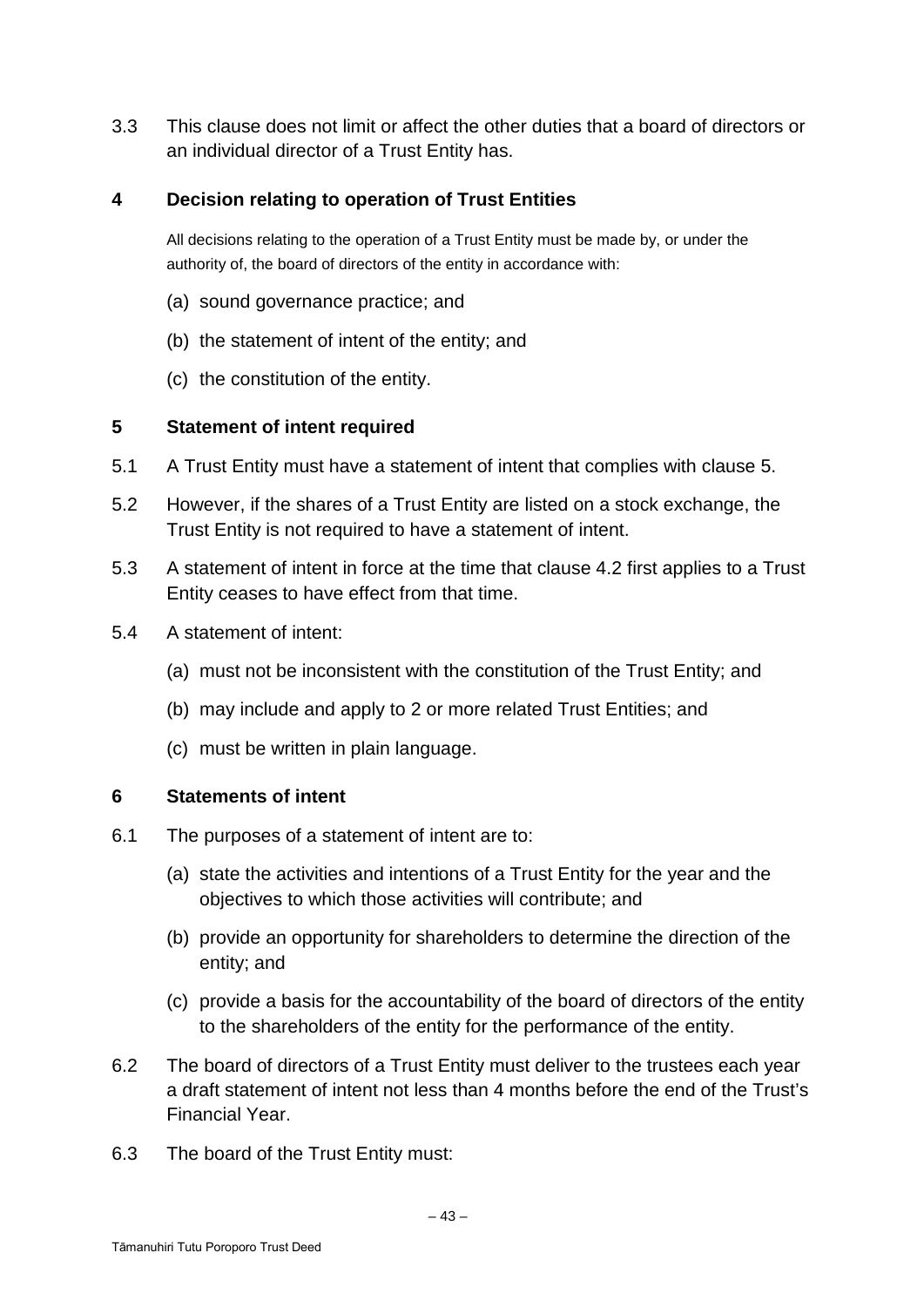- (a) consider, not less than 2 months before the end of the Trust's Financial Year, any comments made by the Trustees to the board on the draft statement of intent; and
- (b) deliver the completed statement of intent to the Trustees before the end of the Trust's Financial Year.
- 6.4 The board of directors of the Trust Entity may, by written notice, modify a statement of intent at any time if the board has first:
	- (a) given written notice to the Trustees of the proposed modification; and
	- (b) considered any comments made on the proposed modification by the Trustees within:
		- (i) one month after the date on which the notice under sub clause (a) was given; or
		- (ii) any shorter period that the Trustees may agree.

# **7 Performance monitoring**

- 7.1 The trustees must regularly undertake performance monitoring of all Trust Entities to evaluate the contribution of these entities to the achievement of:
	- (a) the Trust's objectives for the entity; and
	- (b) the desired results, as set out in the entity's statement of intent; and
	- (c) the long-term outcomes of Ngai Tāmanuhiri.
- 7.2 The Trustees must, as soon as practicable, after a statement of intent is delivered to them, agree to the Trust Entity's statement of intent.

## **8 Annual report**

- 8.1 Within three months after the end of each Financial Year of the Trust, the board of directors of a Trust Entity must deliver to the Trustees a report on the entity's operations during that year.
- 8.2 The report must include the information required to be included by its statement of intent.
- 8.3 This section does not apply to a Trust Entity if its shares are listed on a stock exchange.

# **9 Content of reports**

A report on the operations of a Trust Entity under clause 7 must: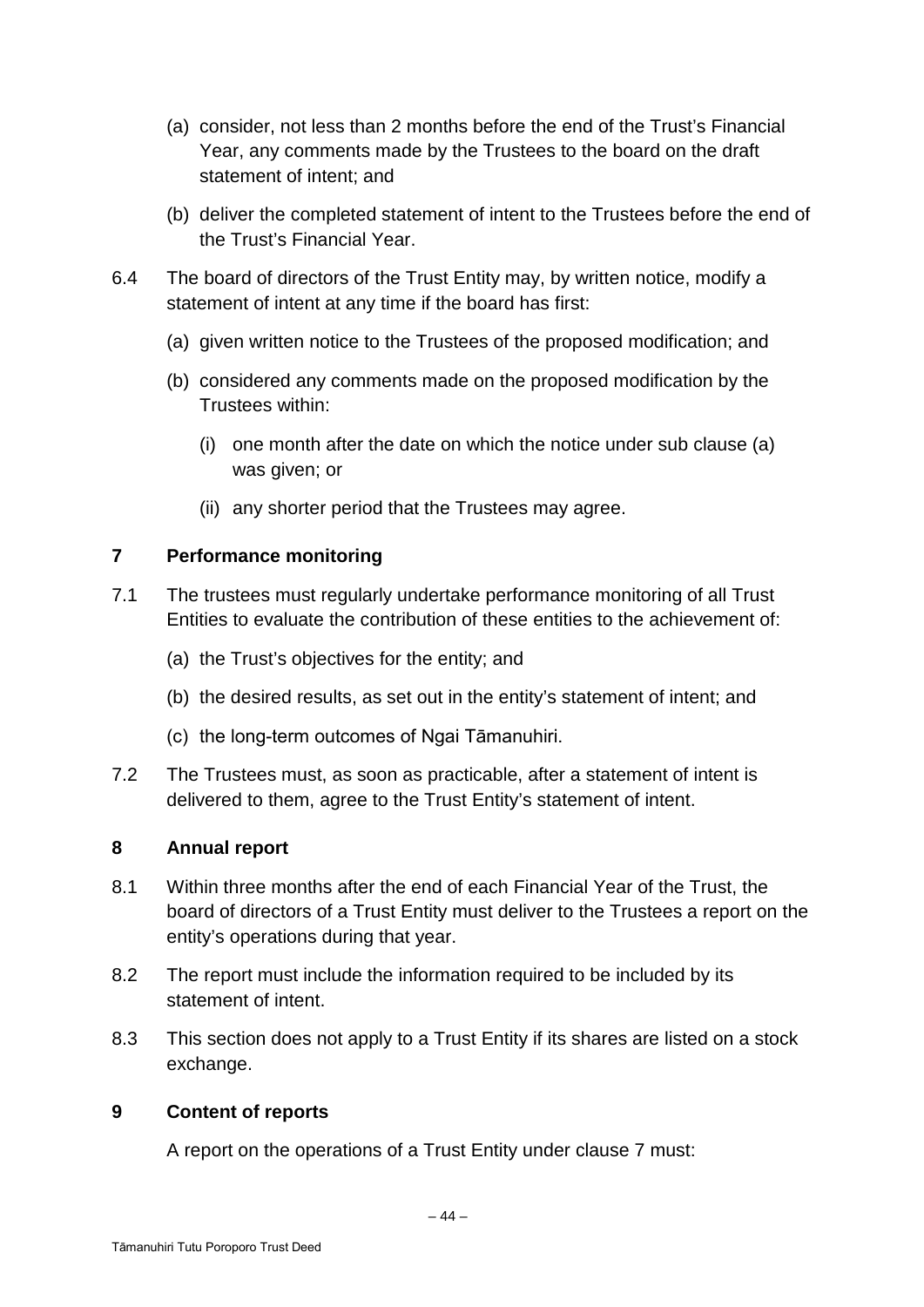- (a) contain the information that is necessary to enable an informed assessment of the operations of that entity and its subsidiaries, including:
	- (i) a comparison of the performance of the entity and its subsidiaries with the statement of intent; and
	- (ii) an explanation of any material variances between that performance and the statement of intent; and
- (b) state the dividend (if any) authorised to be paid or the maximum dividend proposed to be paid by that entity for its equity securities (other than fixed interest securities) for the Financial Year to which the report relates; and
- (c) be written in plain language.

#### **10 Financial statements and auditor's report**

- 10.1 A report on the operations of a Trust Entity under clause 8 must include:
	- (a) audited consolidated financial statements for that Financial Year for that entity and its subsidiaries; and
	- (b) an auditor's report on:
		- (i) those financial statements; and
		- (ii) the performance standards and other measures by which performance was judged in relation to that entity's objectives.
- 10.2 The audited financial statements under clause 9.1(a) must be prepared in accordance with generally-accepted accounting practice.

#### **11 Protection from disclosure of sensitive information**

Nothing in this Deed requires the inclusion in any statement of intent, annual report, or financial statement required to be produced under this Deed by a Trust Entity of any information that may properly be withheld, including Confidential Information

## **12 Transfers to Trust Entities**

The Trustees may transfer an existing asset of the Trust to a Trust Entity provided:

- (a) the transfer is agreed to by:
	- (i) the Trustees; and
	- (ii) the Trust Entity; and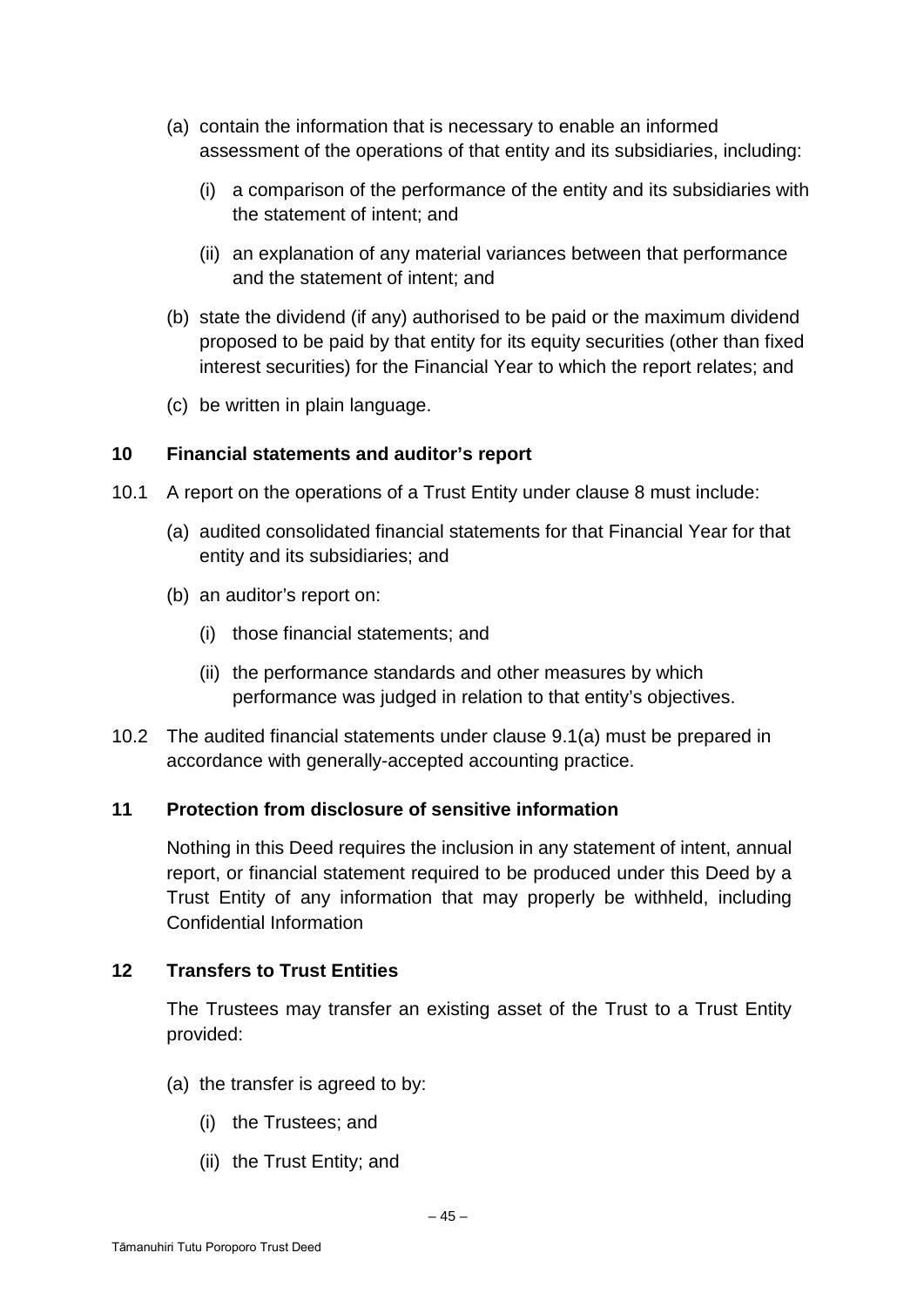- (iii) any other party or parties with a material interest in the transfer; and
- (b) in the case of a Core Asset, the proposal to make the transfer is adopted in accordance with this Trust Deed.

# **Part B Kaupapa from Schedule 7 of the Māori Fisheries Act 2004 relevant to Asset-Holding Companies and Trust Entities that receive and manage Settlement Assets**

# **Kaupapa 9**

- (1) If a Mandated Iwi Organisation wishes to have its own fishing operation, utilising annual catch entitlement from its settlement quota to harvest, process, or market fish, or to be involved in a joint venture for those purposes, it must establish a fishing enterprise separate from, but responsible to, the Mandated Iwi Organisation to undertake those operations.
- (2) An enterprise set up to undertake such operations must be a separate entity from the asset-holding company or subsidiary established by an assetholding company to which any settlement quota or income shares of the iwi are transferred.

## **Kaupapa 10**

The elected directors, trustees, or officeholders, as the case may be, of a Mandated Iwi Organisation must not comprise more than 40% of the total number of directors, trustees, or officeholders of an asset-holding company, a subsidiary established by an asset-holding company or a fishing enterprise established in accordance with Kaupapa 9.

## **Kaupapa 11**

Every Mandated Iwi Organisation must exercise strategic governance over:

- (a) its asset-holding companies, any subsidiary of an asset-holding company, and any fishing company or joint venture referred to in Kaupapa 9; and
- (b) the process to examine and approve annual plans that set out:
	- (i) the key strategies for the use and development of iwi fisheries assets:
	- (ii) the expected financial return on the assets:
	- (iii) any programme to: